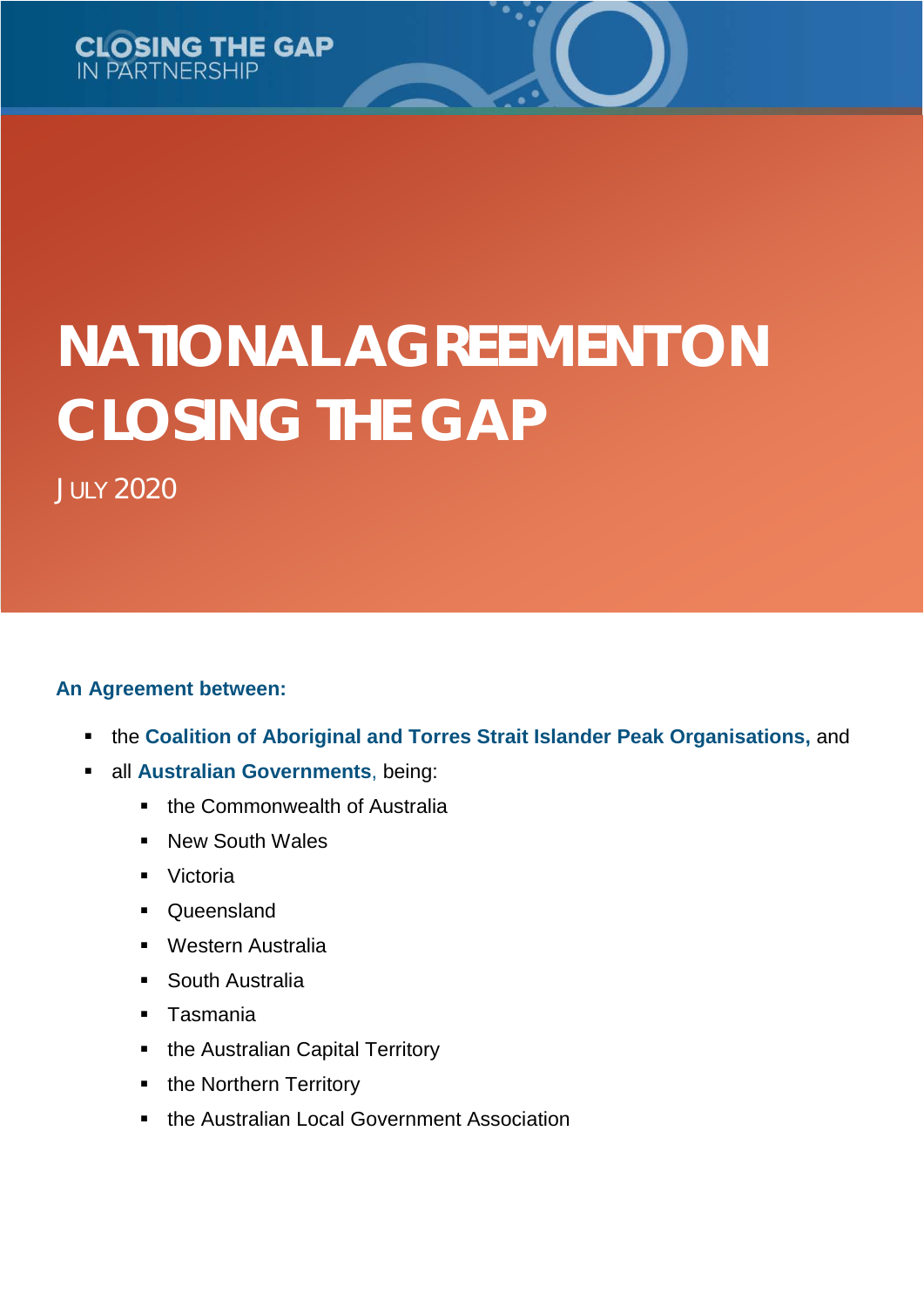# **1. PREAMBLE**

- The Parties to this National Agreement on Closing the Gap (the Agreement) begin by acknowledging the Traditional Owners of the lands and waters on which Australians live and work, and pay respects to their Elders past, present and emerging.
- 2. The Parties also acknowledge the strength of Aboriginal and Torres Strait Islander people in sustaining the world's oldest living culture. Aboriginal and Torres Strait Islander people and their cultures have prevailed and endured despite too many experiencing entrenched disadvantage, political exclusion, intergenerational trauma and ongoing institutional racism.
- 3. Improvements to the lives of Aboriginal and Torres Strait Islander people occurred under the Council of Australian Governments' (COAG) National Indigenous Reform Agreement (NIRA), known as Closing the Gap, starting in 2008. But more needs to be done, and done differently.
- This Agreement arises from a commitment from all Australian governments and Aboriginal and Torres Strait Islander representatives to a fundamentally new way of developing and implementing policies and programs that impact on the lives of Aboriginal and Torres Strait Islander people. It fulfils the commitments made in the historic Partnership Agreement on Closing the Gap (Partnership Agreement) which commenced in March 2019 and signalled a new way of working to close the gap.
- This Agreement builds on, and replaces, the NIRA. It continues the successful elements of the NIRA, strengthens others and addresses foundational areas previously excluded from consideration. The most significant of those was that NIRA was only an Agreement between Australian governments whereas in this Agreement, for the first time, representatives of Aboriginal and Torres Strait Islander people are also parties.
- This Agreement also stems from the belief that when Aboriginal and Torres Strait Islander people have a genuine say in the design and delivery of services that affect them, better life outcomes are achieved. It recognises that structural change in the way Governments work with Aboriginal and Torres Strait Islander people is needed to close the gap.
- In response, all Australian Governments are now sharing decision-making with Aboriginal and Torres Strait Islander people represented by their community-controlled peak organisations on Closing the Gap, the Coalition of Aboriginal and Torres Strait Islander Peak Organisations (Coalition of Peaks). This is an unprecedented shift in the way governments work, by encompassing shared decision-making on the design, implementation, monitoring and evaluation of policies and programs to improve life outcomes for Aboriginal and Torres Strait Islander people.
- The extensive expertise and experience of the Coalition of Peaks and its membership have been central to the commitments in this Agreement. So too has the feedback from the extensive engagements in 2019 with Aboriginal and Torres Strait Islander people across Australia, led by the Coalition of Peaks, on what should be included in this Agreement.
- The views and expertise of Aboriginal and Torres Strait Islander people, including Elders, Traditional Owners and Native Title holders, communities and organisations will continue to provide central guidance to the Coalition of Peaks and Australian Governments throughout the life of this Agreement.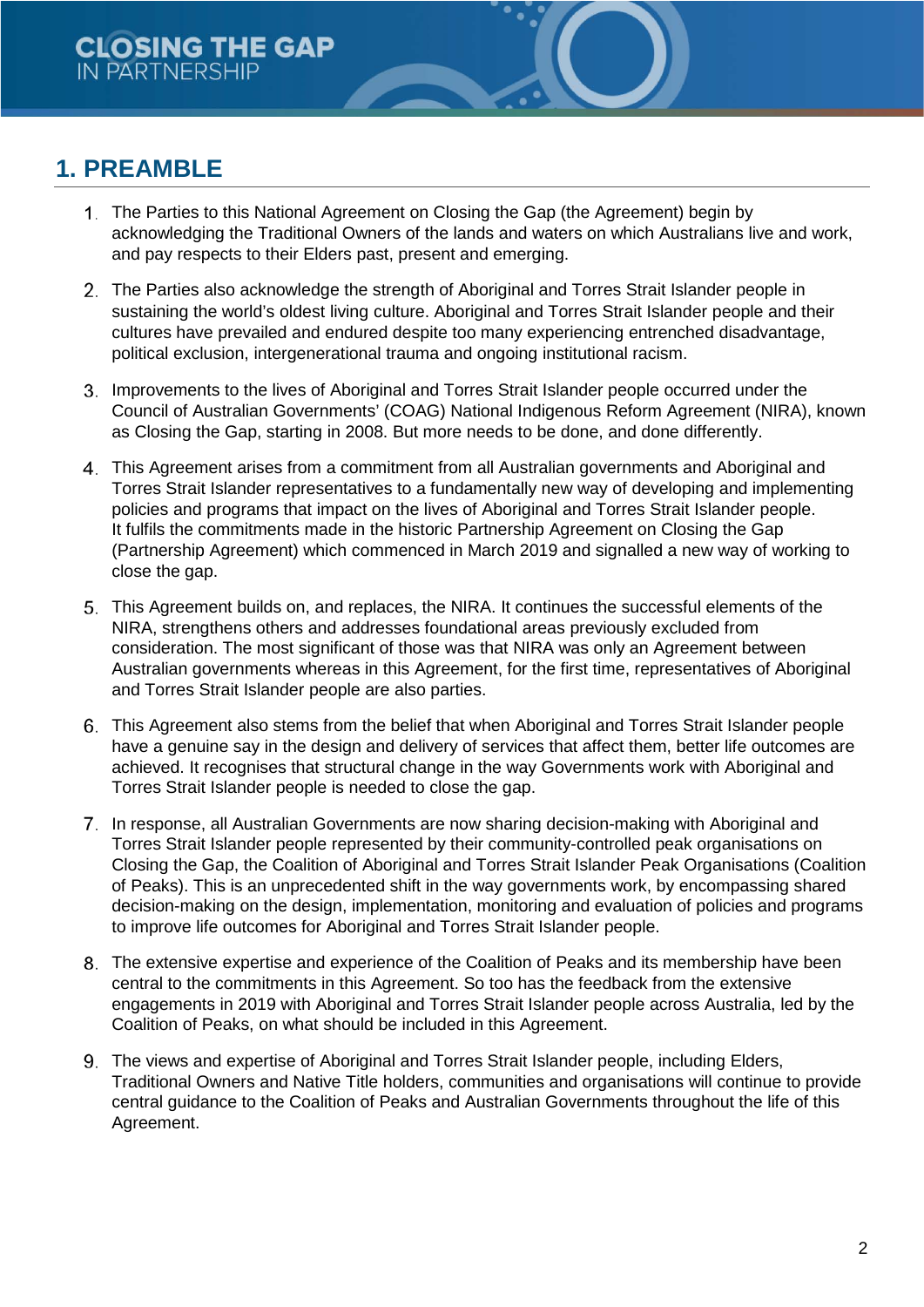# **2. FORMALITIES**

#### **Parties**

- 10. This Agreement is between all Australian Governments (Governments) and the Coalition of Peaks (referred to collectively as 'the Parties').
- 11. For the purposes of this Agreement, "Governments" and "Government Parties" refers to the Commonwealth; New South Wales; Victoria; Queensland; Western Australia; South Australia; Tasmania; the Australian Capital Territory; the Northern Territory; and the Australian Local Government Association (ALGA), represented by the Prime Minister, First Ministers of each state and territory and the ALGA President.
- 12. The Coalition of Peaks:
	- a. are national and state and territory non-government Aboriginal and Torres Strait Islander Peak bodies and certain independent statutory authorities which have responsibility for policies, programs and services related to Closing the Gap
	- b. have their governing boards elected by Aboriginal and Torres Strait Islander communities and / or organisations which are accountable to that membership.

#### **Term of this Agreement**

- This Agreement takes effect on 27 July 2020 and will be an ongoing Agreement until replaced by a future Agreement.
- The Parties intend this Agreement to be a living document, which will be updated to reflect shared priorities, progress and feedback from Aboriginal and Torres Strait Islander people.

# **3. OBJECTIVE AND OUTCOMES**

- The objective of this Agreement is to overcome the entrenched inequality faced by too many Aboriginal and Torres Strait Islander people so that their life outcomes are equal to all Australians.
- 16. The Parties commit to mobilising all avenues and opportunities available to them to meet the objective of this Agreement.
- 17. The outcomes of this Agreement are:
	- a. **Shared decision-making:** Aboriginal and Torres Strait Islander people are empowered to share decision-making authority with governments to accelerate policy and place-based progress on Closing the Gap through formal partnership arrangements.
	- b. **Building the community-controlled sector:** There is a strong and sustainable Aboriginal and Torres Strait Islander community-controlled sector delivering high quality services to meet the needs of Aboriginal and Torres Strait Islander people across the country.
	- c. **Improving mainstream institutions:** Governments, their organisations and their institutions are accountable for Closing the Gap and are culturally safe and responsive to the needs of Aboriginal and Torres Strait Islander people, including through the services they fund.
	- d. **Aboriginal and Torres Strait Islander-led data:** Aboriginal and Torres Strait Islander people have access to, and the capability to use, locally-relevant data and information to set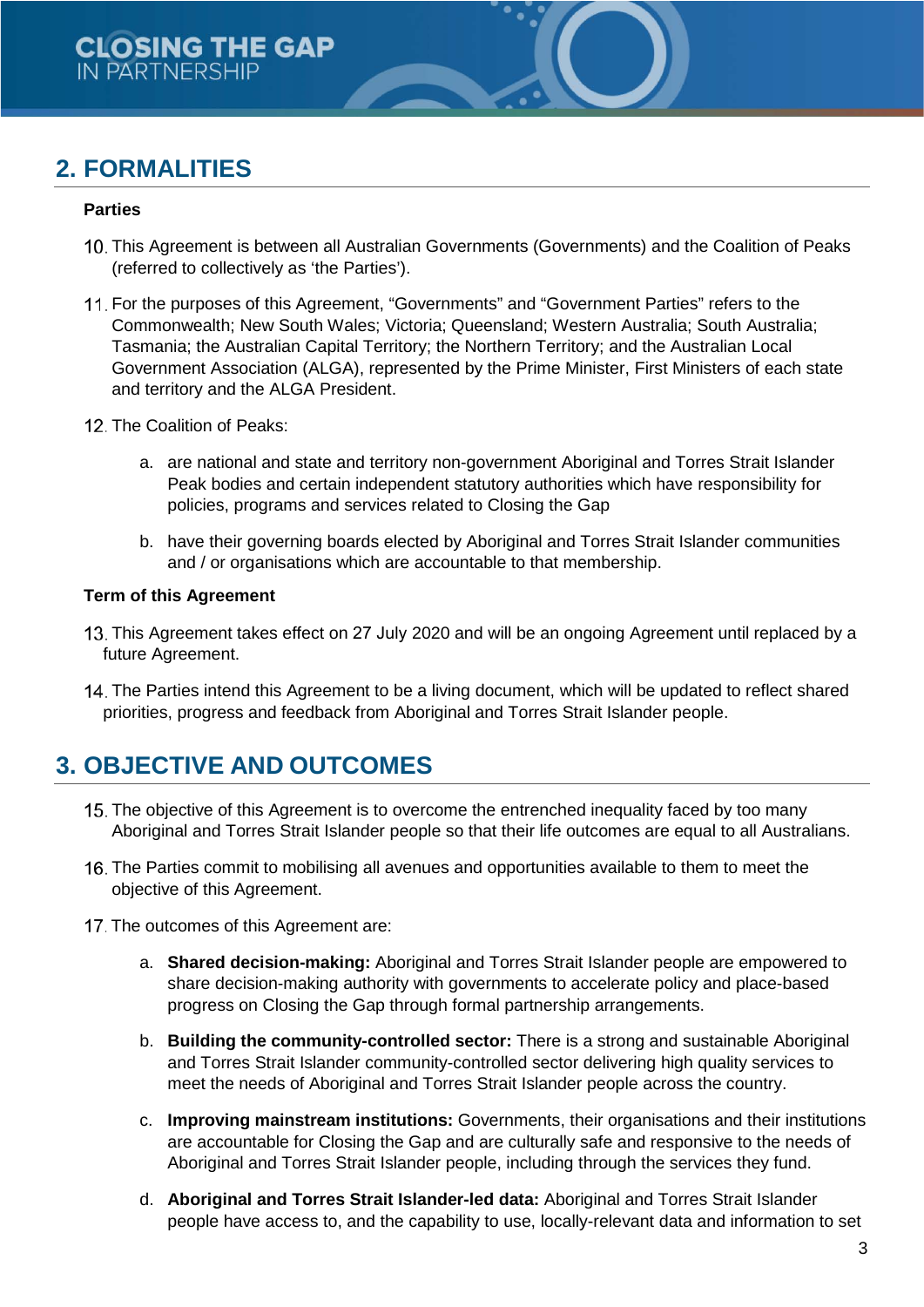

and monitor the implementation of efforts to close the gap, their priorities and drive their own development.

e. **The socio-economic outcomes (listed at Table A).**

# **4. A NEW APPROACH**

- This Agreement is a commitment from all Parties to set out a future where policy making that impacts on the lives of Aboriginal and Torres Strait Islander people is done in full and genuine partnership.
- 19. The Parties will listen to the voices and aspirations of Aboriginal and Torres Strait Islander people and change the way we work in response. Aboriginal and Torres Strait Islander people have been saying for a long time that:
	- a. they need to have a much greater say in how programs and services are delivered to their people, in their own places and on their own country
	- b. community-controlled organisations deliver the best services and outcomes for Closing the Gap
	- c. government agencies and institutions need to address systemic, daily racism, and promote cultural safety and transfer power and resources to communities
	- d. they need to have access to the same information and data as governments to drive their development.

# **5. PRIORITISING ABORIGINAL AND TORRES STRAIT ISLANDER CULTURES**

- The Parties acknowledge that strong Aboriginal and Torres Strait Islander cultures are fundamental to improved life outcomes for Aboriginal and Torres Strait Islander people.
- 21. The Parties agree to implement all activities under this Agreement in a way that takes full account of, promotes, and does not diminish in any way, the cultures of Aboriginal and Torres Strait Islander people. This commitment is part of the new way of working that Parties have agreed to under this Agreement. The Parties agree to demonstrate this commitment through their Implementation Plans.
- 22. This Agreement supports the prioritisation of Aboriginal and Torres Strait Islander cultures through the Priority Reforms outlined in Part 6 of this Agreement.
- 23. New Closing the Gap outcome areas, targets and indicators have also been included in this Agreement that support the cultural wellbeing of Aboriginal and Torres Strait Islander people in areas of languages; cultural practices; land and waters; and access to culturally relevant communications.
- Aboriginal and Torres Strait Islander media, in particular community-controlled media, have a central role in communicating activities under this Agreement to allow culturally relevant messages to be developed and shared by Aboriginal and Torres Strait Islander organisations and communities for Aboriginal and Torres Strait Islander people.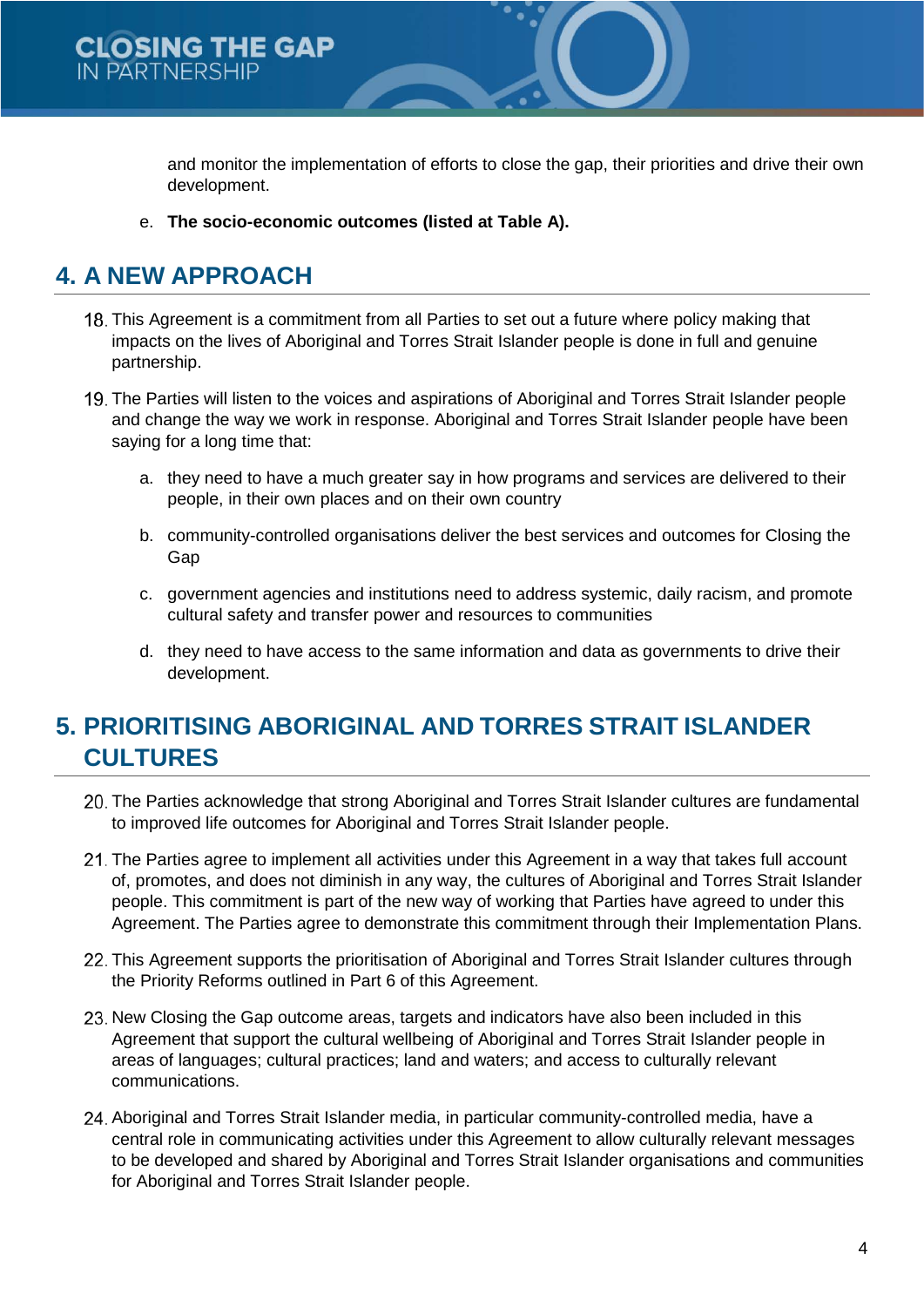# **6. PRIORITY REFORM AREAS FOR JOINT NATIONAL ACTION**

- 25. The Parties agree to four Priority Reforms that change the way governments work to accelerate improvements in the lives of Aboriginal and Torres Strait Islander people.
- 26. The Priority Reforms have arisen from the Partnership between Governments and the Coalition of Peaks; they respond to the voices and aspirations of Aboriginal and Torres Strait Islander people; and were overwhelmingly supported during the formal engagements on this Agreement in 2019.
- 27. The Parties commit to tangible actions to give effect to the Priority Reforms.

### **PRIORITY REFORM ONE – FORMAL PARTNERSHIPS AND SHARED DECISION-MAKING**

- The Parties commit to building and strengthening structures that empower Aboriginal and Torres Strait Islander people to share decision-making authority with governments to accelerate policy and place-based progress against Closing the Gap.
- Priority Reform One seeks to apply the principles in the historic and unprecedented Partnership Agreement to more partnership arrangements between Aboriginal and Torres Strait Islander people and governments at all levels. This was strongly supported by the 2019 engagements.

*In order to effect real change, governments must work collaboratively and in genuine, formal partnership with Aboriginal and Torres Strait Islander peoples because they are the essential agents of change.'*

*(Engagement survey participant from the Northern Territory)*

- Under this Agreement, there are two forms of partnerships "policy partnerships" and "place-based partnerships".
	- a. Policy partnerships are partnerships created for the purpose of working on discrete policy areas, such as education, health or housing.
	- b. Place-based partnerships are partnerships based on a specific region, between government and Aboriginal and Torres Strait Islander representatives, and others by agreement, from those specific areas.
- 31. The purpose of formal policy partnerships and place-based partnerships is to:
	- a. drive Aboriginal and Torres Strait Islander community-led outcomes on Closing the Gap
	- b. enable Aboriginal and Torres Strait Islander representatives, communities and organisations to negotiate and implement agreements with governments to implement all Priority Reforms and policy specific and place-based strategies to support Closing the Gap
	- c. support additional community-led development initiatives
	- d. bring together all government parties, together with Aboriginal and Torres Strait Islander people, organisations and communities to the collective task of Closing the Gap.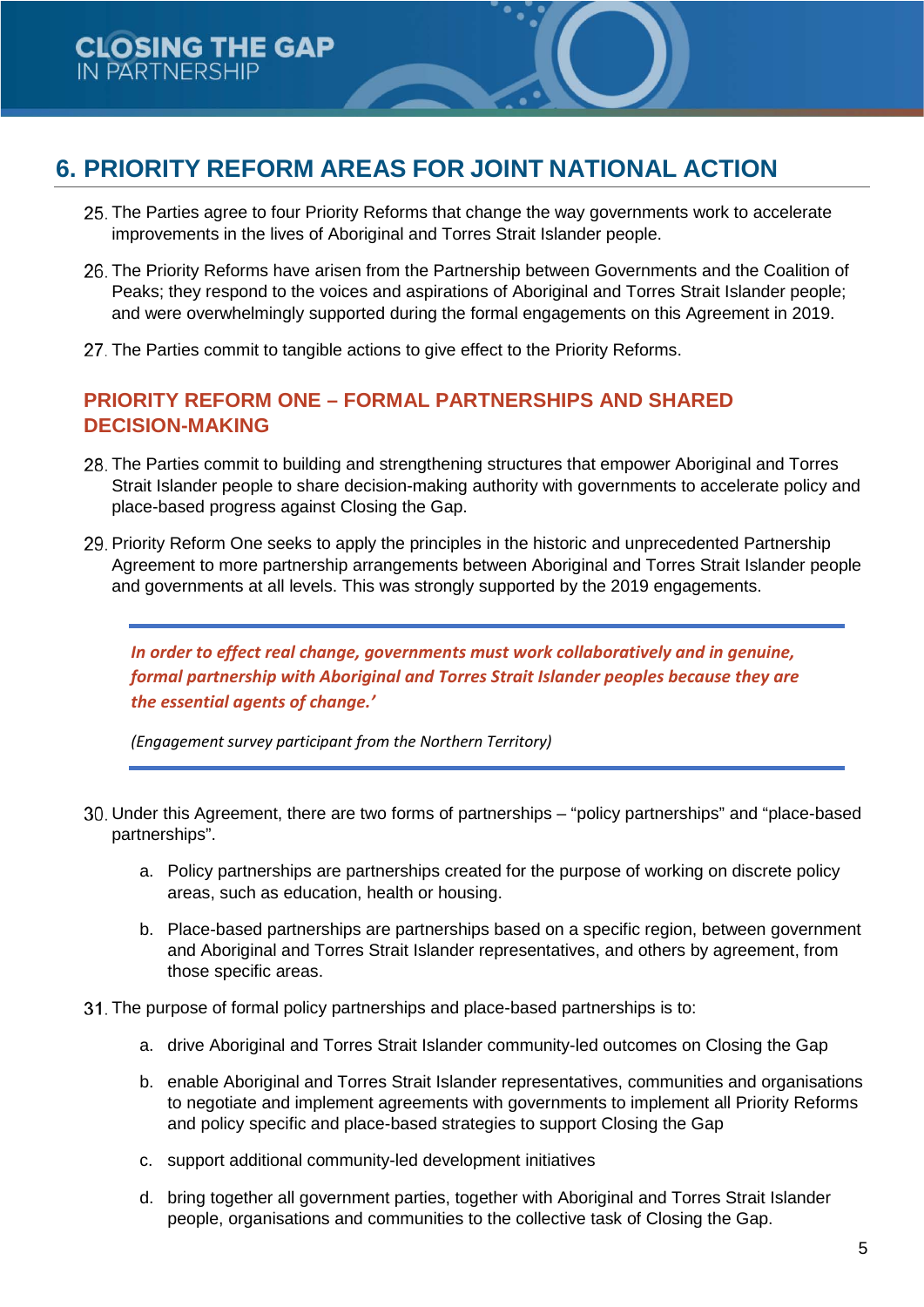#### **Strong partnership elements**

32. The Parties agree that strong partnerships include the following partnership elements:

- a. Partnerships are accountable and representative and are between:
	- i. Aboriginal and Torres Strait Islander people, where participation in decision-making is done by Aboriginal and Torres Strait Islander people appointed by Aboriginal and Torres Strait Islander people in a transparent way, based on their own structures and where they are accountable to their own organisations and communities
	- ii. up to three levels of government, where government representatives have negotiating and decision-making authority relevant to the partnership context
	- iii. other parties as agreed by the Aboriginal and Torres Strait Islander representatives and governments.
- b. A formal agreement in place, that is signed by all parties and:
	- i. defines who the parties are, what their roles are, what the purpose and objectives of the partnership are, what is in scope of shared decision-making, and what are the reporting arrangements, timeframes, and monitoring, review and dispute mechanisms
	- ii. is structured in a way that allows Aboriginal and Torres Strait Islander parties to agree the agenda for the discussions that lead to any decisions
	- iii. is made public and easily accessible
	- iv. is protected in state, territory and national legislation where appropriate.
- c. Decision-making is shared between government and Aboriginal and Torres Strait Islander people. Shared decision-making is:
	- i. by consensus, where the voices of Aboriginal and Torres Strait Islander parties hold as much weight as the governments
	- ii. transparent, where matters for decision are in terms that are easily understood by all parties and where there is enough information and time to understand the implications of the decision
	- iii. where Aboriginal and Torres Strait Islander representatives can speak without fear of reprisals or repercussions
	- iv. where a wide variety of groups of Aboriginal and Torres Strait Islander people, including women, young people, elders, and Aboriginal and Torres Strait Islander people with a disability can have their voice heard
	- v. where self-determination is supported, and Aboriginal and Torres Strait Islander lived experience is understood and respected
	- vi. where relevant funding for programs and services align with jointly agreed community priorities, noting governments retain responsibility for funding decisions
	- vii. where partnership parties have access to the same data and information, in an easily accessible format, on which any decisions are made.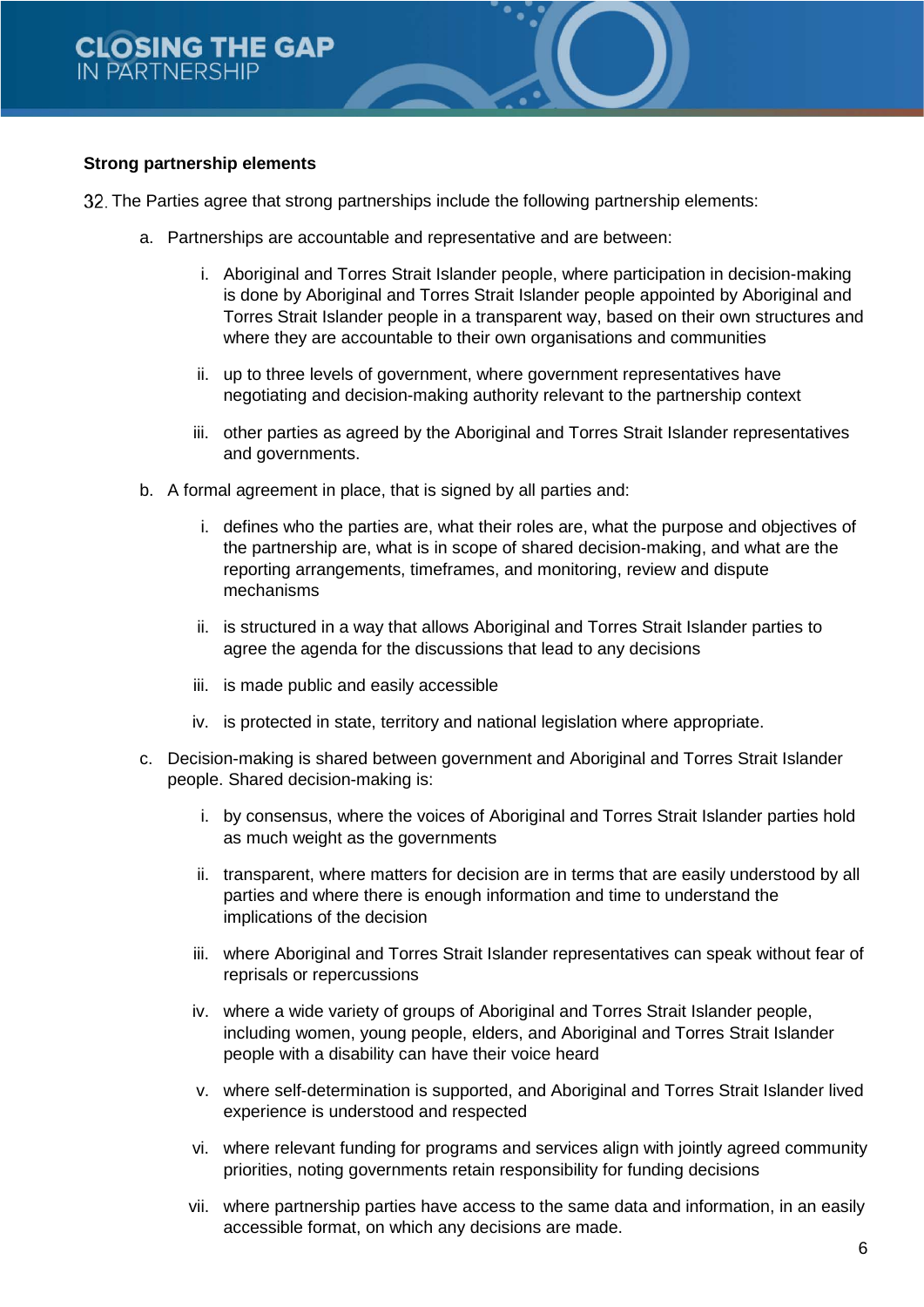- The Parties recognise that adequate funding is needed to support Aboriginal and Torres Strait Islander parties to be partners with governments in formal partnerships. This includes agreed funding for Aboriginal and Torres Strait Islander parties to:
	- a. engage independent policy advice
	- b. meet independently of governments to determine their own policy positions
	- c. support strengthened governance between and across Aboriginal and Torres Strait Islander organisations and parties
	- d. engage with and seek advice from Aboriginal and Torres Strait Islander people from all relevant groups within affected communities, including but not limited to Elders, Traditional Owners and Native Title Holders.

#### **Jurisdictional actions**

- The Parties acknowledge shared decision-making structures already exist across the country, and that many of these have been developed by Aboriginal and Torres Strait Islander people. Actions under this Priority Reform are not intended to replace these arrangements, but rather build on these successes, and expand and strengthen shared decision-making arrangements.
- Government Parties commit to establishing policy and place-based partnerships within jurisdictions and which respond to local priorities. These partnerships will include the partnership elements outlined in the section above, unless Aboriginal and Torres Strait Islander people, communities and organisations choose not to pursue elements.
- Government Parties will review their partnership arrangements to assess how they meet the partnership elements at Clauses 32 and 33:
	- a. By 2022, Government Parties will undertake a stocktake of partnership arrangements already in place within their own jurisdictions and provide a report to the Joint Council.
	- b. By 2023, Government Parties will review and strengthen existing partnerships to meet the strong partnership elements, unless Aboriginal and Torres Strait Islander members of the partnership do not wish to include these elements.
	- c. Government Parties will provide a report on this review, including the number of partnerships, changes made to existing partnerships, and which strong partnership elements are met and unmet for all partnerships. The report from Government Parties will be considered by the Joint Council.
- Government Parties will include in their annual reports (Clauses 118 and 119) information on partnerships, including the number of partnerships, those that have been reviewed, for each partnership which strong partnership elements are met and unmet, and what has been achieved through the partnerships.

#### **Partnership actions**

By 2022, the Joint Council will establish a joined up approach to five policy priority areas, between the Commonwealth, states and territories and Aboriginal and Torres Strait Islander representatives. These will identify opportunities to work more effectively across governments, reduce gaps and duplication, and improve outcomes under Closing the Gap. These areas respond to the engagements and are: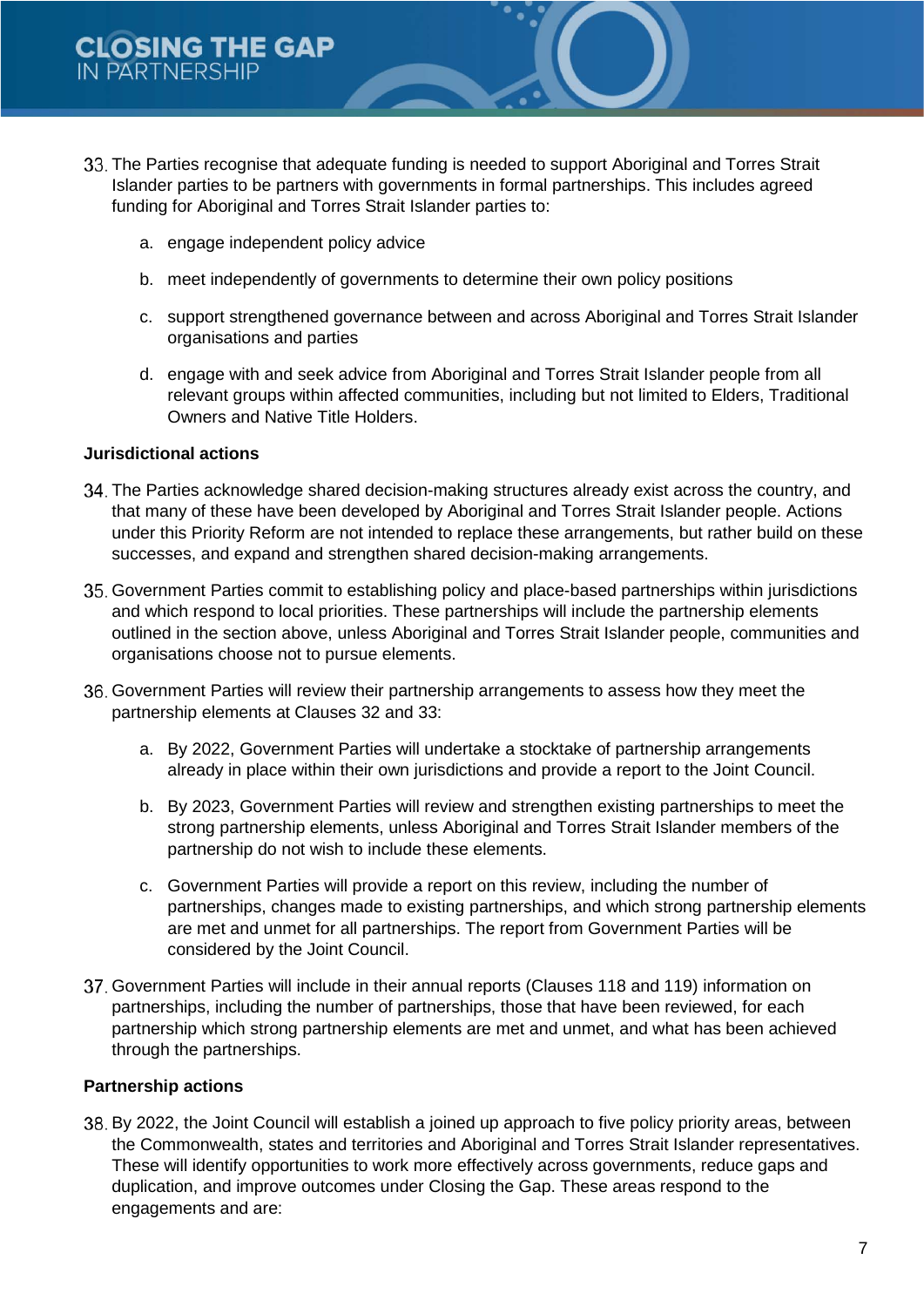- a. justice (adult and youth incarceration)
- b. social and emotional wellbeing (mental health)
- c. housing
- d. early childhood care and development
- e. Aboriginal and Torres Strait Islander languages.
- By 2024, six new place-based partnerships will be established across Australia under Jurisdictional Implementation Plans. These place-based partnerships will be between the Commonwealth, relevant states or territories, local government and agreed communities. They will be consistent with the agreed partnership elements and build on existing place based approaches. Locations will be considered by Joint Council within 12 months of the commencement of this Agreement.
- Partnership actions do not limit opportunities for pursuing joined up effort by the Parties in other policy areas and places.
- In 2025, the Parties to the Agreement will meet and consider progress on Priority Reform One and make additional partnership actions if needed and the Agreement will be updated accordingly.

### **PRIORITY REFORM TWO – BUILDING THE COMMUNITY-CONTROLLED SECTOR**

- The Parties commit to building formal Aboriginal and Torres Strait Islander community-controlled sectors to deliver services to support Closing the Gap.
- The Parties acknowledge that Aboriginal and Torres Strait Islander community-controlled services are better for Aboriginal and Torres Strait Islander people, achieve better results, employ more Aboriginal and Torres Strait Islander people and are often preferred over mainstream services. Priority Reform Two received the strongest support in the 2019 engagements.

*'A community-controlled organisation implicitly recognises the strength, the expertise and the right to self-determination by Indigenous communities'*

*(Engagement participant at New South Wales Meeting)*

- Aboriginal and Torres Strait Islander community control is an act of self-determination. Under this Agreement, an Aboriginal and/or Torres Strait Islander Community-Controlled Organisation delivers services, including land and resource management, that builds the strength and empowerment of Aboriginal and Torres Strait Islander communities and people and is:
	- a. incorporated under relevant legislation and not-for-profit
	- b. controlled and operated by Aboriginal and/or Torres Strait Islander people
	- c. connected to the community, or communities, in which they deliver the services
	- d. governed by a majority Aboriginal and/or Torres Strait Islander governing body.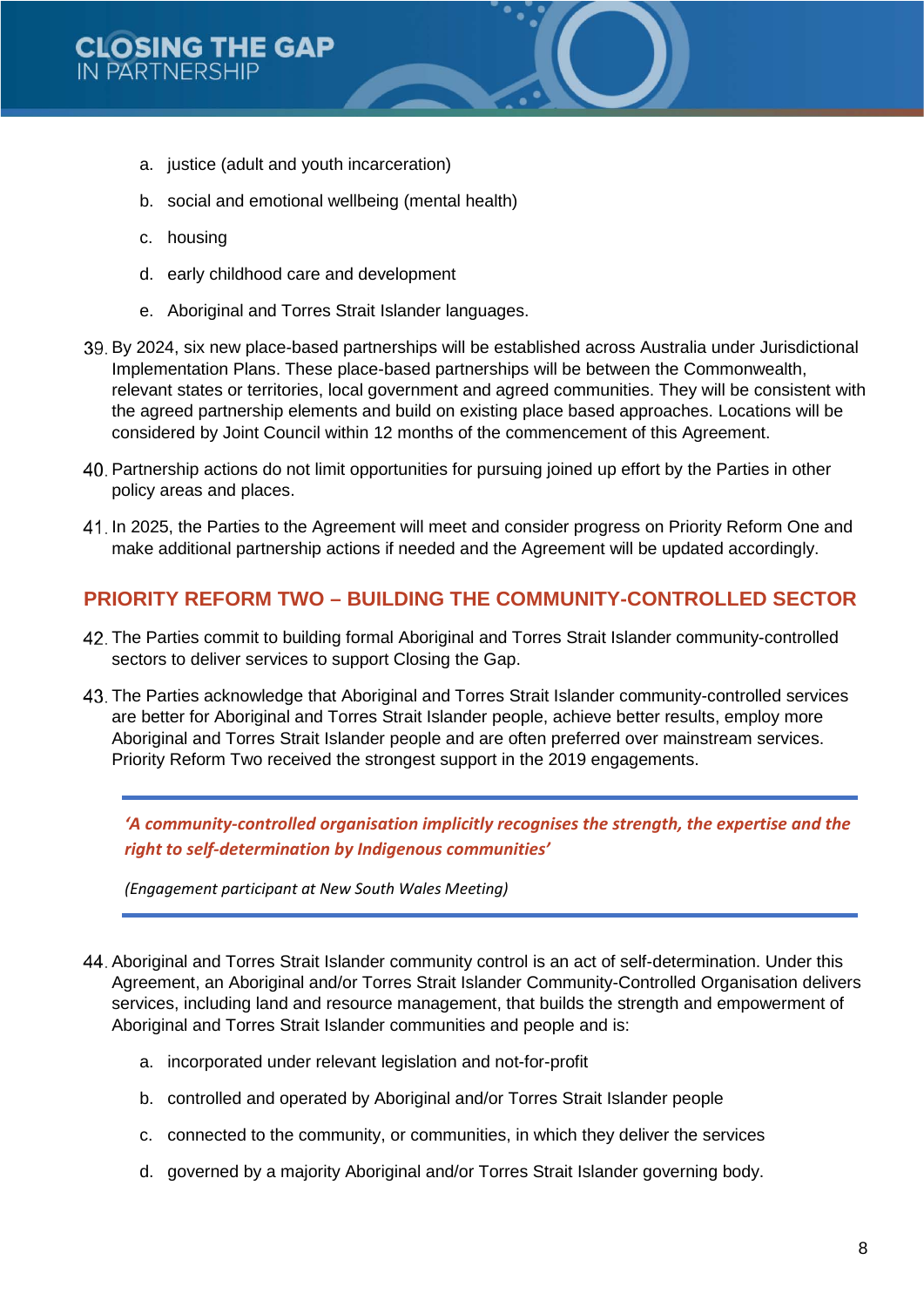#### **Strong community-controlled sector elements**

- 45. The Parties agree that elements of a strong sector are where:
	- a. there is sustained capacity building and investment in Aboriginal and Torres Strait Islander community-controlled organisations which deliver certain services and address issues through a set of clearly defined standards or requirements, such as an agreed model of care
	- b. there is a dedicated and identified Aboriginal and Torres Strait Islander workforce (that complements a range of other professions and expertise) and where people working in community-controlled sectors have wage parity based on workforce modelling commensurate with need
	- c. Aboriginal and Torres Strait Islander community-controlled organisations which deliver common services are supported by a Peak Body, governed by a majority Aboriginal and Torres Strait Islander Board, which has strong governance and policy development and influencing capacity
	- d. Aboriginal and Torres Strait Islander community-controlled organisations which deliver common services have a dedicated, reliable and consistent funding model designed to suit the types of services required by communities, responsive to the needs of those receiving the services, and is developed in consultation with the relevant Peak body.

#### **Jurisdictional actions**

- Government Parties commit to building strong Aboriginal and Torres Strait Islander communitycontrolled sectors and organisations in line with the strong sector elements at Clause 45 to deliver Closing the Gap services and programs, in partnership with Aboriginal and Torres Strait Islander representatives.
- Government Parties will include in their Jurisdictional annual reports information on action taken to strengthen the community-controlled sector based on the elements of a strong sector, as outlined in Clauses 118 and 119.

#### **Partnership actions**

- The Parties agree that building strong community-controlled sectors to deliver Closing the Gap services and programs requires national effort and joined up delivery against all sector elements in agreed priority areas.
- The Parties agree to identify sectors for joint national strengthening effort every three years through Sector Strengthening Plans which will identify actions against the strong sector elements at Clause 45.
- 50. The initial sectors are:
	- a. Early childhood care and development
	- b. Housing
	- c. Health
	- d. Disability.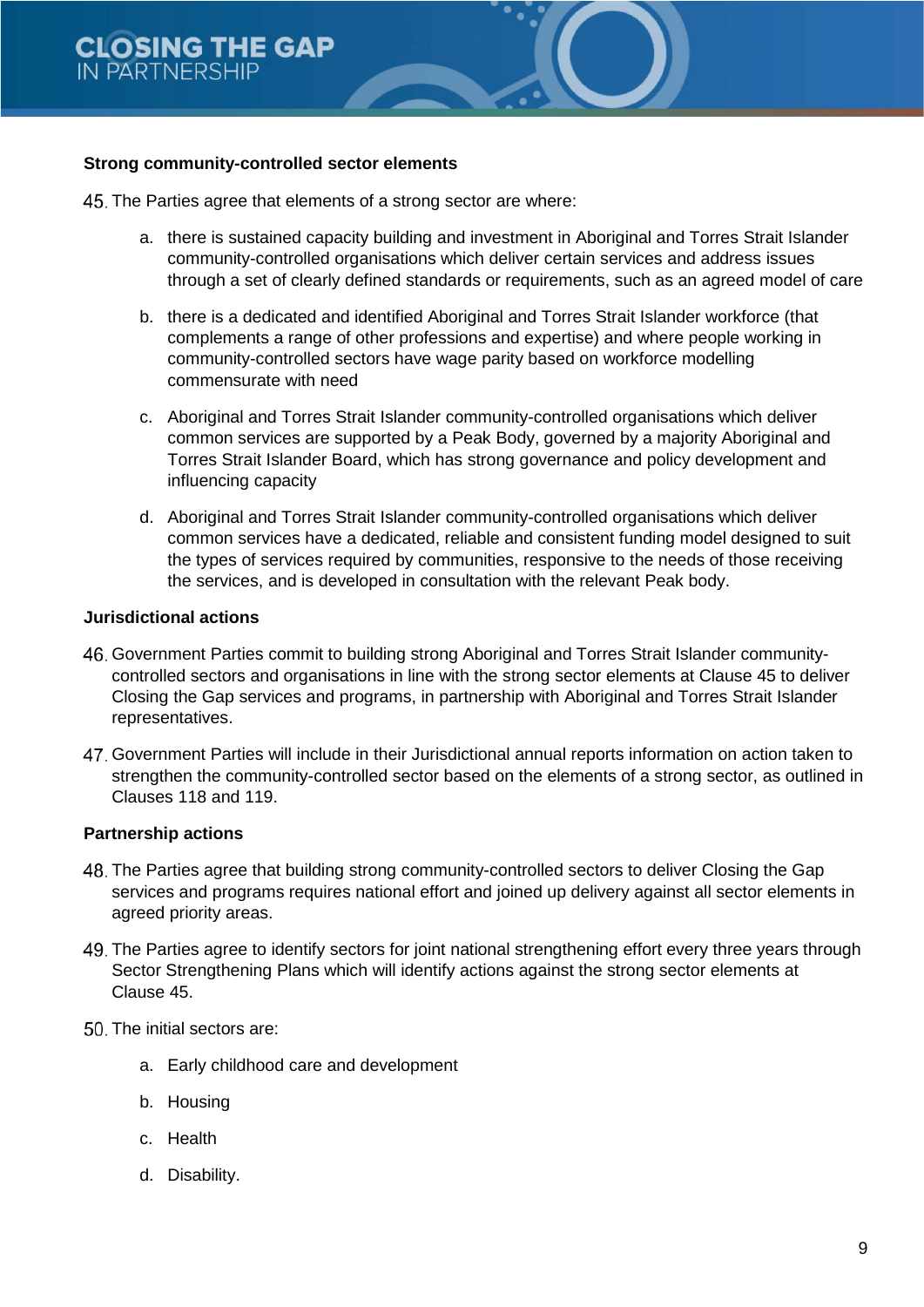- The Sector Strengthening Plans will be in line with the strong community-controlled sector elements and the following four streams:
	- a. Workforce
	- b. Capital infrastructure
	- c. Service provision
	- d. Governance.
- The first four Sector Strengthening Plans will be developed within 12 months for Joint Council consideration.
- 53. The Parties will agree additional sectors for Sector Strengthening Plans in 2023.
- Partnership actions at Clauses 48 to 53 do not limit opportunities for pursuing joined up effort by Parties in other sectors.
- Government Parties agree to implement measures to increase the proportion of services delivered by Aboriginal and Torres Strait Islander organisations, particularly community-controlled organisations, including by:
	- a. implementing funding prioritisation policies across all Closing the Gap outcomes that require decisions about the provision of services to Aboriginal and Torres Strait Islander people and communities to preference Aboriginal and Torres Strait Islander community-controlled organisations and other Aboriginal and Torres Strait Islander organisations
	- b. where new funding initiatives are decided by governments which are intended to service the broader population across socio-economic outcome areas of the Agreement, that a meaningful proportion is allocated to Aboriginal and Torres Strait Islander organisations with relevant expertise, particularly community-controlled organisations. A meaningful proportion is an amount which takes into account the number and capacity of Aboriginal and Torres Strait Islander organisations, particularly the existing community-controlled sectors and the service demands of Aboriginal and Torres Strait Islander people, including through the views of Aboriginal and Torres Strait Islander community-controlled peaks organisations in the relevant jurisdiction.
- 56. Partnership Actions at Clause 55(a) and 55(b) are to be implemented progressively, with implementation complete by 2024. Individual implementation approaches, including identifying jurisdictional proportions for 55(b), will be included in Jurisdictional Implementation Plans.
- 57. In 2025, the Parties to the Agreement will meet and consider progress on Priority Reform Two and make additional partnership actions if needed and the Agreement will be updated accordingly.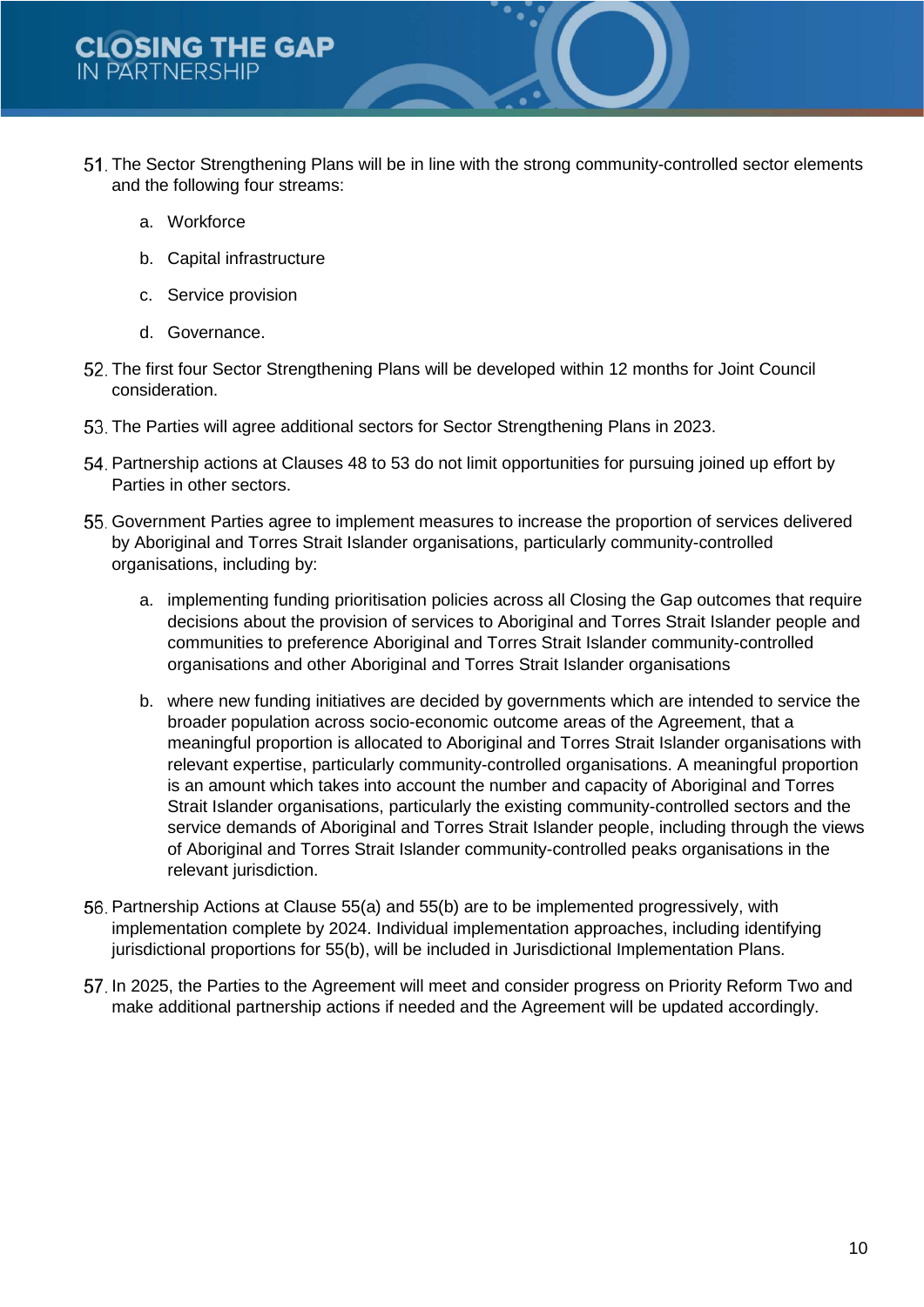### **PRIORITY REFORM THREE – TRANSFORMING GOVERNMENT ORGANISATIONS**

The Parties commit to systemic and structural transformation of mainstream government organisations to improve accountability and respond to the needs of Aboriginal and Torres Strait Islander people. Priority Reform Three was strongly supported by the 2019 engagement process.

*'To be effective, mainstream organisations need to spend time understanding what is happening in our communities and need to recognise and understand the skills that Aboriginal and Torres Strait Islander people hold.'*

*(Engagement participant at Coalition of Peaks membership meeting in the Torres Strait)*

#### **Transformation elements**

- 59. The Government Parties commit to implement the following transformation elements within government mainstream institutions and agencies:
	- a. **Identify and eliminate racism** Identify and call out institutional racism, discrimination and unconscious bias in order to address these experiences. Undertake system-focused efforts to address disproportionate outcomes and overrepresentation of Aboriginal and Torres Strait Islander people by addressing features of systems that cultivate institutionalised racism. The feedback from the engagements included that more Aboriginal and Torres Strait Islander people should be employed in mainstream institutions and agencies, including through more identified positions, more Aboriginal and Torres Strait Islander people in senior positions, and appointments to boards.
	- b. **Embed and practice meaningful cultural safety** Embed high-quality, meaningful approaches to promoting cultural safety, recognising Aboriginal and Torres Strait Islander people's strength in their identity as a critical protective factor. This applies to all levels of staff within government organisations. Feedback from the engagements included making cultural awareness training courses ongoing for all boards and staff. Another strategy could be to strengthen the role of internal Aboriginal and Torres Strait Islander units in promoting and monitoring cultural safety.
	- c. **Deliver services in partnership with Aboriginal and Torres Strait Islander organisations, communities and people** – Develop genuine relationships between government organisations and Aboriginal and Torres Strait Islander people, organisations and/or businesses to enhance the quality and cultural safety of mainstream service delivery. Feedback from the engagements included supporting agreements between hospitals and local Aboriginal and Torres Strait Islander community-controlled health organisations to deliver outpatient services.
	- d. **Increase accountability through transparent funding allocations**  Improve transparency of resource allocation to, and distribution by, mainstream institutions in relation to dedicated Aboriginal and Torres Strait Islander service-delivery. Feedback from the engagements included requiring key performance indicators in funding arrangements. Other suggestions included for Auditors-General to include in their audits of mainstream agencies information about expenditure and the quality of service delivery to Aboriginal and Torres Strait Islander people.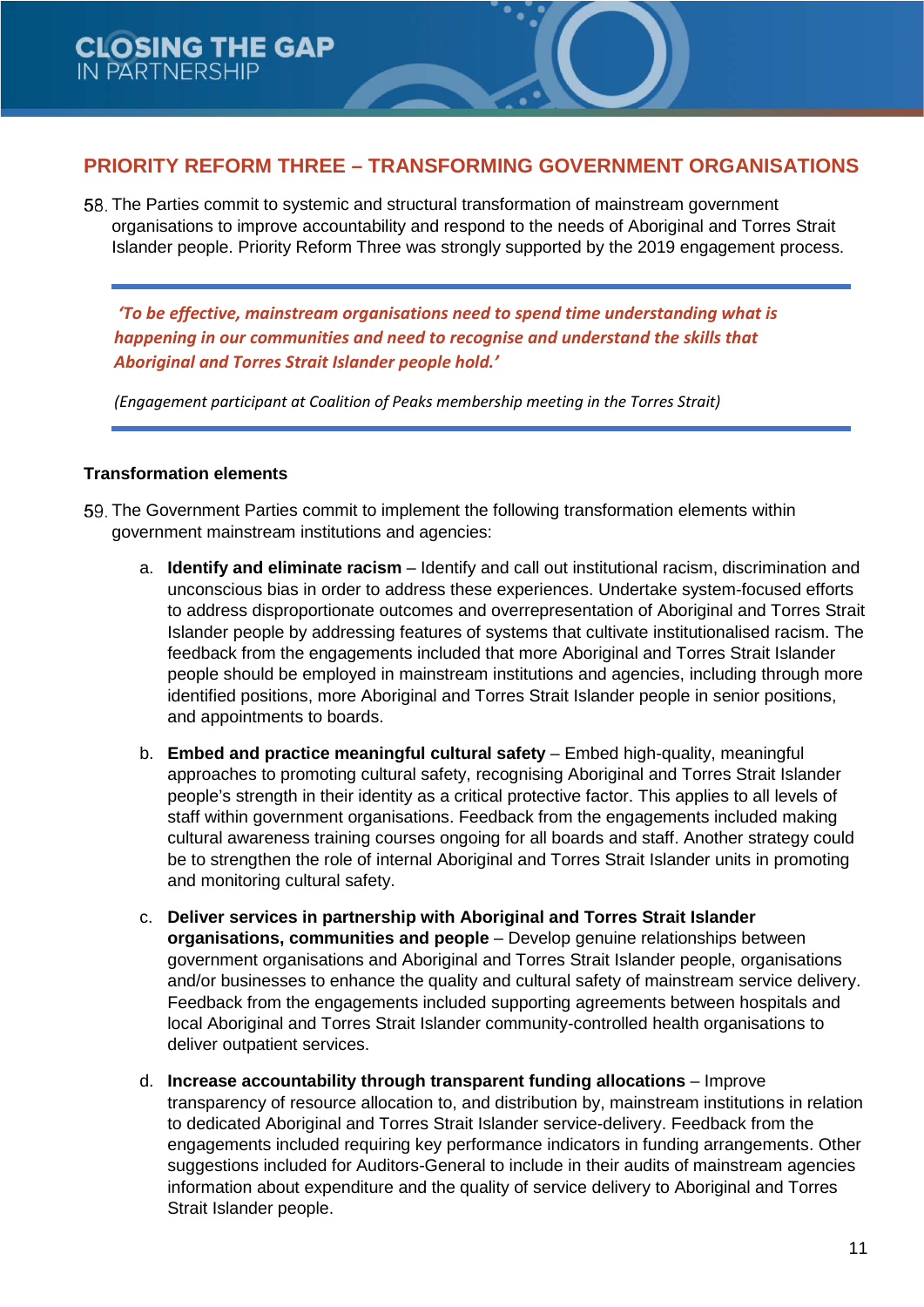- e. **Support Aboriginal and Torres Strait Islander cultures**  Ensure government organisations identify their history with Aboriginal and Torres Strait Islander people and facilitate truth-telling to enable reconciliation and active, ongoing healing. Feedback from the engagements included government organisations building relationships with local Aboriginal and Torres Strait Islander community-controlled organisations to enable them to understand and reflect the history and culture of local communities.
- f. **Improve engagement with Aboriginal and Torres Strait Islander people**  Ensure when governments are undertaking significant changes to policy and programs that primarily impact on Aboriginal and Torres Strait Islander people, they engage fully and transparently. Engagements should be done in a way where Aboriginal and Torres Strait Islander people: have a leadership role in the design and conduct of engagements; know the purpose and fully understand what is being proposed; know what feedback is provided and how that is being taken account of by governments in making decisions; and are able to assess whether the engagements have been fair, transparent and open. The engagements on the National Agreement, led by the Coalition of Peaks in partnership with Government parties, demonstrated the benefit of this approach.

#### **Jurisdictional actions**

- Government Parties, in partnership with Aboriginal and Torres Strait Islander people, commit to systemic and structural transformation to ensure government mainstream institutions and agencies are free of institutionalised racism and promote cultural safety in line with the transformation elements at Clause 59.
- Government Parties commit to challenge unconscious biases that result in decisions based on stereotypes. Addressing institutional racism and promoting cultural safety are essential requirements that are the responsibility of governments, in line with the transformation elements.
- When Government Parties change, design or deliver policies and programs that impact on the outcomes of this Agreement, they will do so in line with this Agreement.
- Government Parties commit to share and publish their engagement approaches that give effect to the transformation elements on engagements at Clause 59(f).
- The Government Parties also commit to engaging with Aboriginal and Torres Strait Islander representatives before, during, and after emergencies such as natural disasters and pandemics to make sure that:
	- a. government decisions take account of the impact of those decisions on Aboriginal and Torres Strait Islander people
	- b. Aboriginal and Torres Strait Islander people are not disproportionately affected and can recover as quickly as other Australians from social and economic impacts.
- Government Parties will include in their annual reports information on how they are undertaking and meeting the transformation elements.
- Government Parties' investment in mainstream institutions and agencies will not come at the expense of investment in Aboriginal and Torres Strait Islander community-controlled services.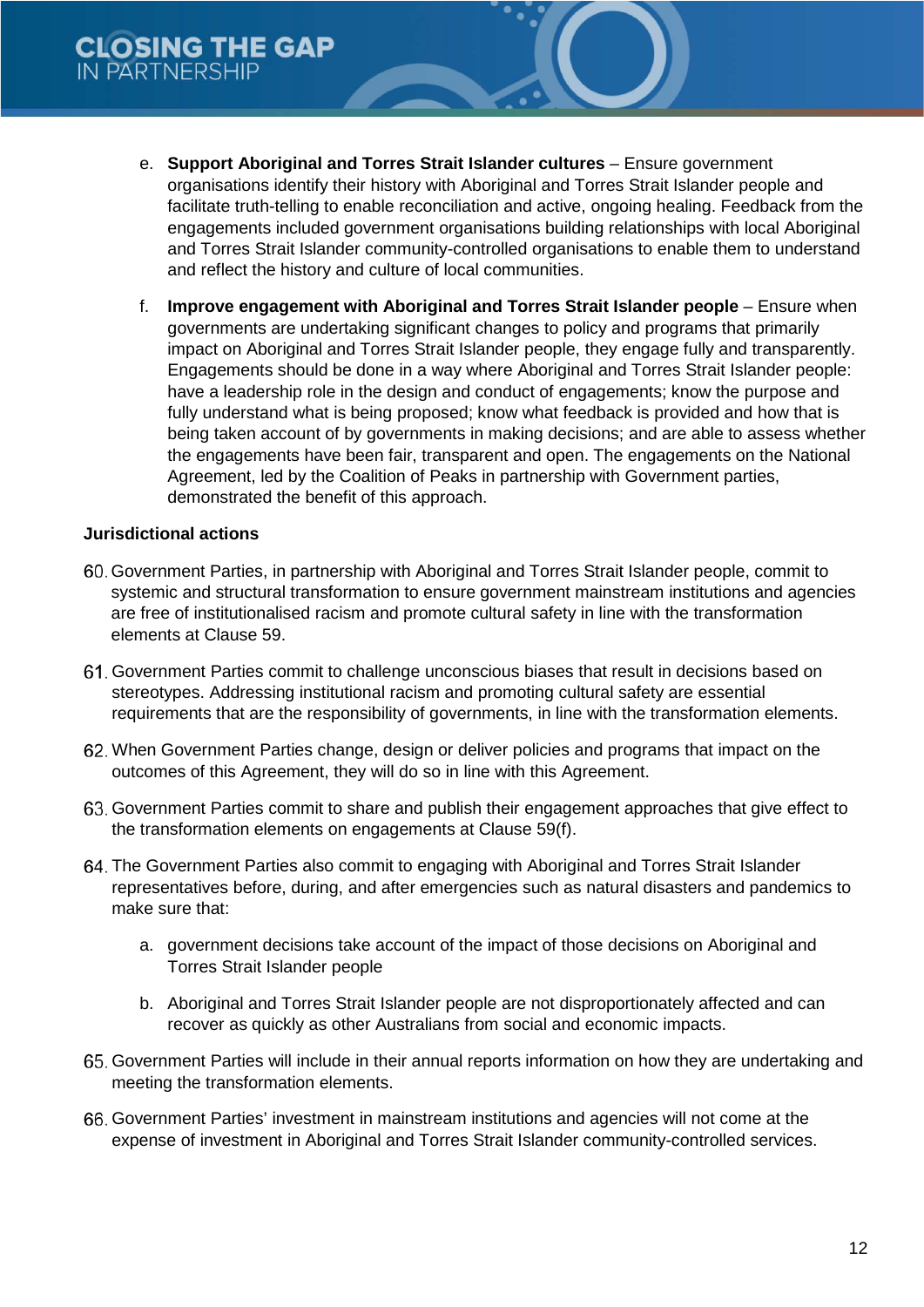#### **Partnership actions**

- By 2023, Government Parties agree to each identify, develop or strengthen an independent mechanism, or mechanisms, that will support, monitor, and report on the transformation of mainstream agencies and institutions. The mechanism, or mechanisms, will:
	- a. support mainstream agencies and institutions to embed transformation elements, as outlined in Clause 59, and monitoring their progress
	- b. be recognisable for Aboriginal and Torres Strait Islander people and be culturally safe
	- c. engage with Aboriginal and Torres Strait Islander people to listen and to respond to concerns about mainstream institutions and agencies
	- d. report publicly on the transformation of mainstream agencies and institutions, including progress, barriers and solutions.
- 68. In 2025, the Parties to the Agreement will meet and consider progress on Priority Reform Three and make additional partnership actions if needed and the Agreement will be updated accordingly.

## **PRIORITY REFORM FOUR – SHARED ACCESS TO DATA AND INFORMATION AT A REGIONAL LEVEL**

- Shared access to location specific data and information will support Aboriginal and Torres Strait Islander communities and organisations to support the achievement of the first three Priority Reforms through:
	- a. **Priority Reform One:** Participating as equal partners with government, with equal access to all processes and information to support shared decision-making.
	- b. **Priority Reform Two:** Driving their own development by making evidence-based decisions on the design, implementation and evaluation of policies and programs for their communities in order to develop local solutions for local issues.
	- c. **Priority Reform Three:** Measuring the transformation of government organisations operating in their region to be more responsive and accountable for Closing the Gap.
- The Parties agree that disaggregated data and information is most useful to Aboriginal and Torres Strait Islander organisations and communities to obtain a comprehensive picture of what is happening in their communities and make decisions about their futures. Priority Reform Four arises from the 2019 engagement process.

*'Collect, analyse, use our own data to meet our own needs. It's our information and we should use it for our own purposes as decided by us.'*

*(Survey participant from New South Wales)*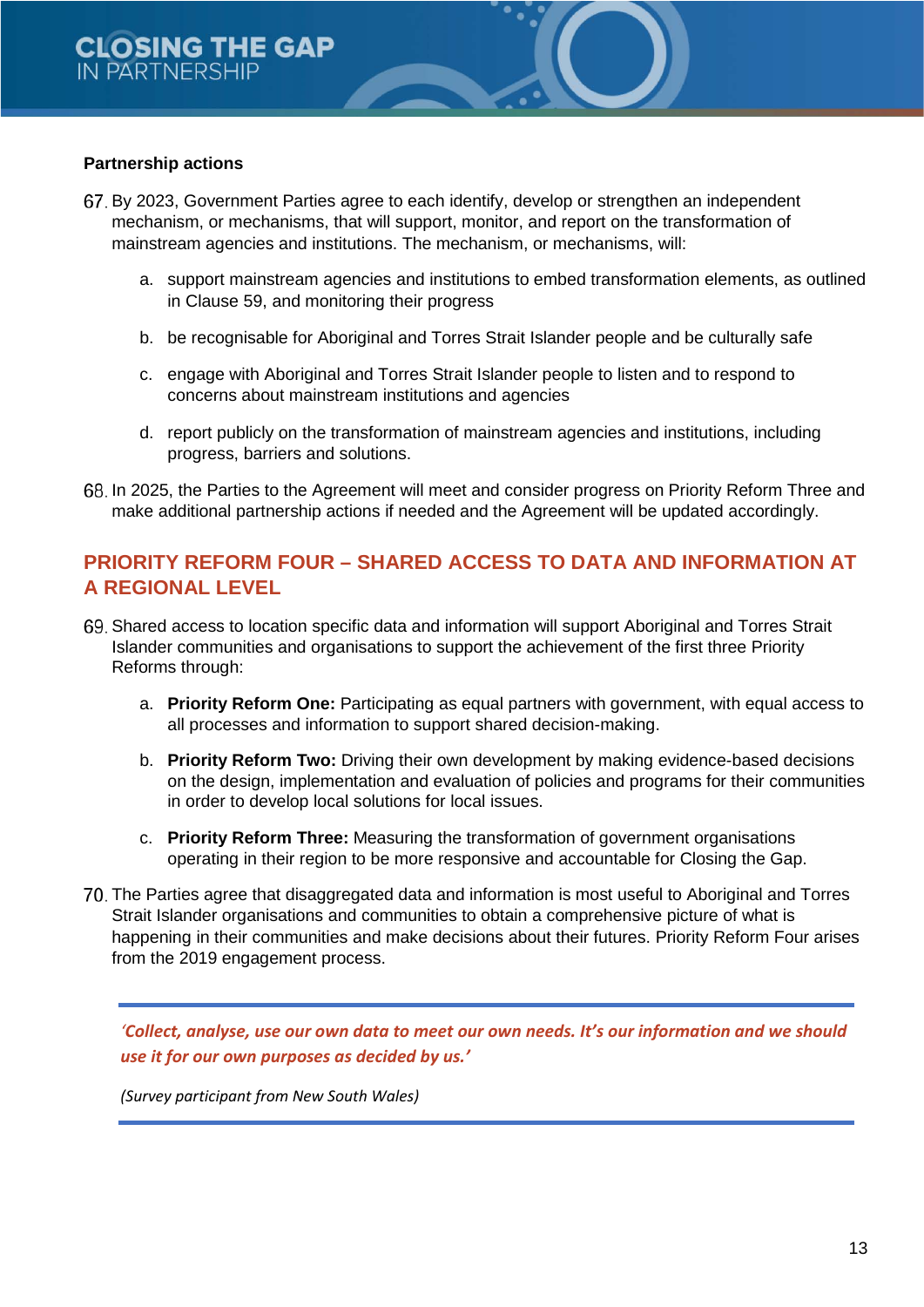#### **Data and information sharing elements**

- The Parties agree that data and information sharing practice elements between governments and Aboriginal and Torres Strait Islander communities and organisations contain the following features:
	- a. There are partnerships in place between Aboriginal and Torres Strait Islander representatives and government organisations to guide the improved collections, access, management and use of data to inform shared decision-making for the benefit of Aboriginal and Torres Strait Islander people.
	- b. Governments agree to provide Aboriginal and Torres Strait Islander communities and organisations access to the same data and information on which any decisions are made, subject to meeting privacy requirements, and ensuring data security and integrity.
	- c. Governments collect, handle and report data at sufficient levels of disaggregation, and in an accessible and timely way, to empower local Aboriginal and Torres Strait Islander communities to access, use and interpret data for local decision-making
	- d. Aboriginal and Torres Strait Islander communities and organisations are supported by governments to build capability and expertise in collecting, using and interpreting data in a meaningful way.

#### **Jurisdictional actions**

Government Parties commit to implementing the data and information elements, including to:

- a. share available, disaggregated regional data and information with Aboriginal and Torres Strait Islander organisations and communities on Closing the Gap, subject to meeting privacy requirements
- b. establish partnerships between Aboriginal and Torres Strait Islander people and government agencies to improve collection, access, management and use of data, including identifying improvements to existing data collection and management
- c. make their data more transparent by telling Aboriginal and Torres Strait Islander people what data they have and how it can be accessed
- d. build capacity of Aboriginal and Torres Strait Islander organisations and communities to collect, and use data.
- Government Parties will include in their annual reports information on action taken to improve access to data and information by Aboriginal and Torres Strait Islander people and organisations.

### **Partnership actions**

- 74. By 2023, the Parties will establish data projects in up to six locations across Australia to enable Aboriginal and Torres Strait Islander communities and organisations to access and use location-specific data on the Closing the Gap outcome areas.
- 75. The data projects will:
	- a. support Aboriginal and Torres Strait Islander communities to analyse and use regional specific data to help drive their own development and discussions with governments on Closing the Gap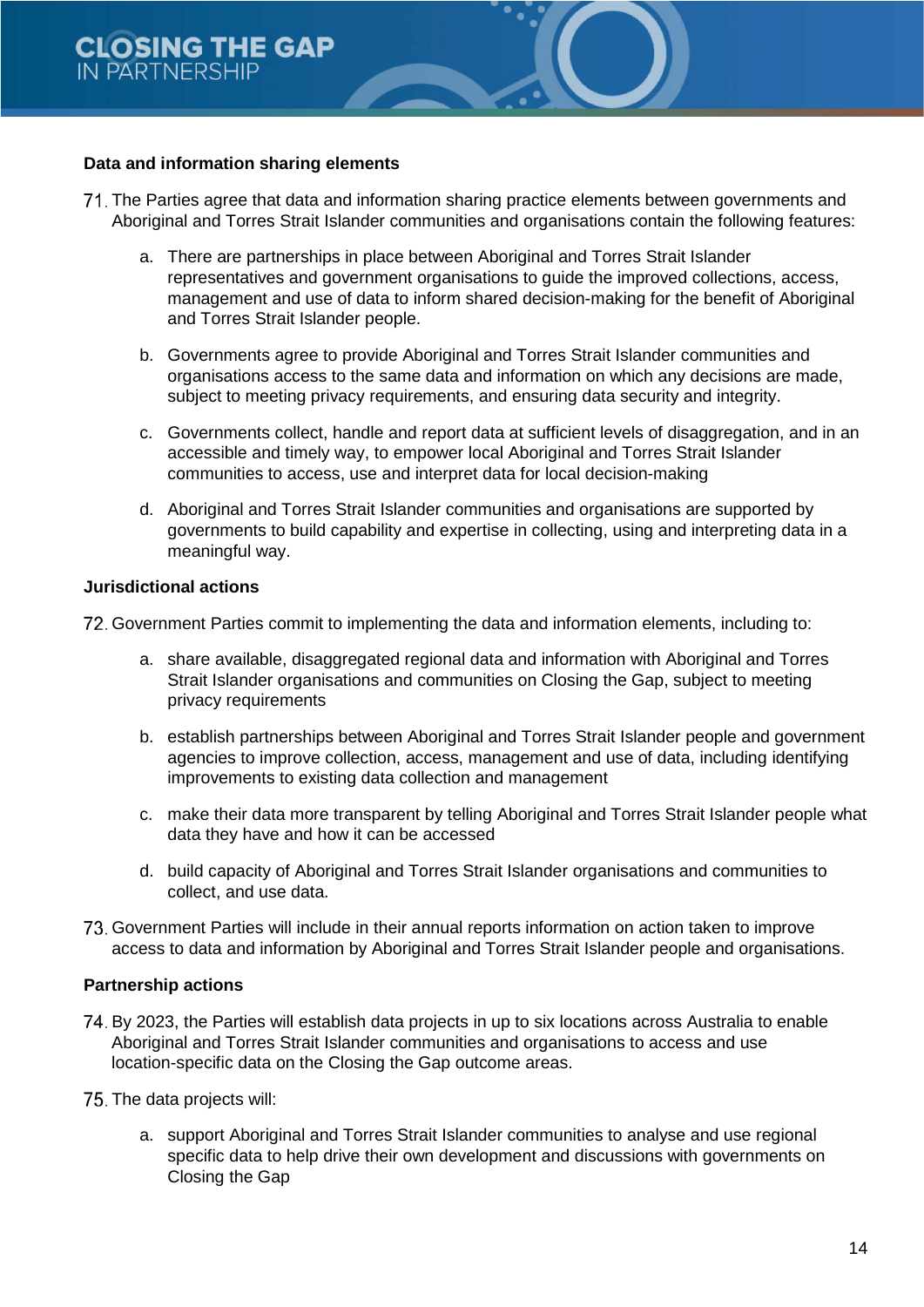- b. enable Aboriginal and Torres Strait Islander communities and organisations to collect and access other data which they consider important
- c. be covered by localised agreements, consistent with Priority Reform One, between the governments and participating Aboriginal and Torres Strait Islander organisations in the region.
- The Coalition of Peaks will develop criteria for selecting data projects' locations for consideration by the Partnership Working Group and provide regular progress updates on the projects.
- 77. In 2025, the Parties to the Agreement will meet and consider progress on Priority Reform Four and make additional partnership actions if needed and the Agreement will be updated accordingly.

# **7. KNOWING WE ARE MAKING A DIFFERENCE**

- The Parties have agreed to a set of targets to know how we are tracking against the objectives and outcomes of this Agreement.
- There are two types of targets under this Agreement, for which the Government Parties have the same level of commitment and accountability:
	- a. **Priority Reform targets** focus on measuring the change governments are making in the way they work with Aboriginal and Torres Strait Islander people.
	- b. **Socio-economic targets** focus on measuring the outcomes experienced by Aboriginal and Torres Strait Islander people.
- The Parties agree that the full implementation of the Priority Reforms will support an accelerated achievement of the socio-economic targets.

# **A. PRIORITY REFORM TARGETS**

- 81. The Parties have agreed to the following Priority Reform targets:
	- a. **Priority Reform One:** There will be formal partnership arrangements to support Closing the Gap in place between Aboriginal and Torres Strait Islander people and governments in place in each state and territory enshrining agreed joint decision-making roles and responsibilities and where Aboriginal and Torres Strait Islander people have chosen their own representatives.
	- b. **Priority Reform Two:** Increase the amount of government funding for Aboriginal and Torres Strait Islander programs and services going through Aboriginal and Torres Strait Islander community-controlled organisations.
	- c. **Priority Reform Three:** Decrease in the proportion of Aboriginal and Torres Strait Islander people who have experiences of racism.
	- d. **Priority Reform Four:** Increase the number of regional data projects to support Aboriginal and Torres Strait Islander communities to make decisions about Closing the Gap and their development.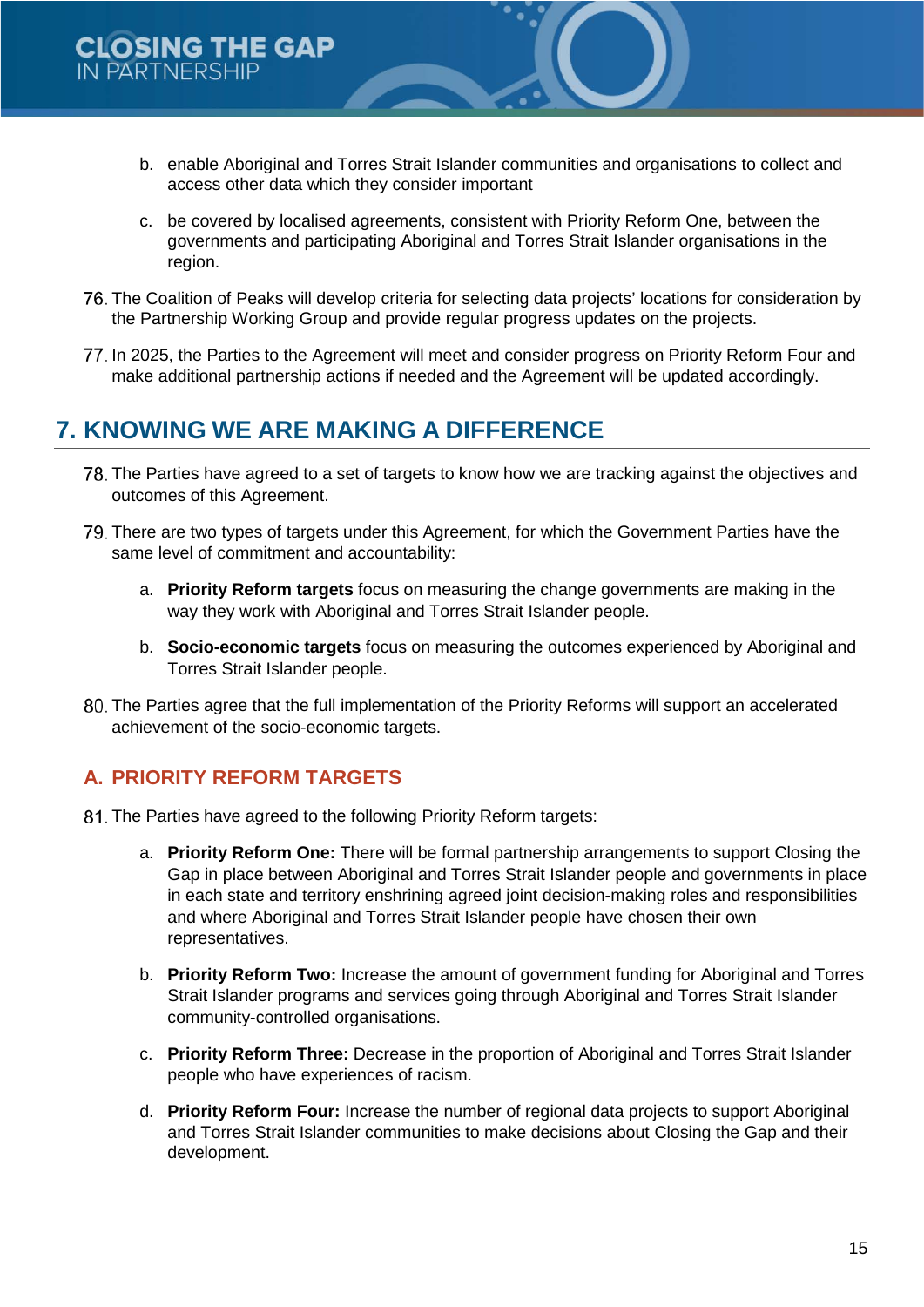# **B. SOCIO-ECONOMIC TARGETS**

- 82. The Parties have agreed to 16 socio-economic targets at Table A. The table consists of the following elements:
	- a. Outcome the socio-economic outcomes of this Agreement.
	- b. Target the key measure by which Government Parties are publicly accountable to in achieving the socio-economic outcomes. The target provides a specific, measurable goal that Parties are accountable to meet over the next decade.
	- c. Indicators supporting measures that provide greater understanding of, and insight into, how all governments are tracking against the outcomes and targets. Indicators are divided into either drivers or contextual information. Drivers measure those factors that significantly impact the progress made against a target, while contextual information provides insight into the experiences of Aboriginal and Torres Strait Islander people under each outcome.
	- d. Disaggregation how reporting of the target will be broken down and measured by groups of Aboriginal and Torres Strait Islander people (for example males/females, or geographical areas). This allows us to understand where progress is being made and where greater effort is needed.
	- e. Data development areas that are important for our understanding of Aboriginal and Torres Strait Islander outcomes but cannot be measured currently and where further work is required.
- Government Parties agree that targets are designed to be met at a national level, while recognising that starting points, past trends and local circumstances differ so jurisdictional outcomes may vary.
- As part of the reviews at Clauses 121 and 125, Parties agree to regularly review the level of ambition of the targets as Parties are committed to stretching beyond a business as usual approach in order to accelerate improvements in life outcomes for Aboriginal and Torres Strait Islander people.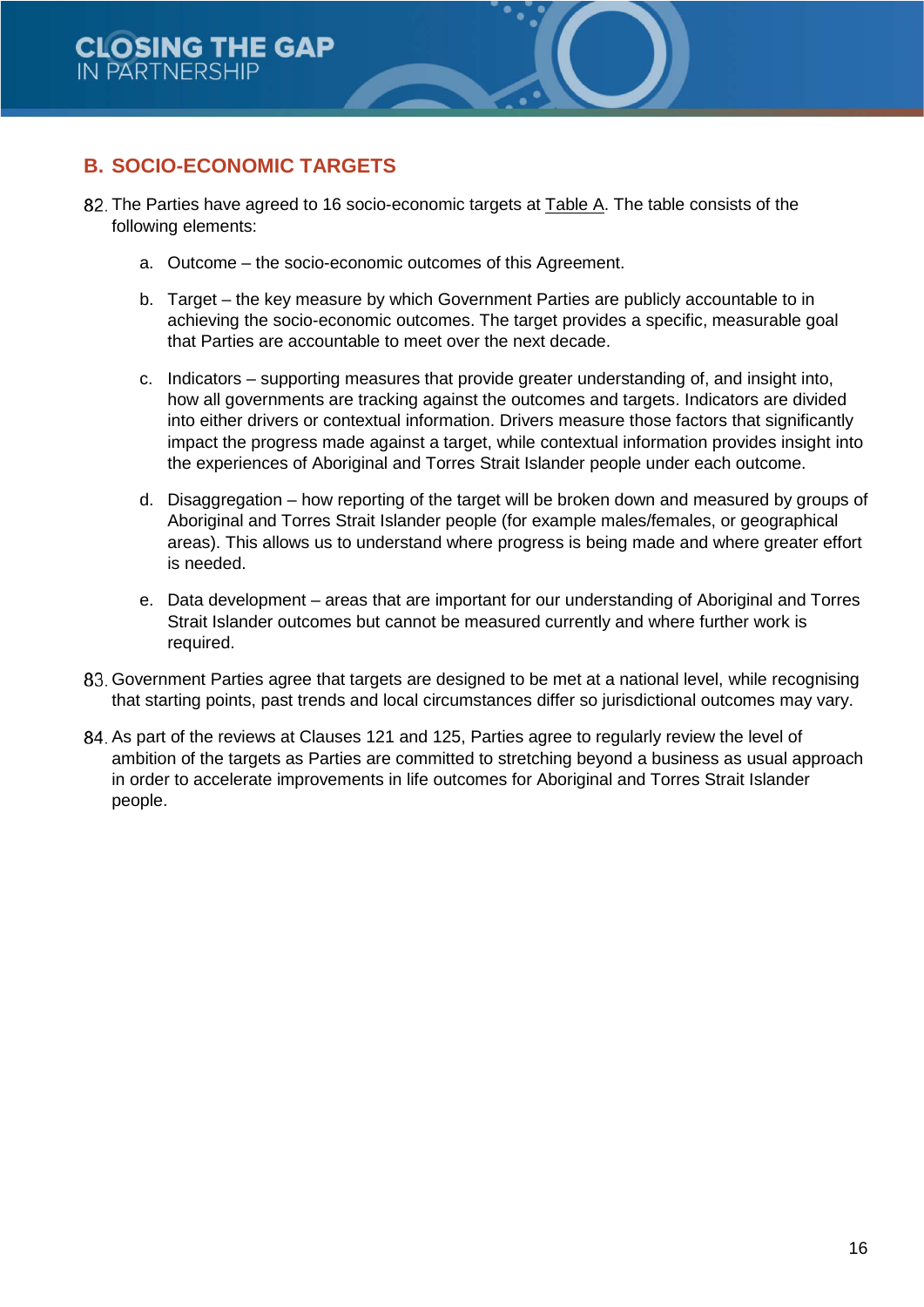# **CLOSING THE GAP** IN PARTNERSHIP

#### **Table A**

#### Outcome 1

#### **Aboriginal and Torres Strait Islander people enjoy long and healthy lives**

**Target 1:** Close the Gap in life expectancy within a generation, by 2031.

#### **Indicators:**

Drivers:

- All-cause mortality
- Leading causes of death (infant mortality, child mortality, and five-yearly age groups)
- Potential avoidable mortality rates
- Prevalence rates of health risk factors (smoking, alcohol and drug use, overweight and obese, dietary factors, physical activity)
- Rates of accessing/utilisation of health services (General Practitioner (GP) visits, health assessments (Medicare Benefit 715), chronic disease care items (Team Care arrangement and GP Management Plan))

Contextual information:

- Hospitalisation rates by leading causes
- Discharge against medical advice
- Burden of disease from socio-economic factors

#### **Disaggregation:**

- States/territories
- Remoteness areas
- Socio-economic status of the locality
- Gender

#### **Data Development:**

- Aboriginal and Torres Strait Islander life expectancy estimates by all states and territories; and at more frequent intervals
- a broader measure of access to services compared to need to include availability and distance travelled, affordability, client preferences and cultural safety
- burden of disease related to a broader range of health risk factors; and at more frequent intervals
- broader measures of wellbeing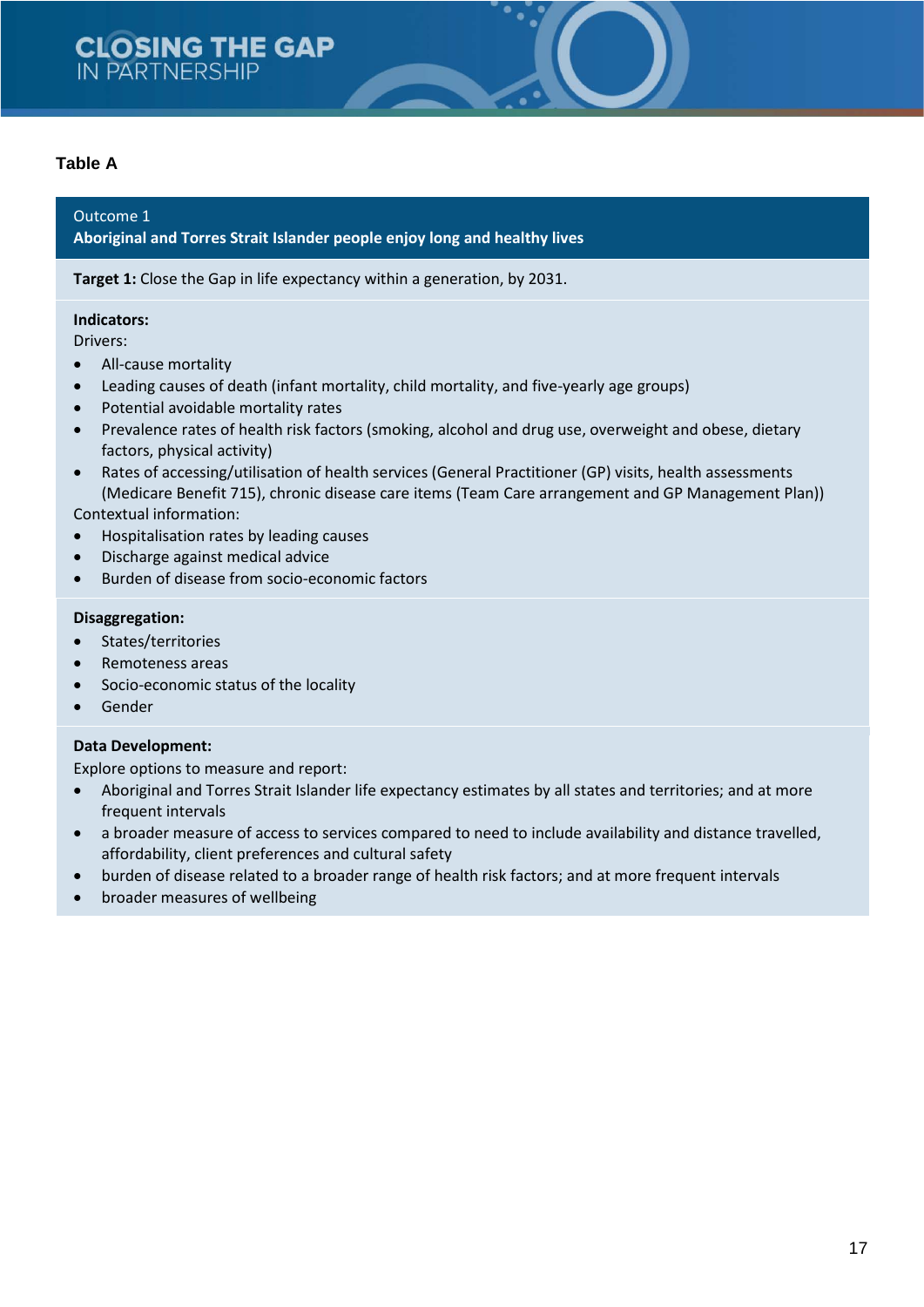**Aboriginal and Torres Strait Islander children are born healthy and strong**

**Target 2:** By 2031, increase the proportion of Aboriginal and Torres Strait Islander babies with a healthy birthweight to 91 per cent.

#### **Indicators:**

Drivers:

- Proportion of mothers who smoke during pregnancy (any time, or after 20 weeks) by age groups
- Proportion of mothers who consume alcohol during pregnancy by age groups
- Proportion of pregnant mothers with a pre-existing health condition (gestational diabetes, obesity, hypertension, other)
- Use of antenatal care by pregnant women:
	- o proportion with five or more antenatal visits
	- o proportion with at least one antenatal care visit in the first trimester
	- Proportion of pre-term births
- Contextual information:
- Progress towards parity

#### **Disaggregation:**

- States/territories
- Remoteness areas
- Socio-economic status of the locality
- Gender

#### **Data Development:**

- access to culturally appropriate antenatal care for mothers of Aboriginal and Torres Strait Islander babies based on location
- role of Aboriginal and Torres Strait Islander men in parenting
- other risk factors such as alcohol and drug use during pregnancy in National Perinatal Data Collection which is linked to birthweight and preterm birth
- educational status of parents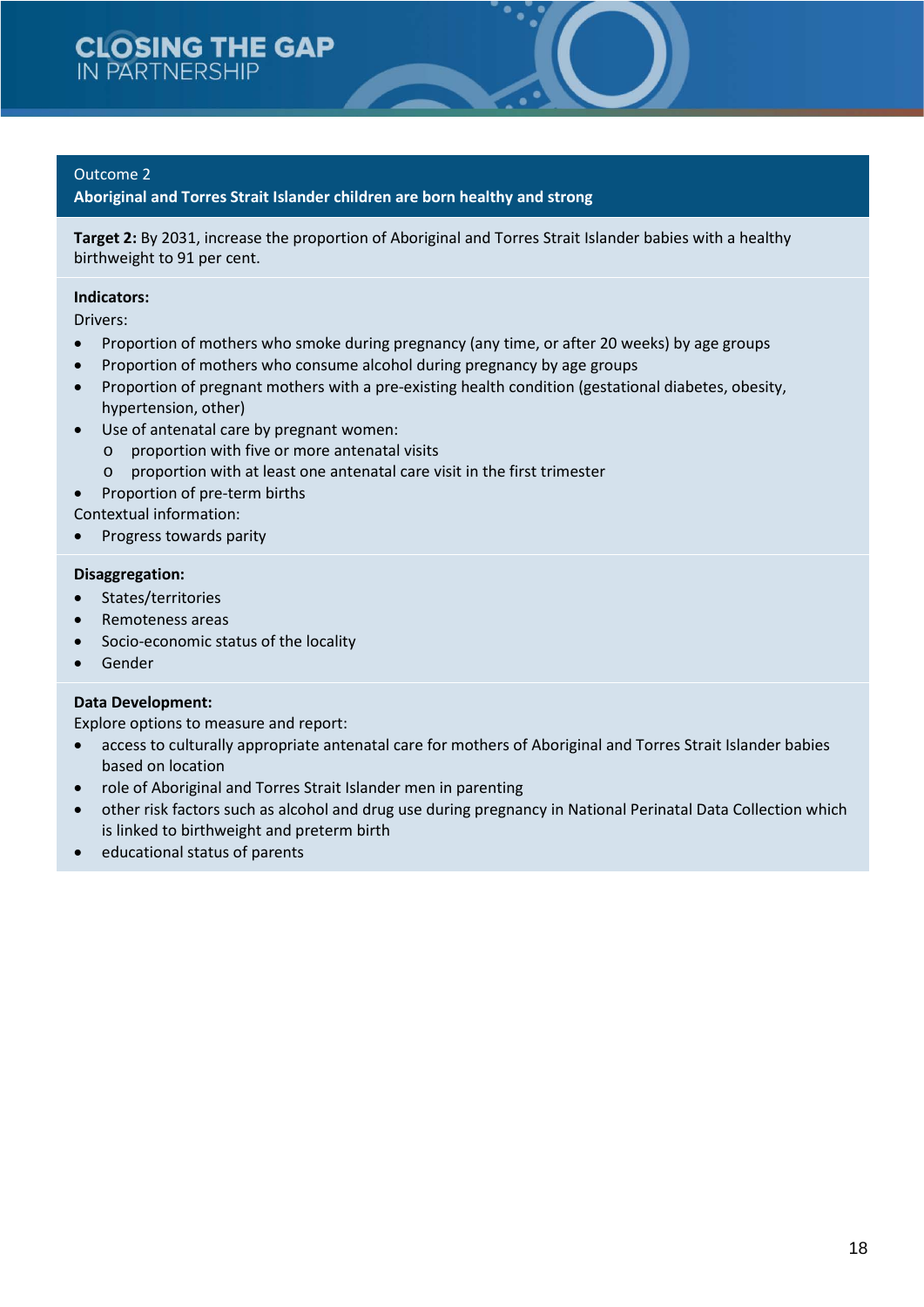**Aboriginal and Torres Strait Islander children are engaged in high quality, culturally appropriate early childhood education in their early years**

**Target 3:** By 2025, increase the proportion of Aboriginal and Torres Strait Islander children enrolled in Year Before Fulltime Schooling (YBFS) early childhood education to 95 per cent.

#### **Indicators:**

Contextual information:

- Rate of attendance in early childhood education in the year before full-time schooling
- Number of Aboriginal and Torres Strait Islander early childhood education and care service providers
- Progress towards parity

#### **Disaggregation:**

- States/territories
- Remoteness areas
- Socio-economic status of the locality
- Gender

#### **Data Development:**

Explore options to measure and report:

- rate of enrolment and attendance of three-year-olds (two years before full-time schooling) in early childhood education
- proportion of early childhood education facilities attended by Aboriginal and Torres Strait Islander children meeting or exceeding National Quality Standard
- access to culturally appropriate early childhood education programs
- access to bilingual education
- number of Aboriginal and Torres Strait Islander early years' service providers
- barriers to attendance (including out-of-pocket costs, access to services, transport, housing)
- parental education, health and disability
- health and disability of children
- lessons from Commonwealth, state and territory early childhood education support initiatives

When this target is met, develop future targets for enrolment and attendance rates for two years before full time schooling.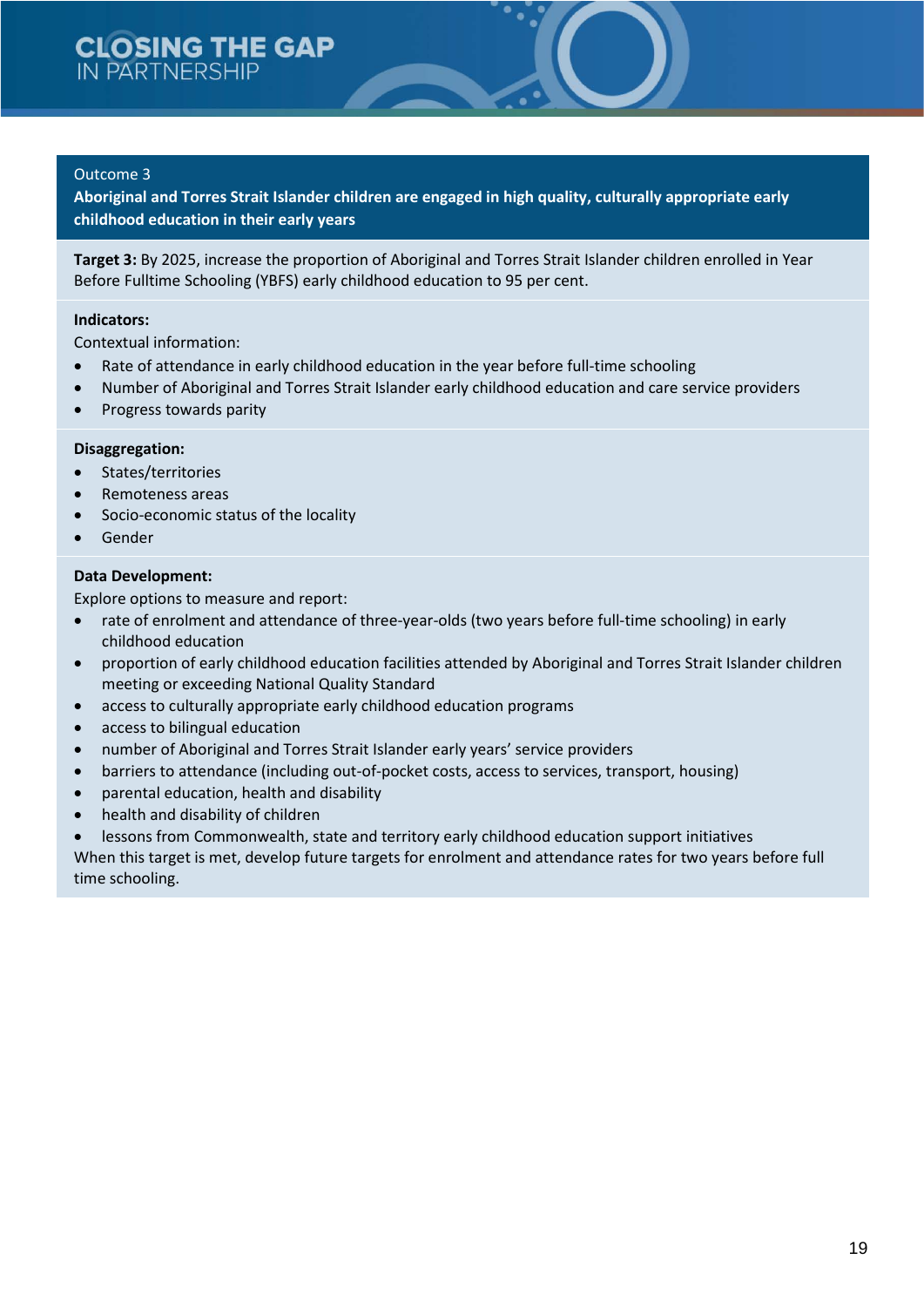**Aboriginal and Torres Strait Islander children thrive in their early years**

**Target 4:** By 2031, increase the proportion of Aboriginal and Torres Strait Islander children assessed as developmentally on track in all five domains of the Australian Early Development Census (AEDC) to 55 per cent.

#### **Indicators:**

Drivers:

- Preschool attendance and enrolment
- Primary carer education level

Contextual information:

- Outcomes by AEDC domains (developmentally vulnerable, at risk, on track)
- AEDC Multiple Strengths Indicator (highly developed, well developed and emerging strengths)
- Progress towards parity

#### **Disaggregation:**

- States/territories
- Remoteness areas
- Socio-economic status of the locality
- Gender

#### **Data Development:**

- culturally-appropriate childhood development, such as the provision of early childhood education by community-controlled organisations
- health of children
- proportion of children who have regular health and development check-ups
- rates of access to nurse home visiting programs
- proportion of Aboriginal and Torres Strait Islander children living in poverty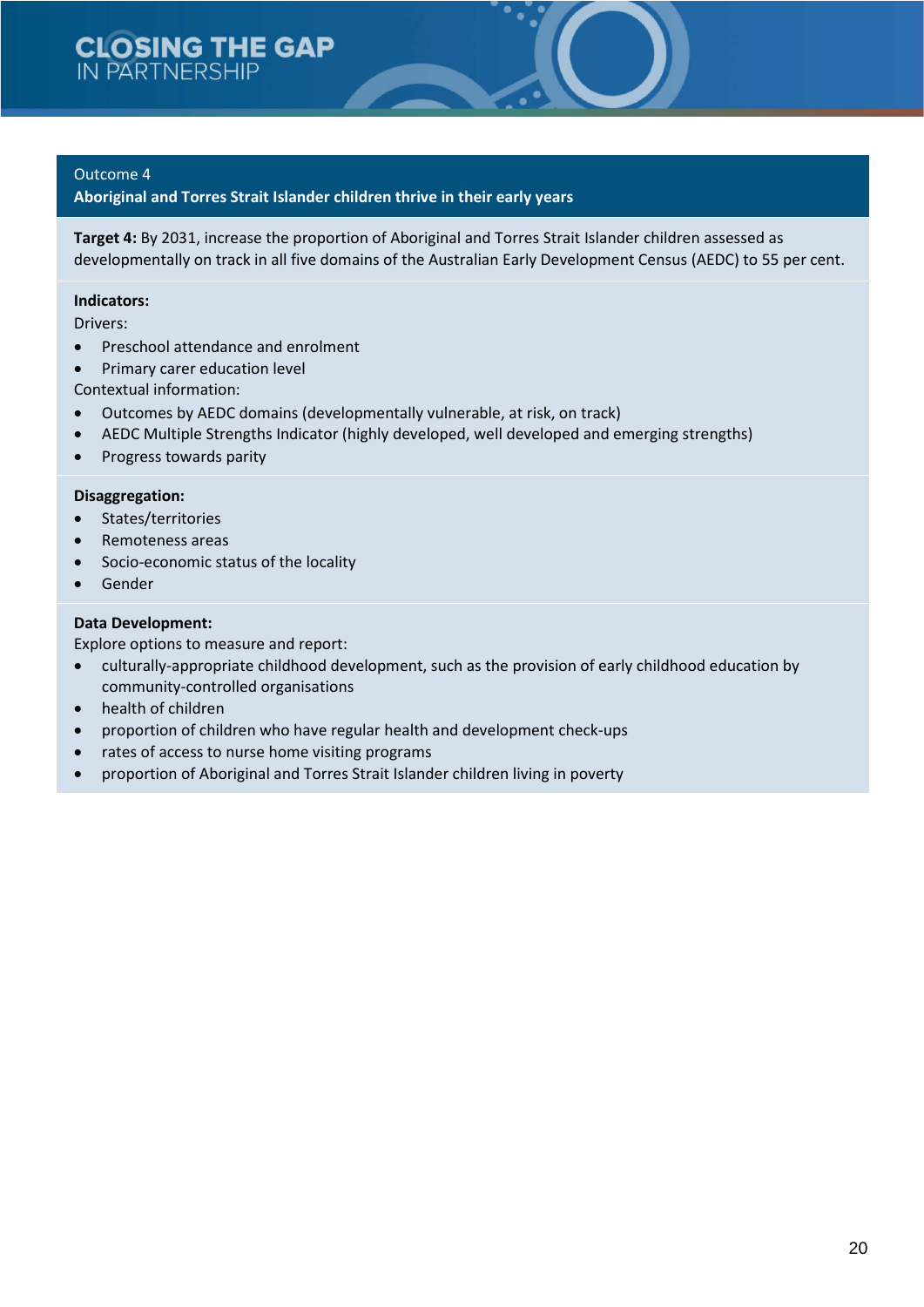**Aboriginal and Torres Strait Islander students achieve their full learning potential**

**Target 5:** By 2031, increase the proportion of Aboriginal and Torres Strait Islander people (age 20-24) attaining year 12 or equivalent qualification to 96 per cent.

#### **Indicators:**

Drivers:

- School attendance
- School retention rates
- At or above National Assessment Program Literacy and Numeracy (NAPLAN) minimum standards in reading, writing and numeracy for Years, 3, 5, 7 and 9
- Mean scores of Aboriginal and Torres Strait Islander 15-year olds in the Programme for International Student Assessment (PISA) test

Contextual information:

- Mean score of NAPLAN reading, writing and numeracy for Years, 3, 5, 7 and 9
- Rates of highest education/training level completed (for those not completing Year 12 or equivalent)
- Progress towards parity

#### **Disaggregation:**

- States/territories
- Remoteness areas
- Socio-economic status of the locality
- Year 12 vs Certificate III or above completions (Certificate III but without year 12)
- **Gender**
- Disability status

#### **Data Development:**

- Year 12 completions, based on school administrative records
- completion of Certificate II and III or higher by those who do not have Year 12, based on Vocational Education and Training (VET) administrative records
- disability status (severe/profound disability status) and disability type (physical, cognitive, sensory, social/emotional)
- student experiences of racism
- parent highest level of education, and employment status
- barriers to attendance and support required to complete Year 12 (for those who have not completed Year 12)
- proportion studying ATAR eligible Year 12 program, and Australian Tertiary Admission Rate (ATAR) score
- English as an Additional Language/Dialect student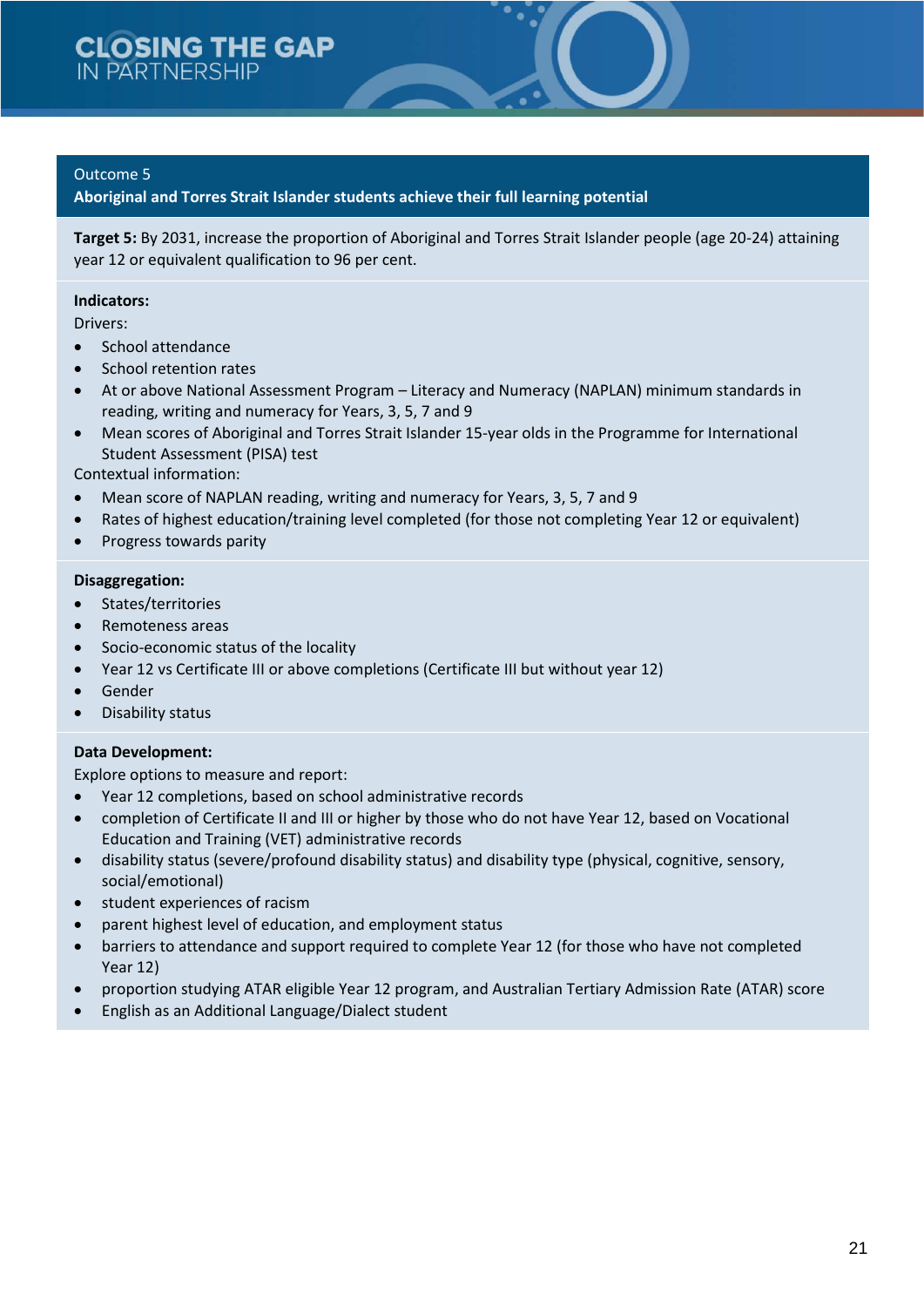**Aboriginal and Torres Strait Islander students reach their full potential through further education pathways**

**Target 6:** By 2031, increase the proportion of Aboriginal and Torres Strait Islander people aged 25-34 years who have completed a tertiary qualification (Certificate III and above) to 70 per cent.

#### **Indicators:**

Drivers:

- Higher education commencement (university component), attrition, and completion rates (time series, cohort analyses - 4, 6 and 9 years)
- Higher education application, offers and acceptance rates (by gender, SES and ATAR levels)
- Cert III and above VET commencements, attrition and completion rates
- Contextual Information:
- Field of Education for higher education and VET
- Higher education students' views on outcomes, behaviours and satisfaction
- Destinations and satisfaction of higher education graduates
- VET graduate outcomes and satisfaction levels
- Progress towards parity

#### **Disaggregation:**

- States/territories
- Remoteness areas
- Socio-economic status of the locality
- Proportions completing tertiary qualifications by highest qualification achieved (Australian Qualifications Framework (AQF) level)
- Disability status
- **Gender**

#### **Data Development:**

- costs and barriers to tertiary enrolment and completions, students in receipt of scholarship/s
- student health status
- proportion of students who are first in their family to undertake higher education
- proportion of school-leavers going into higher-level VET and Higher education, by qualification level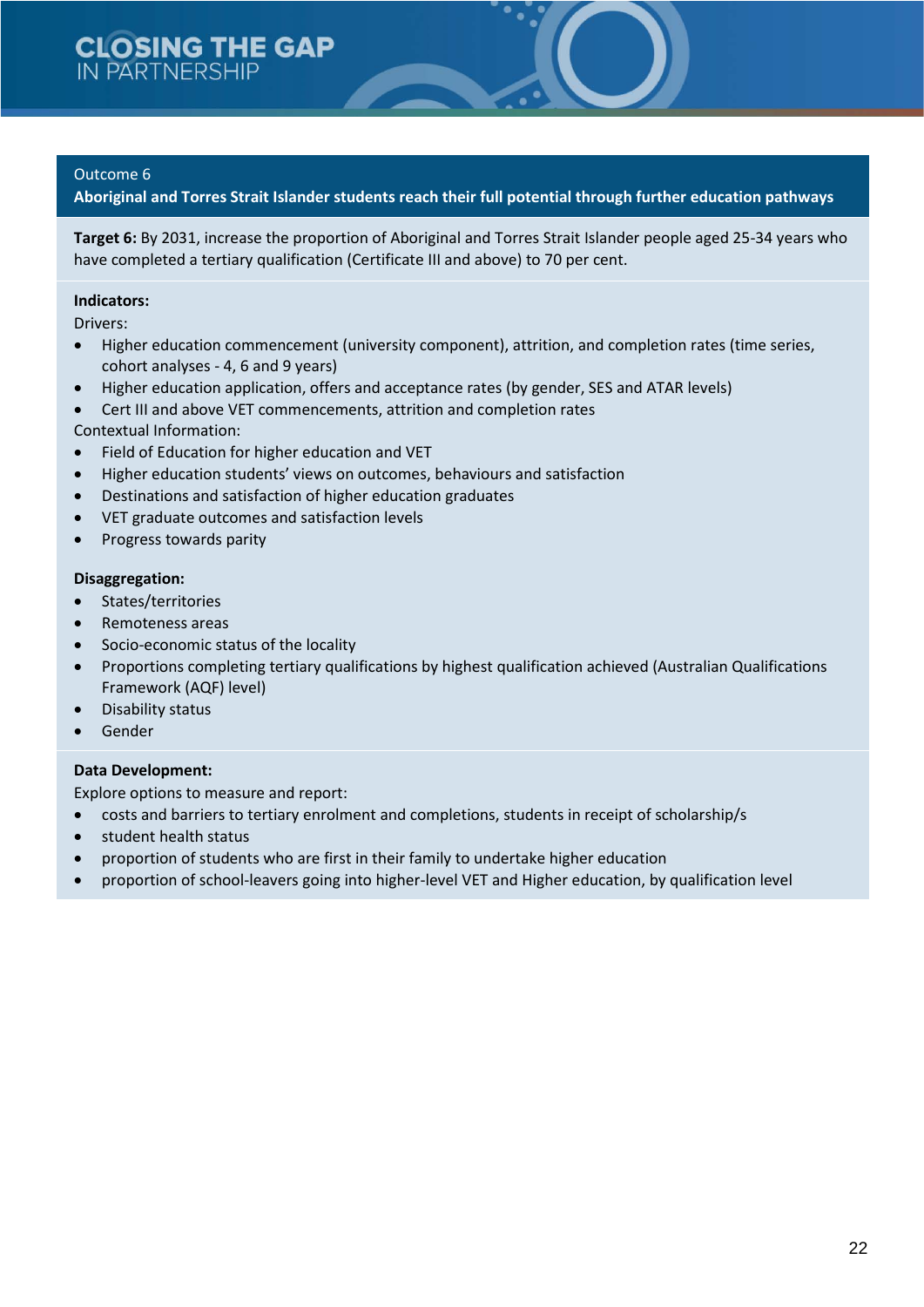**Aboriginal and Torres Strait Islander youth are engaged in employment or education**

**Target 7:** By 2031, increase the proportion of Aboriginal and Torres Strait Islander youth (15-24 years) who are in employment, education or training to 67 percent.

#### **Indicators:**

Drivers:

- Proportion of youth Not Engaged in Employment, Education or Training (NEET) by disability, long term health condition, caring responsibility, looking for work
- Proportion of NEET by main reason for not studying in last 12 months
- Contextual information:
- For youth engaged in education:
	- o type of educational institution attending (school/ technical and further education/higher education)
	- o highest education level completed
- For youth engaged in employment:
	- o proportion self-employed
	- o proportion by occupation
	- o proportion by industry
- Proportion not engaged in employment, education or training (NEET) by:
	- o highest education level completed
- Progress towards parity

#### **Disaggregation:**

- Geographic area (jurisdiction, remoteness, other geographic categories available)
- Socio-economic status of the locality
- Single year of age (to capture compulsory education age)
- Gender
- Disability status
- Categories of engagement with employment, education or training (e.g. full time study and part-time employment, full time study, full time employment, part time study and employment)

#### **Data Development:**

Explore options to measure and report on the list of measures below, including relative importance and expected impact on the target:

- barriers to youth engagement
	- o caring responsibility
	- o financial limitations
	- o long term health condition
	- o mental health or psychological distress
	- o lack of transport
	- o homelessness
	- o domestic violence
	- o discrimination
	- o substance misuse
	- o incarceration and recidivism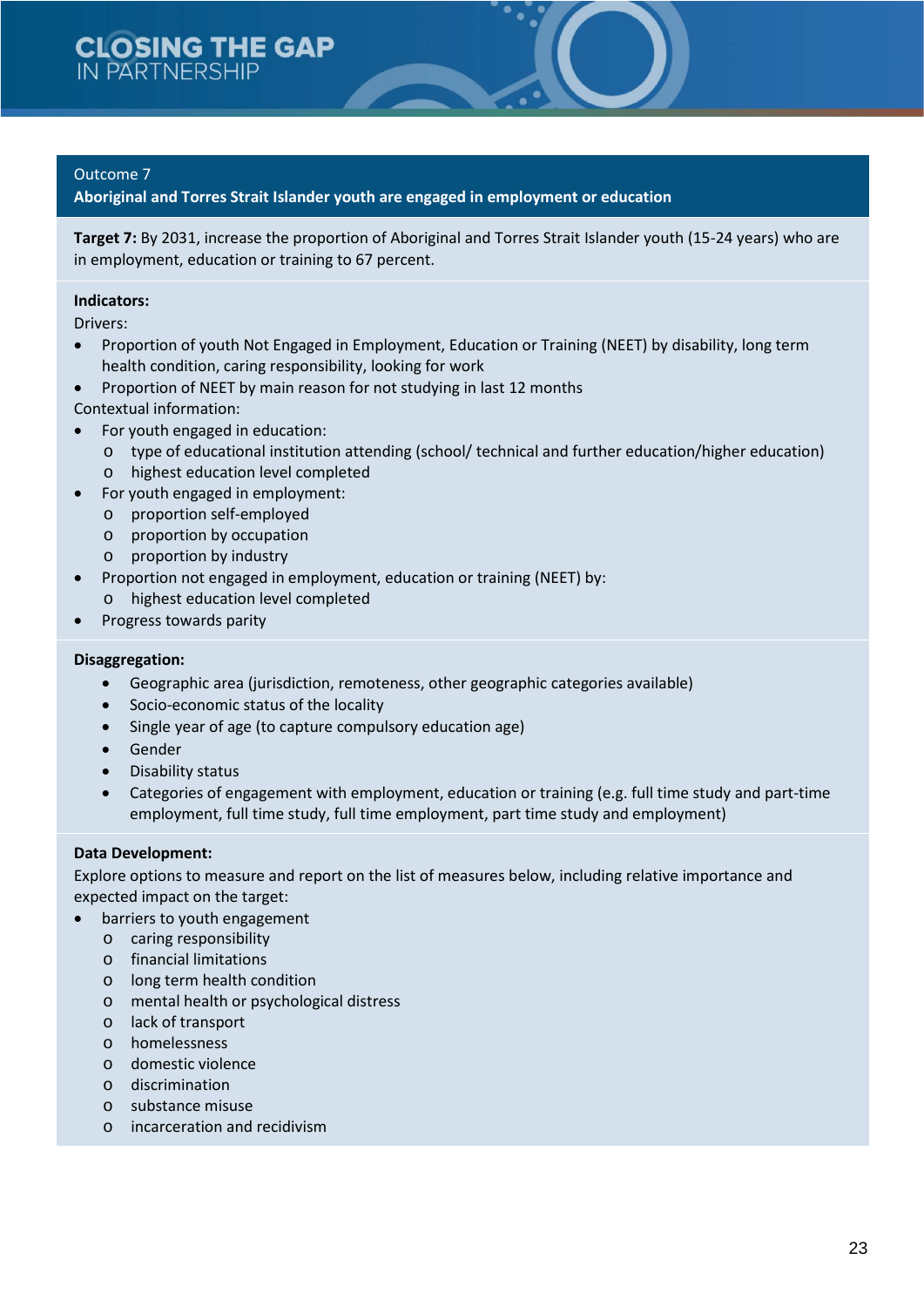**Strong economic participation and development of Aboriginal and Torres Strait Islander people and communities**

**Target 8:** By 2031, increase the proportion of Aboriginal and Torres Strait Islander people aged 25-64 who are employed to 62 per cent.

#### **Indicators:**

Drivers:

- Highest level of educational attainment
- Long term health and disability status
- Caring responsibilities
- Contextual information:
- Employment by occupation
- Employment by industry
- Median equivalised gross household income
- Median personal income
- Labour force participation
- Self-managed business owners
- Progress towards parity

#### **Disaggregation:**

- States/territories
- Remoteness areas
- Socio-economic status of the locality
- Disability status
- Gender
- Age group
- Level of education
- Type of employment part-time versus full-time

#### **Data Development:**

- employment security (permanent of casual)
- Aboriginal and Torres Strait Islander owned businesses including:
	- o number and as a proportion of all businesses
	- o growth and revenue
	- o sectors and industries
- barriers to labour market participation including health and disability
- underemployment among Aboriginal and Torres Strait Islander people
- long term unemployment and welfare dependency
- median personal income from employment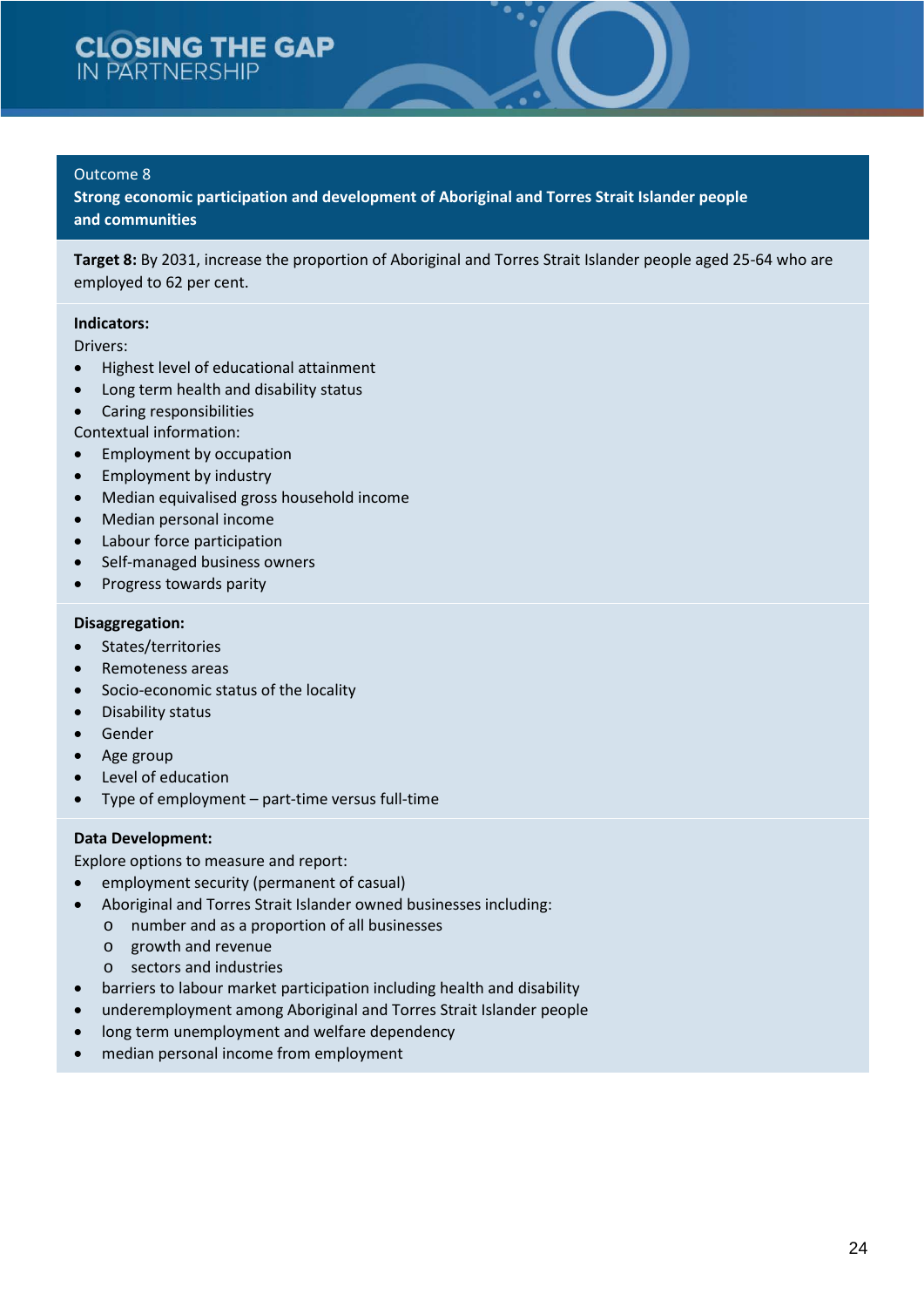**Aboriginal and Torres Strait Islander people secure appropriate, affordable housing that is aligned with their priorities and need**

**Target 9:** By 2031, increase the proportion of Aboriginal and Torres Strait Islander people living in appropriately sized (not overcrowded) housing to 88 per cent.

#### **Indicators:**

Drivers:

- Change in population by location
- Change in social housing dwellings by location
- Contextual information:
- Home ownership rate (including by location and tenure type)
- Homelessness rate including by type (e.g. Transitional housing/sleeping rough) and age group
- Structural problems including functional health hardware Australian Bureau of Statistics (ABS) measure of acceptable standard of housing)
- Low income household experiencing rental stress/mortgage stress
- Social housing dwellings per 100 households by location
- Progress towards parity

#### **Disaggregation:**

- States/territories
- Remoteness areas
- Other small geographic areas (where possible)
- Socio-economic status of the locality
- Disability status
- Gender
- Age group
- Overcrowding status (1, 2, 3, 4 or more additional bedrooms required)
- Tenure type

#### **Data Development:**

- levels of overcrowding specific to Australian conditions
- proximity to services (in addition to the ABS' current remoteness structure reporting)
- affordable living (including cost of electricity, transport costs, etc.)
- environmental health outcomes (e.g. rheumatic fever and rheumatic heart disease)
- environmental health activities (e.g. programs, services and partnerships)
- family and kin obligations that lead to overcrowding (temporary or permanent)
- social housing, including:
	- o transfers from social housing to private rental and/or home ownership
	- o satisfaction of social housing tenants with amenities, location, and maintenance services
	- o social housing dwellings as a proportion of all dwellings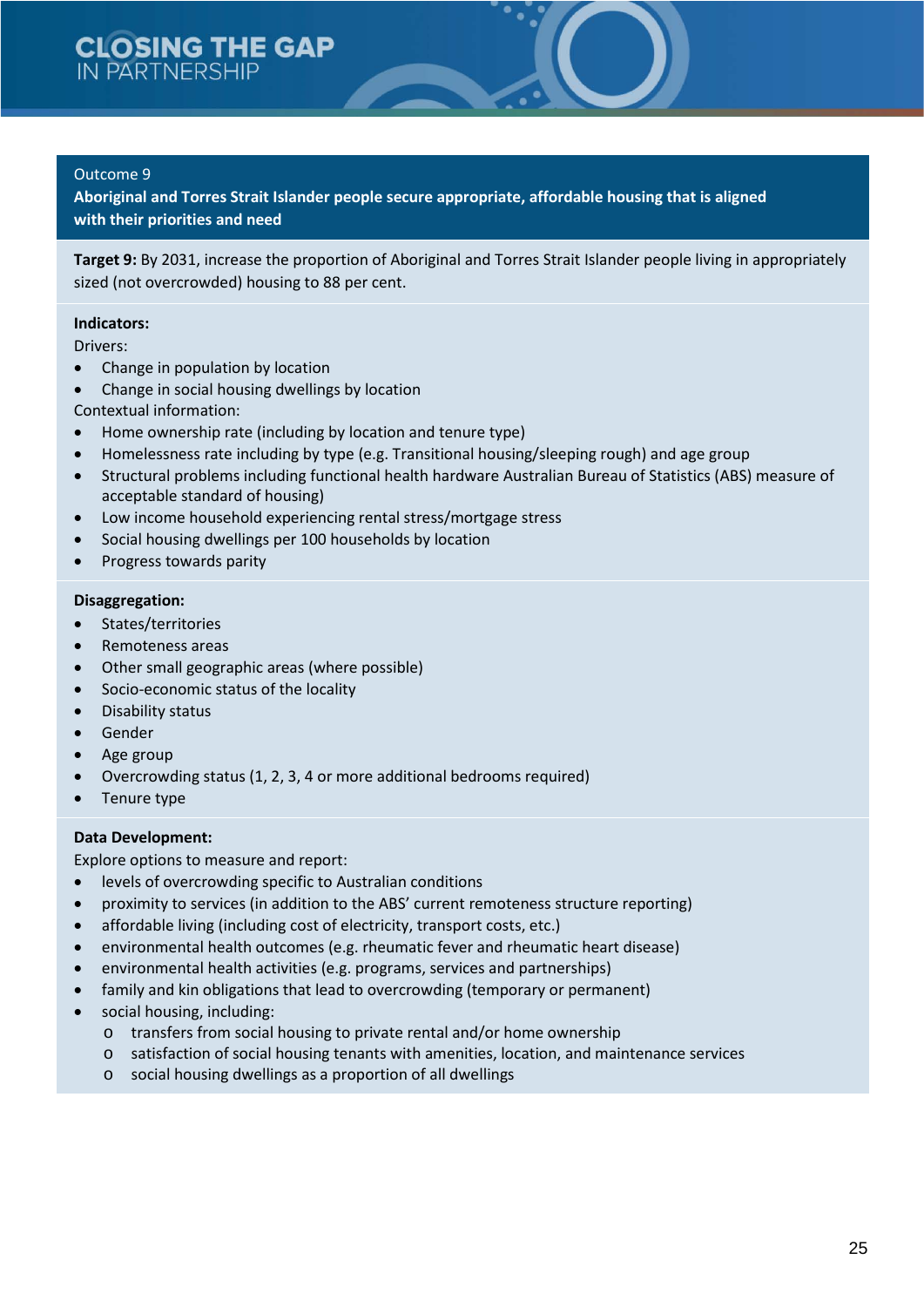**Aboriginal and Torres Strait Islander people are not overrepresented in the criminal justice system**

**Target 10:** By 2031, reduce the rate of Aboriginal and Torres Strait Islander adults held in incarceration by at least 15 per cent.

#### **Indicators:**

Drivers:

- Proportion of Aboriginal and Torres Strait Islander people charged by police
- Proportion of Aboriginal and Torres Strait Islander people convicted and sentenced (by offence and type of sentence)
- Aboriginal and Torres Strait Islander prisoner by offence type (most serious and other offences) and number of offences
- Proportion of prisoners by legal status (sentenced vs unsentenced); and by sentence length
- Number and rate of unique alleged offenders processed by police
- Proportion of prisoners previously incarcerated; number of unique episodes of incarceration
- Mental health, substance abuse issues, family history of incarceration, employment post release, history of victimisation
- Entry rate to incarceration newly sentenced to prison

Contextual information:

- Rates of death in prison custody of Aboriginal and Torres Strait Islander prisoners, by cause of death
- Proportion spending greater periods of time on remand
- Progress towards parity

#### **Disaggregation:**

- Geographic area (jurisdiction, remoteness, other geographic categories available)
- Socio-economic status of the locality
- Age
- **Gender**

#### **Data Development:**

- access to services in police custody
	- o Aboriginal community-controlled legal services, including data on police use of custody notification systems
	- o cultural competency training completed by police
- access to services in prison (disaggregated by sentenced/unsentenced prisoners)
	- o availability of and participation in culturally safe health and mental health services, including health and disability assessment on entering prison
	- o support provided to prisoners who are parents to keep engaged with family
	- o cultural competency training completed by corrections staff
	- o availability of and participation rates for prison-based programs, including vocational training, behavioural and specialist programs such as addiction
- access to services in police custody
	- o rehabilitation and reintegration support, and building cultural strength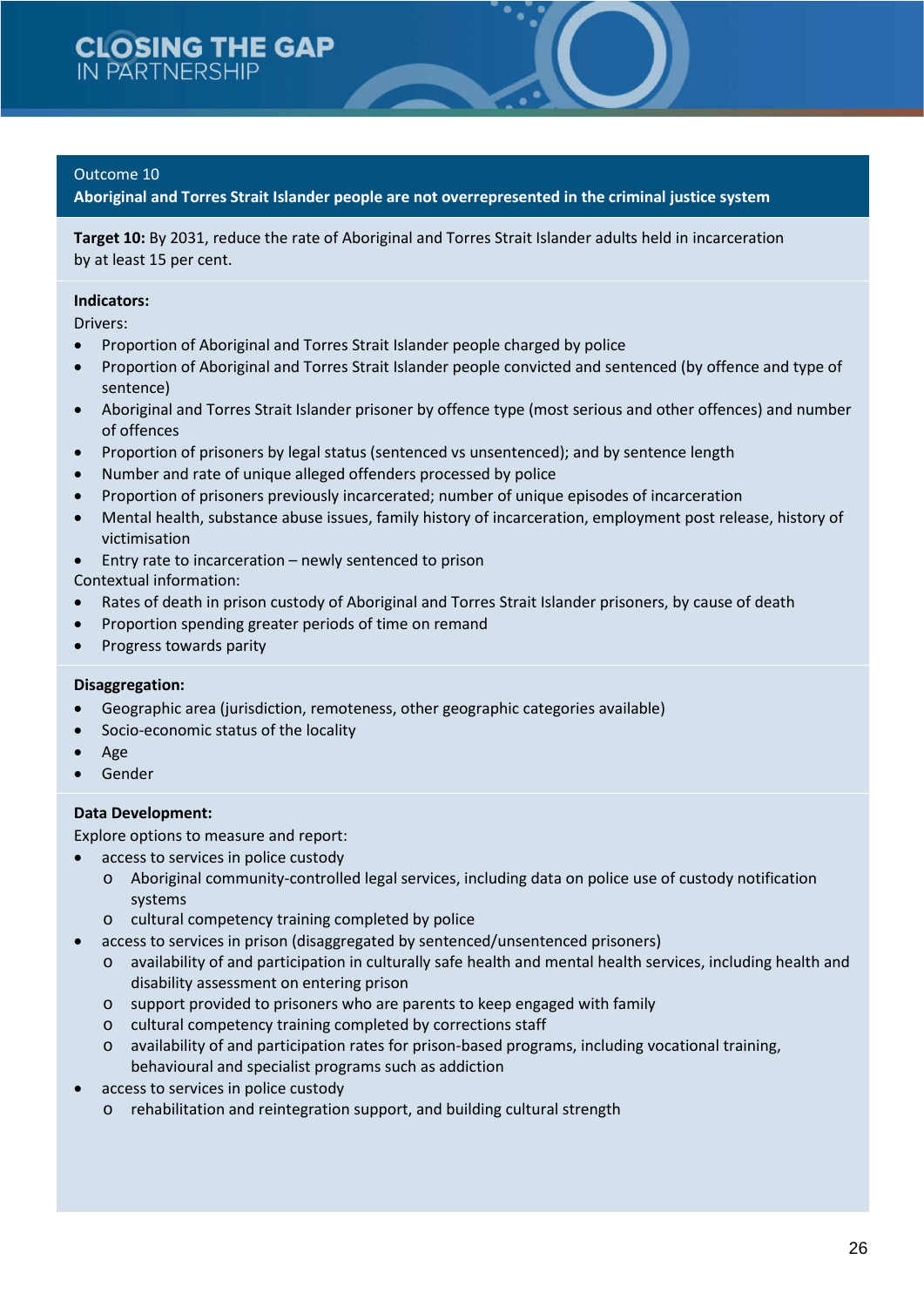# **CLOSING THE GAP**

- police data on caution, diversion, arrests and stops by Indigeneity, including multiple instances of contact, and deaths in police custody
- proportion of offenders denied bail/parole by type of offence and reason for denial (including lack of accommodation)
- data linkages to identify long term outcomes after incarceration (employment, education)
- data disaggregation by age at first contact with the criminal justice system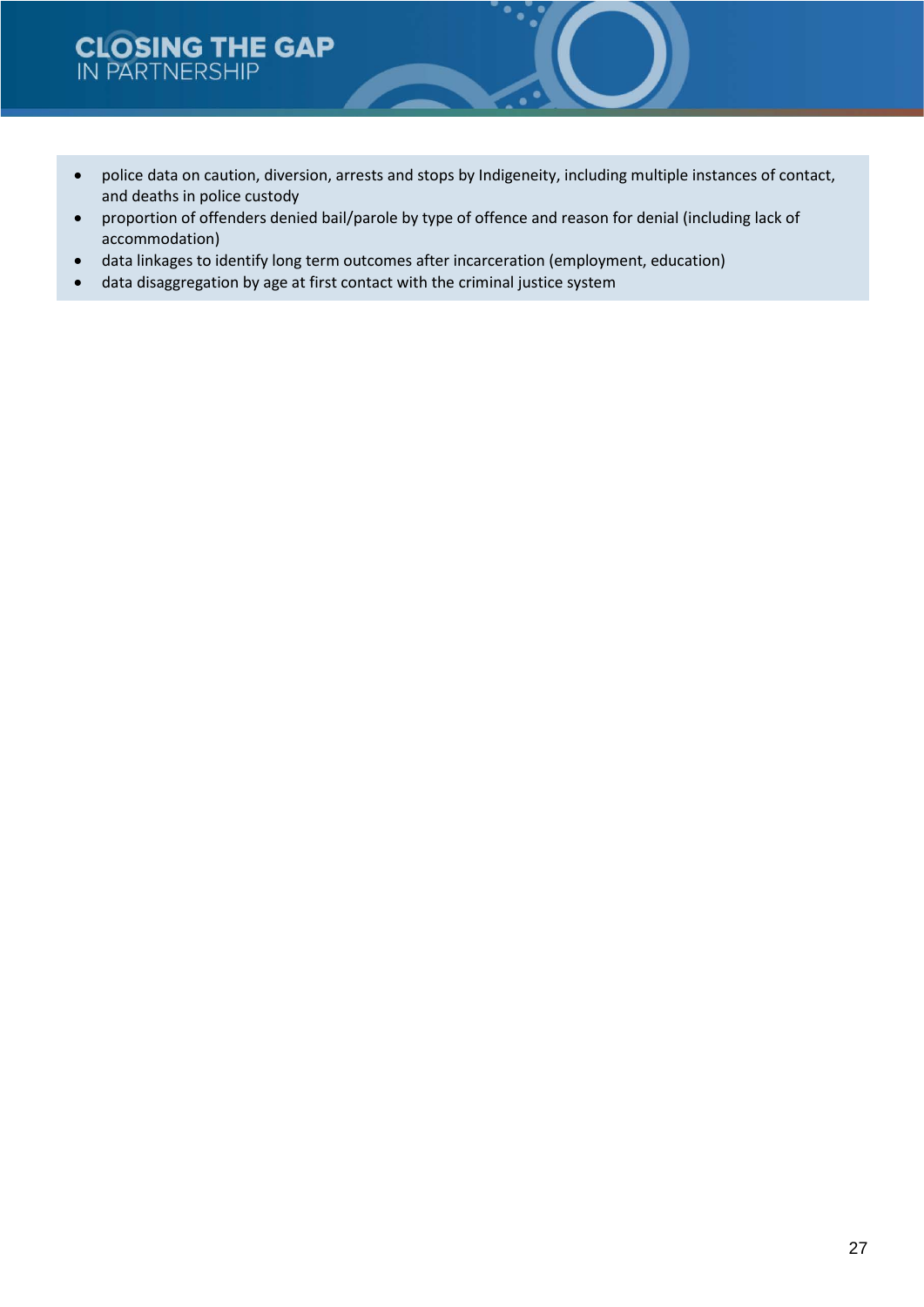**Aboriginal and Torres Strait Islander young people are not overrepresented in the criminal justice system**

**Target 11:** By 2031, reduce the rate of Aboriginal and Torres Strait Islander young people (10-17 years) in detention by at least 30 per cent.

#### **Indicators:**

Drivers:

- Un-sentenced detention rates
- Average time in detention for unsentenced youth
- Proportion of young alleged offenders (10-17 years) involved in police proceedings including charges and summons, cautions, diversions
- Proportion of young people convicted and sentenced, by type of sentence (community supervision, detention)
- Entrant rate to detention newly sentenced to youth detention
- Proportion of youth under community supervision transitioning to detention
- Young people returning to detention or community supervision
- Proportion of young people first coming into youth justice system aged 10-13 (offending and courts data, first entry to detention)

Contextual information:

- Community supervision trends
	- o proportion of young people in detention who had received child protection services (including out-ofhome care)
- Proportion exiting detention, by reason
- Progress towards parity

#### **Disaggregation:**

- Geographic area (jurisdiction, remoteness, other geographic categories available)
- Socio-economic status of the locality
- Age (10-13, 14-17 year olds)
- **Gender**

#### **Data Development:**

- disaggregation of police contact by caution, charges, prosecution, and diversion (by type)
- detentions by offence type
- reasons for young people being placed on remand
- access to services at first interaction with criminal justice system, by type and availability
- training provided and undertaken by police and workers engaging with youth, including cultural safety and trauma-informed practice
- access to services in detention (health, trauma, mental health and wellbeing, cultural engagement and support of young people in detention
- disaggregation of data by:
	- o disability status, including prevalence of neurodevelopmental impairment and foetal alcohol spectrum disorder
	- o geographic area of residence/offending
- consistent definitions of youth detention and recidivism across jurisdictions
- rates of death in prison custody of Aboriginal and Torres Strait Islander youth prisoners, by cause of death
- proportion of young people in detention who had: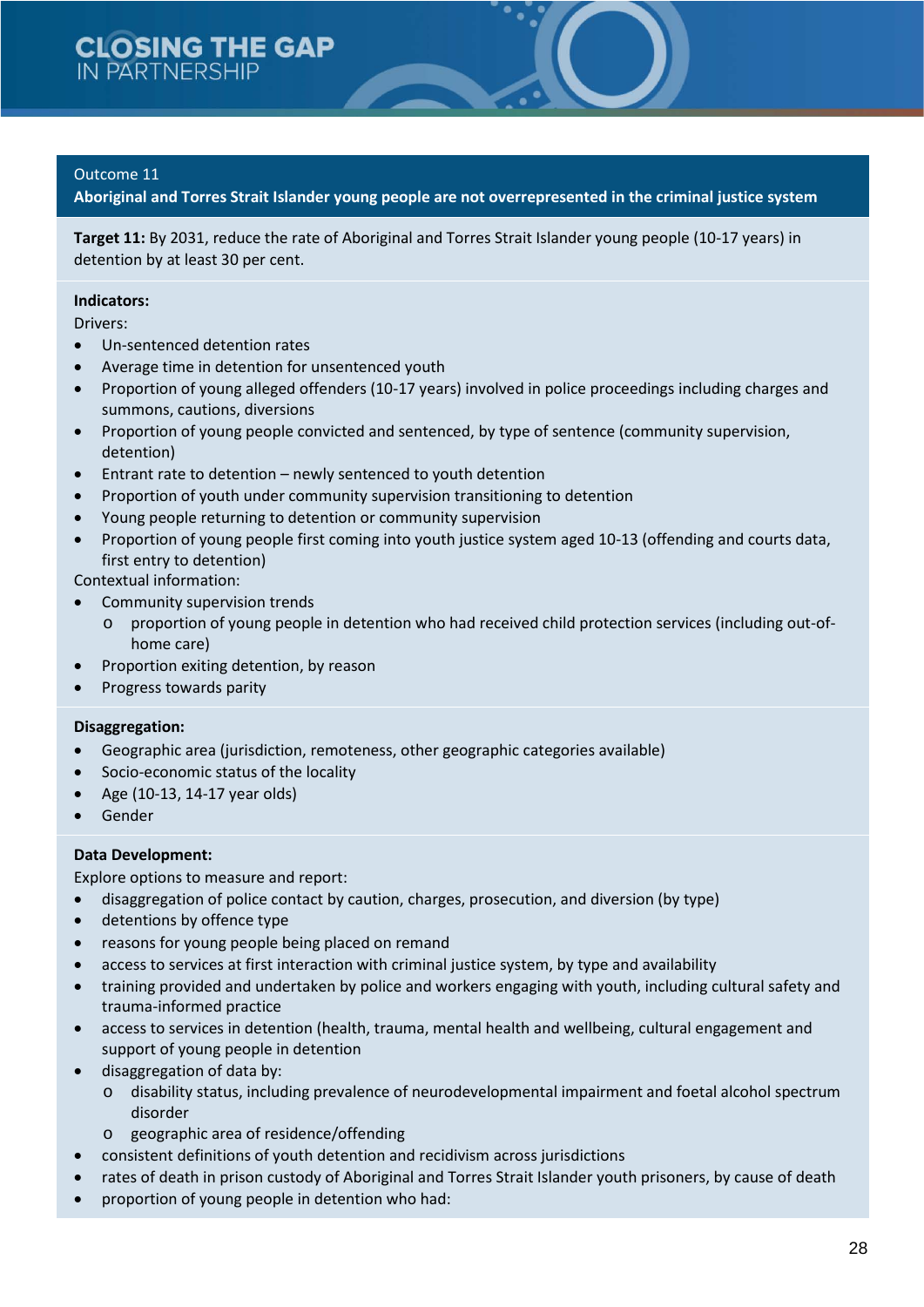- o experienced domestic and family violence, abuse/neglect
- o received alcohol and other drug treatment services (ongoing reporting)
- o received specialist homelessness services
- o experienced mental health issues
- o been expelled or suspended from school
- o access to culturally secure services and programs while in detention, by type and timing of service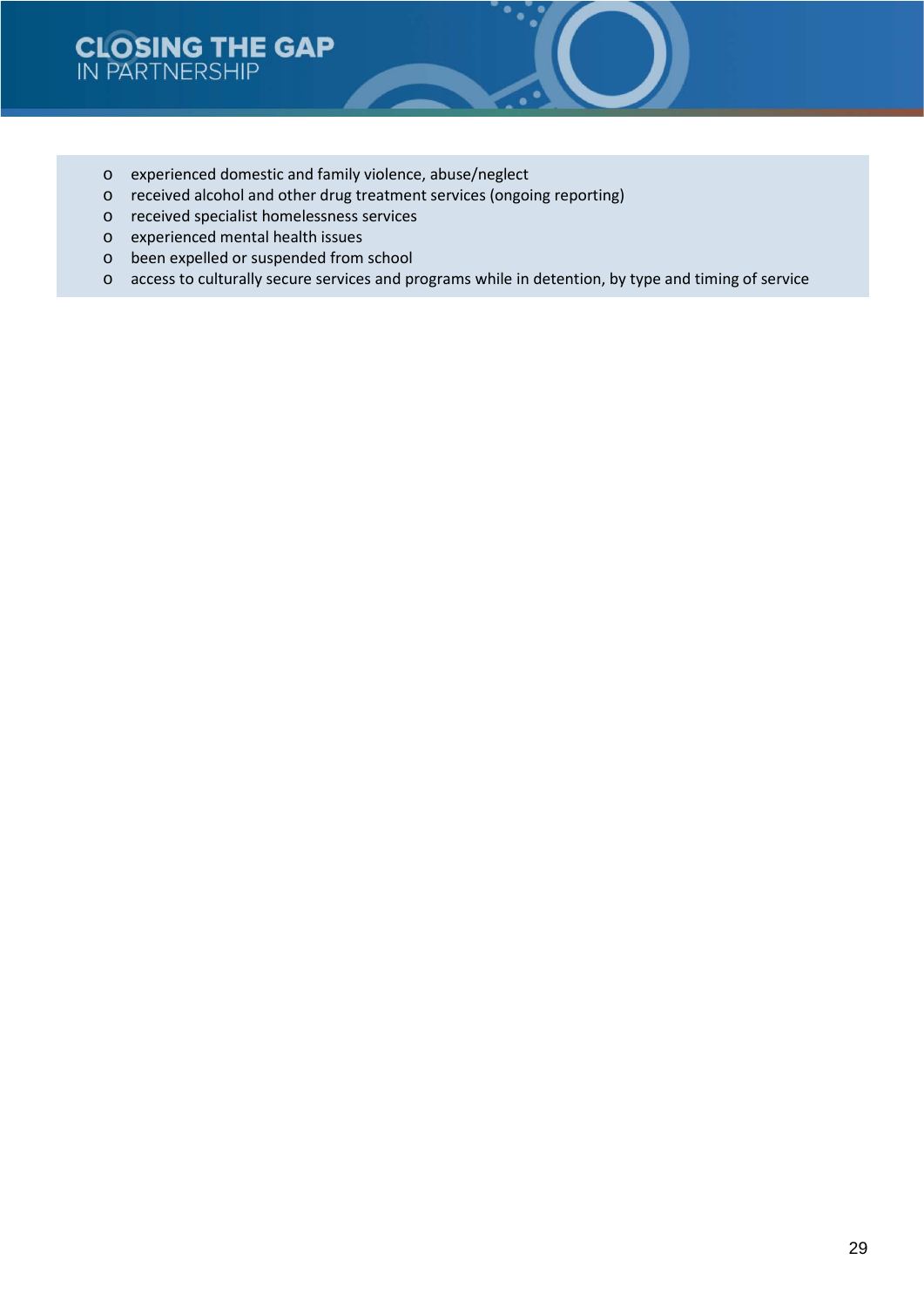**Aboriginal and Torres Strait Islander children are not overrepresented in the child protection system**

**Target 12:** By 2031, reduce the rate of over-representation of Aboriginal and Torres Strait Islander children in out-of-home care by 45 per cent.

#### **Indicators:**

Drivers:

- Number of Aboriginal and Torres Strait Islander children in out-of-home care
- Proportion of children in out-of-home care (0-17 years old) that are Aboriginal and Torres Strait Islander
- Proportion of children on care and protection order that are Aboriginal and Torres Strait Islander Contextual information:
- Proportion of children (0-17 years old) who spent time in out-of-home care by length of time categories (e.g. 12 months, 24 months etc.) that are Aboriginal and Torres Strait Islander
- Measuring progress of the application of the Aboriginal and Torres Strait Islander Child Placement Principle (ATSICPP): Proportion of Aboriginal and Torres Strait Islander children in out-of-home care by type of placement; by relationship with caregiver
- Proportion of children aged 0-17 in out-of-home care that are Aboriginal and Torres Strait Islander who were placed with relatives or kin, or other Aboriginal and Torres Strait Islander carers
- The proportion of children aged 0-17 in out-of-home care that are Aboriginal and Torres Strait Islander who have current documented and approved cultural support plans
- Proportion of children admitted to out-of-home care that are Aboriginal and Torres Strait Islander
- Proportion of children who exited out-of-home-care to a permanency outcome that are Aboriginal and Torres Strait Islander
- Proportion of children 0-17 discharged from out-of-home care that are Aboriginal and Torres Strait Islander
- Proportion of children that are Aboriginal and Torres Strait Islander aged 0-16 who exited out-of-home care to reunification in the previous year and did not return to out-of-home care in 12 months or less
- Proportion of children who were subjects of substantiations of notifications that are Aboriginal and Torres Strait Islander
- Rates of substantiation of a notification by type of abuse, including emotional abuse, neglect, physical abuse and sexual abuse
- Proportion of children who were the subject of a substantiation of a notification that are Aboriginal and Torres Strait Islander by type of abuse, including emotional abuse, neglect, physical abuse and sexual abuse

#### **Disaggregation:**

- Age
- **Gender**
- Indigenous status where available

#### **Data Development:**

- measures of culturally competent child protection response:
	- o National Compliance Framework for the ATSICPP that is consistent with indicators being developed by the Australian Institute of Health and Welfare (AIHW), in collaboration with the Secretariat of National Aboriginal and Islander Child Care (SNAICC), Child and Family Services (CAFS) Strategic Information Group (SIG) and Children and Families Data Network (CAFDAN), across jurisdictions, to fully measure the five elements of the ATSICPP: prevention, placement, partnership, participation and connection.
- rates of children and families accessing family support services and intensive family support services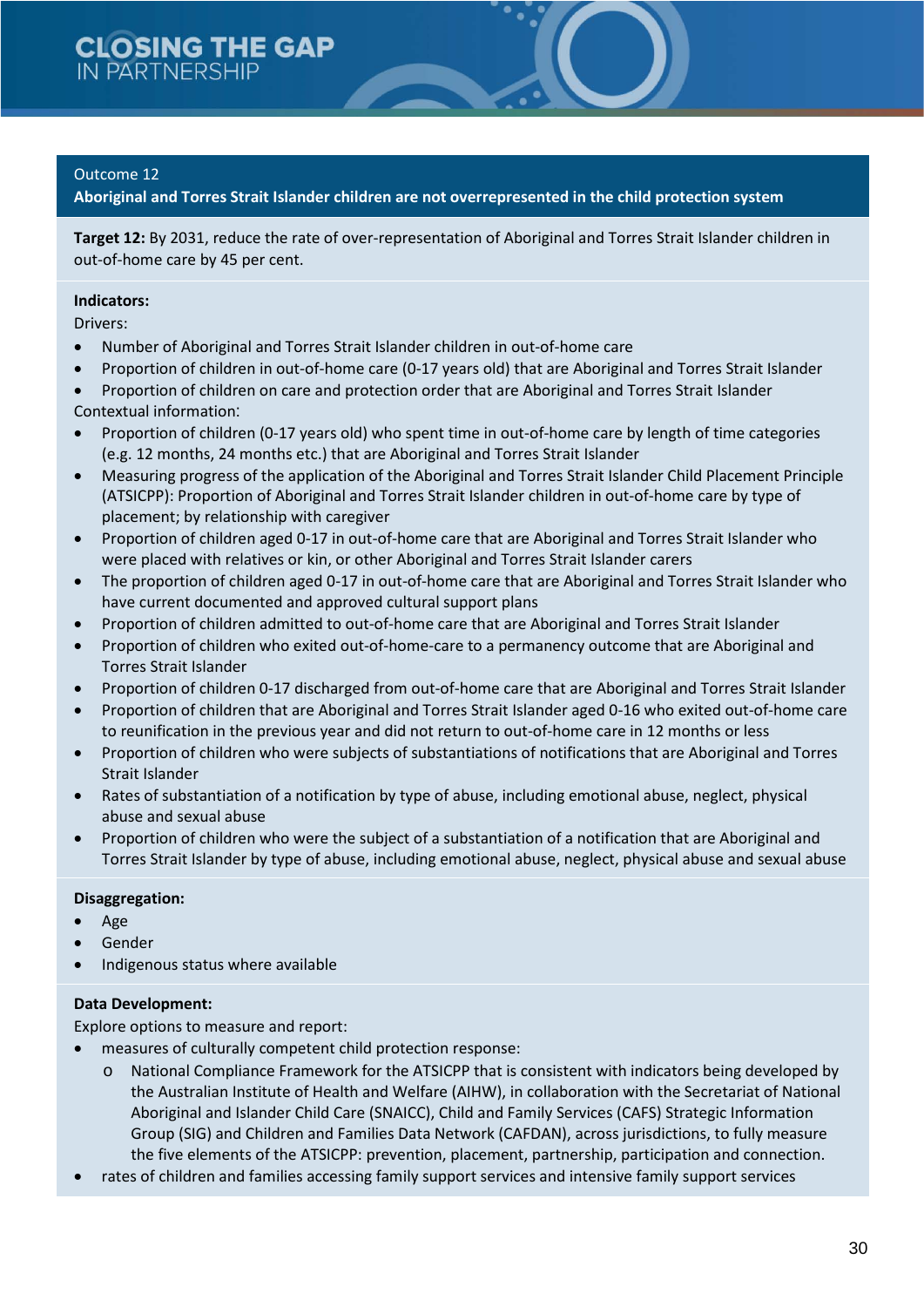# **CLOSING THE GAP IN PARTNERSHIP**

- proportion of children and families accessing family support services and intensive family support services that are Aboriginal and Torres Strait Islander
- self-reported safety and wellbeing in out-of-home care, including perceived: safety in placement, mental health and wellbeing and connection to family, community and culture
- rates of re-substantiation of a notification by type of abuse, including emotional abuse, neglect, physical abuse and sexual abuse
- proportion of children 0-17 discharged from out-of-home-care due to ageing out that are Aboriginal and Torres Strait Islander
- the prevalence of child maltreatment of Aboriginal and Torres Strait Islander children linked to the Australian Child Maltreatment Study

Disaggregation

- Geographic area (jurisdiction, remoteness, other geographic categories available)
- SES of the locality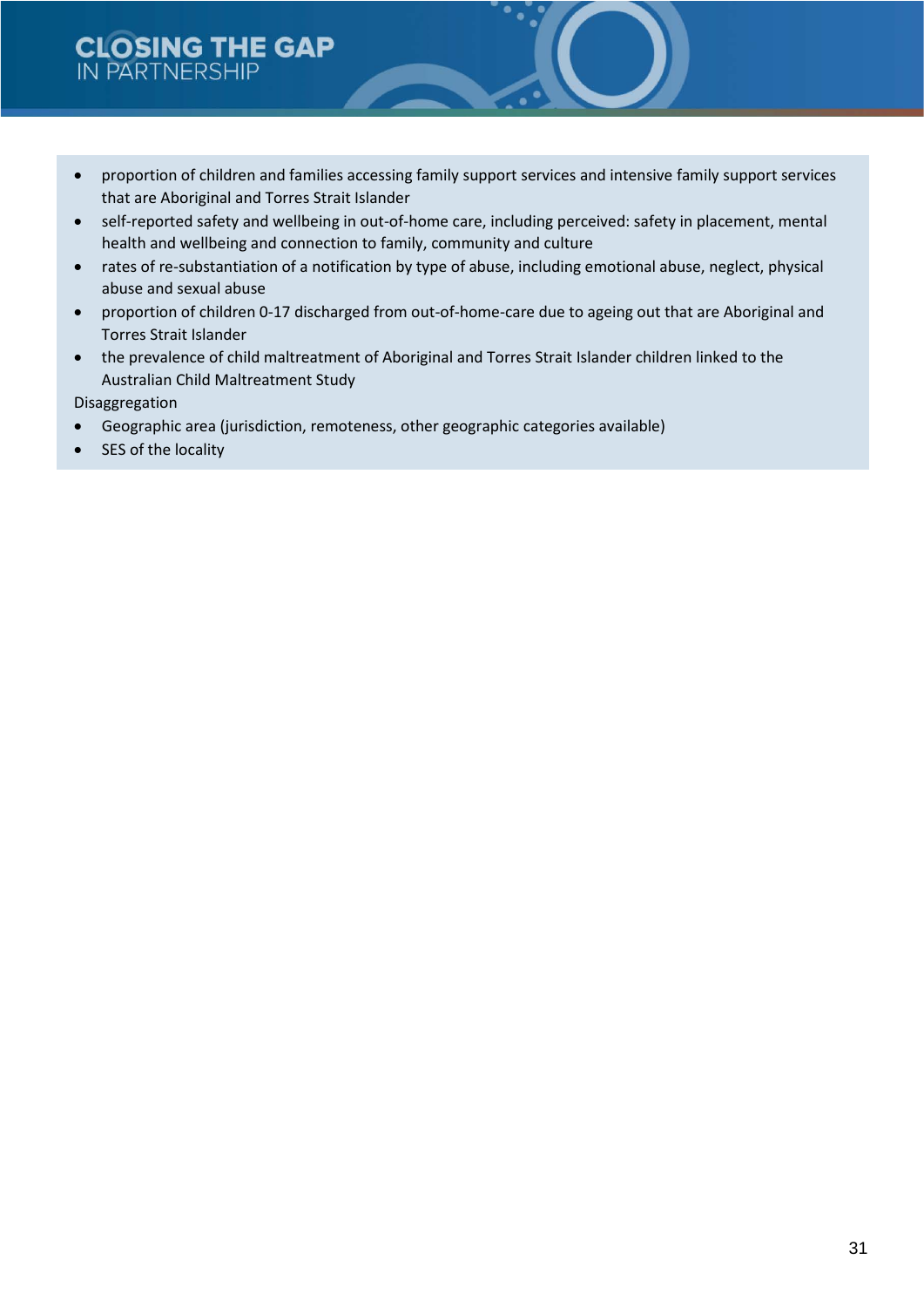**Aboriginal and Torres Strait Islander families and households are safe**

**Target 13:** A significant and sustained reduction in violence and abuse against Aboriginal and Torres Strait Islander women and children towards zero.

#### **Indicators:**

#### Contextual information

For Aboriginal and Torres Strait Islander women and children:

- Rates of Aboriginal and Torres Strait Islander child protection substantiations related to family violence
- Rates of Aboriginal and Torres Strait Islander children entering out-of-home care and receiving protection orders, where family violence is indicated
- Rates of victims of family and domestic violence recorded by police (NSW, QLD, SA & NT)
- Rates of victims of sexual assault by victim-offender relationship
- Rates of self-reported physical violence by relationship to perpetrator (15 years old +)
- Hospitalisation rates for family and domestic violence related to assaults for women and children; by relationship to perpetrator
- Homicide victim rates, by victim-offender relationship
- Proportion seeking assistance from Specialist Homelessness Services for reasons of domestic/family violence
- Proportion of Aboriginal and Torres Strait Islander women who consider that violence is a problem in their community

#### **Disaggregation:**

- Geographic area (jurisdiction, remoteness, other geographic categories available)
- Socio-economic status of the locality
- Age

#### **Data Development**

- rates of access to support services, including mainstream family violence services and Aboriginal and Torres Strait Islander specific services, such as Family Violence Prevention Legal Services (FVPLS) and Family Advocacy and Support Services (FASS)
- rates of Aboriginal and Torres Strait Islander families' engagement with the family law system
- rates of access to family support and intensive family support services
- consistency in identification, capturing and counting procedures between different data sets and jurisdictions:
	- o improved capture of cause of injury in national emergency department data
- long term pathways, impacts and outcomes for victims, perpetrators and their children
- rates of self-reported family and domestic violence and abuse including coercive control, physical abuse, sexual abuse, emotional abuse, financial abuse and technological abuse
- rates of family and domestic violence and abuse among Indigenous women and children including coercive control, physical abuse, sexual abuse, emotional abuse, financial abuse and technological abuse
- perpetrators of violence against Aboriginal and Torres Strait Islander women and children by Indigenous status
- the prevalence of child maltreatment of Aboriginal and Torres Strait Islander children linked to the Australian Child Maltreatment Study
- community attitudes towards violence against women and children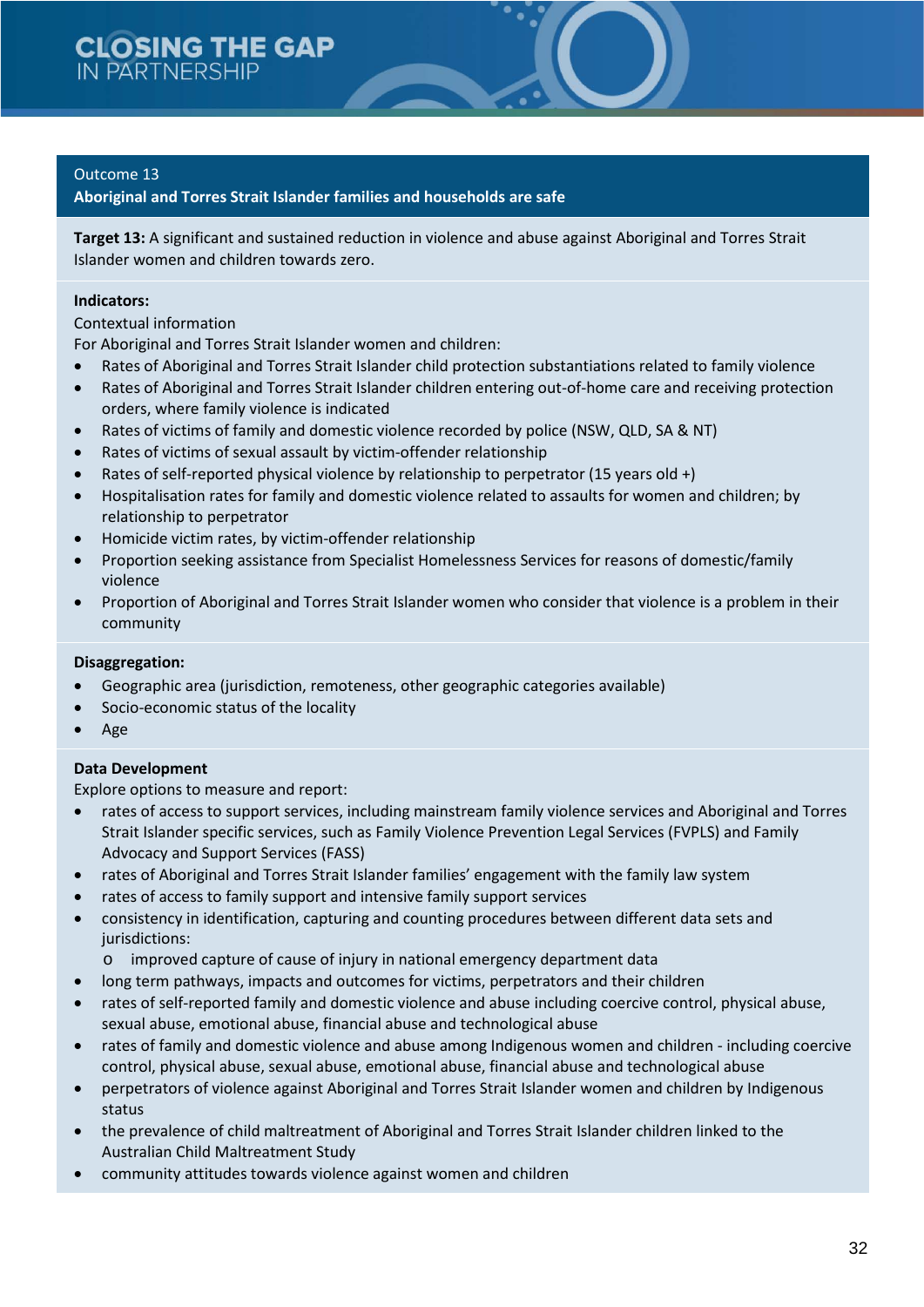**Aboriginal and Torres Strait Islander people enjoy high levels of social and emotional wellbeing**

**Target 14:** Significant and sustained reduction in suicide of Aboriginal and Torres Strait Islander people towards zero.

#### **Indicators:**

Drivers:

- Non-fatal hospitalisations for intentional self-harm
- Intentional self-harm mortality rate (suicide)
- Hospitalisations for mental health-related disorders
- Contextual information:
- Proportion of Aboriginal and Torres Strait Islander people reporting experiencing psychological distress
- Proportion of people reported experiencing one of more barriers accessing health services
- Mental health-related disorders mortality rates
- Proportion who report having experienced racism in the previous 12 months

#### **Disaggregation:**

- States/territories
- Remoteness areas
- Socio-economic status of the locality
- Gender
- Age group

#### **Data Development:**

- mental health related Medicare services by GPs, Psychologists and Psychiatrists
- specialised mental health care services
- barriers to accessing mental health services
- improve the quality of Aboriginal and Torres Strait Islander identification in deaths data, to support reporting of mental health-related mortality data including self-harm mortality data for all states and territories, and at regional/community levels
- main factors leading to suicide by Aboriginal and Torres Strait Islander people
- alternative measure of psychological distress (preferably non-survey based)
- mental and behavioural mortality data including self-harm mortality data for all states and territories, and at regional/community levels
- prevalence of racist attitudes against Aboriginal and Torres Strait Islander people held by the Australian community
- rate of Aboriginal and Torres Strait Islander people who feel a strong connection to culture and community
- explore measures of suicide ideation, particularly among youth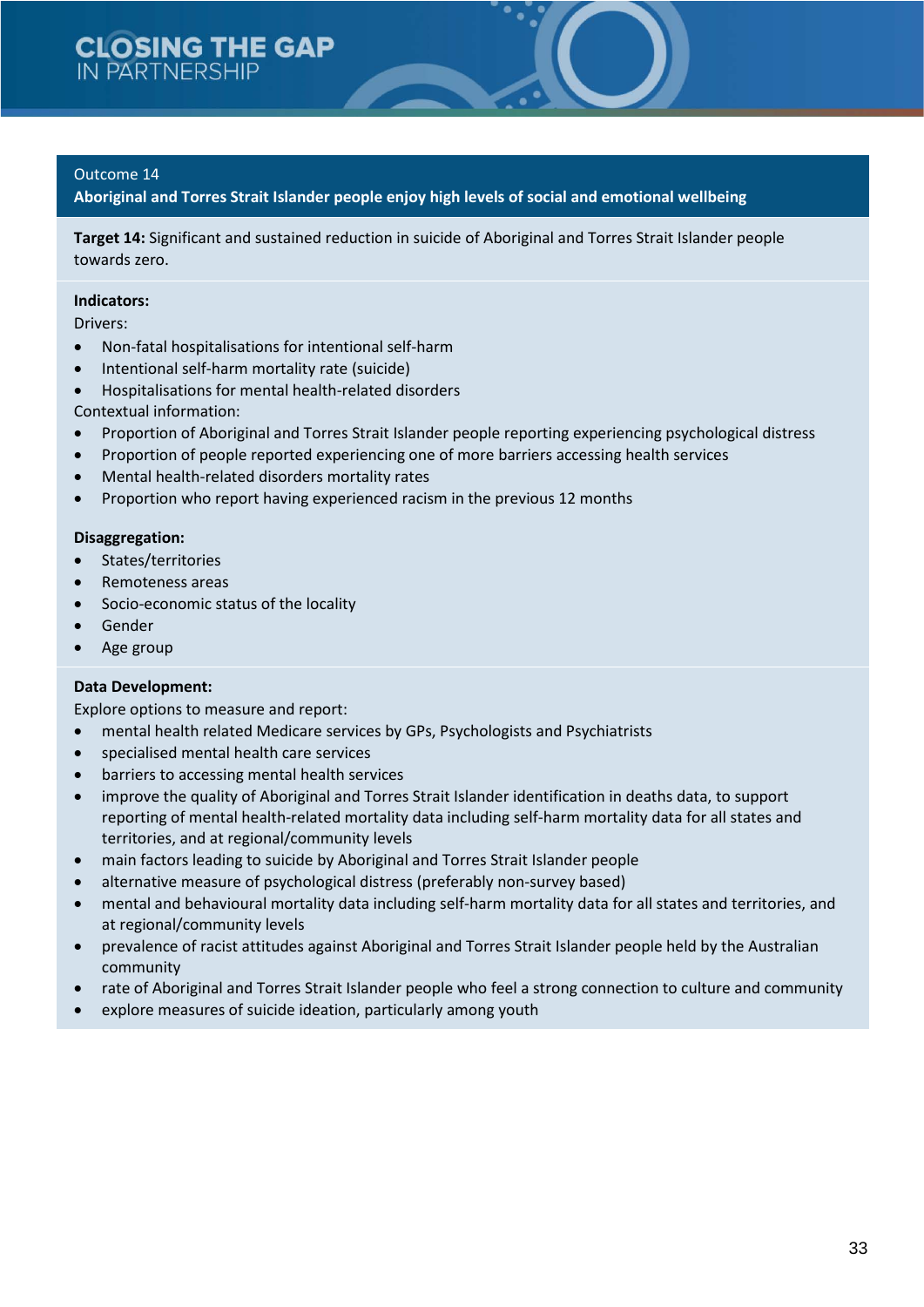**Aboriginal and Torres Strait Islander people maintain a distinctive cultural, spiritual, physical and economic relationship with their land and waters**

**Target 15a:** By 2030, a 15 per cent increase in Australia's landmass subject to Aboriginal and Torres Strait Islander people's legal rights or interests.

**Target 15b:** By 2030, a 15 per cent increase in areas covered by Aboriginal and Torres Strait Islander people's legal rights or interests in the sea.

#### **Indicators:**

Drivers:

- Aboriginal and Torres Strait Islander people's owned land and water titles
- Number of land claims resolved under Commonwealth, state and territory land rights legislation
- Number of positive Native Title Determinations

Contextual information:

- Number of Indigenous Land Use Agreements (ILUAs) on the Register of Indigenous Land Use Agreements
- Income of registered native title bodies corporate as reported to the Office of the Registrar of Indigenous Corporations (ORIC), including income from businesses or grants
- Charitable trusts holding native title and land rights monies
- Number of Aboriginal and Torres Strait Islander people employed in water and land management
- Australia's conservation estate that is managed by Aboriginal and Torres Strait Islander people
- Proportion of Aboriginal and Torres Strait Islander people who recognise and live on homelands/traditional country

#### **Disaggregation:**

• States/territories

#### **Data Development:**

Explore options to measure and report:

indicators for land use and development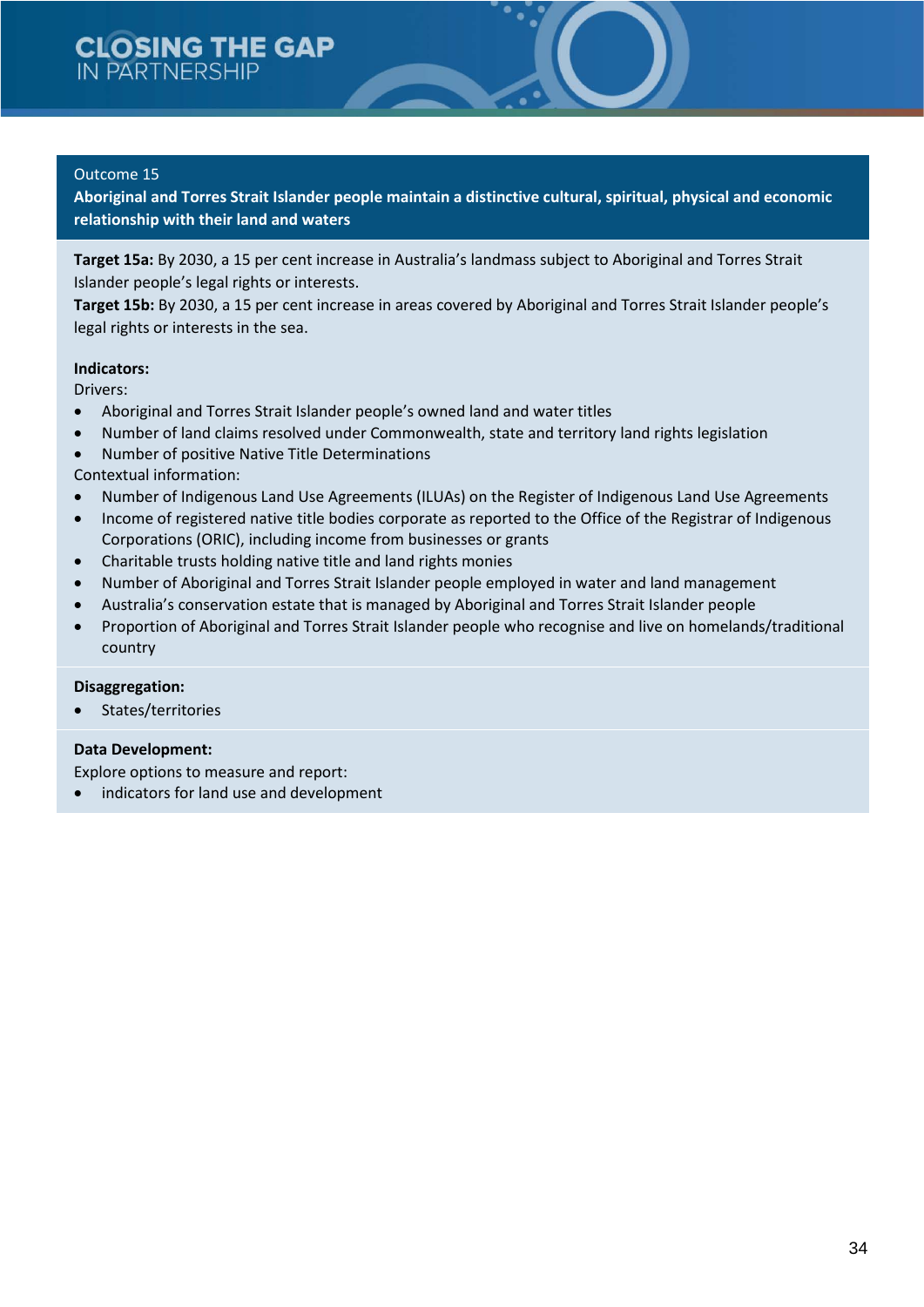**Aboriginal and Torres Strait Islander cultures and languages are strong, supported and flourishing**

**Target 16:** By 2031, there is a sustained increase in number and strength of Aboriginal and Torres Strait Islander languages being spoken.

#### **Indicators:**

Drivers:

- Proportion of Aboriginal and Torres Strait Islander languages categorised as strong
- Number of Aboriginal and Torres Strait Islander languages being spoken
- Number and age profile of the speakers of Aboriginal and Torres Strait Islander languages, including children
- Proportion of Aboriginal and Torres Strait Islander people who speak an Indigenous language Contextual information:
- Number of Aboriginal and Torres Strait Islander people accessing Commonwealth funded language centres to maintain and preserve languages

#### **Disaggregation:**

Languages by:

- Traditional language and Kriol / Creole language
- Geographic area (jurisdiction, remoteness where possible)
- Strength of languages (according to Australian Institute of Aboriginal and Torres Strait Islander Studies (AIATSIS) measures) including languages in the process of retrieval/revival
- Age
- **Gender**

#### **Data Development:**

- Measures of Aboriginal and Torres Strait Islander languages being taught/transmitted/spoken in Aboriginal community settings and organisations, including Language Centres
- Measures of Aboriginal and Torres Strait Islander languages spoken in Aboriginal community settings, particularly in family life
- Measures of Aboriginal and Torres Strait Islander languages being taught in early-learning, primary and secondary schools
- Other demographic measures of people who speak an Aboriginal and Torres Strait Islander language
- Other economic opportunities that arise for people who speak an Aboriginal and Torres Strait Islander language
- Measures of Aboriginal and Torres Strait Islander languages used in media
- Alternative indicators that demonstrate growth and strength of Aboriginal and Torres Strait Islander cultures
- Definition and measures of cultural enterprises that are associated with language growth and development Number of people employed as translators for Aboriginal and Torres Strait Islander languages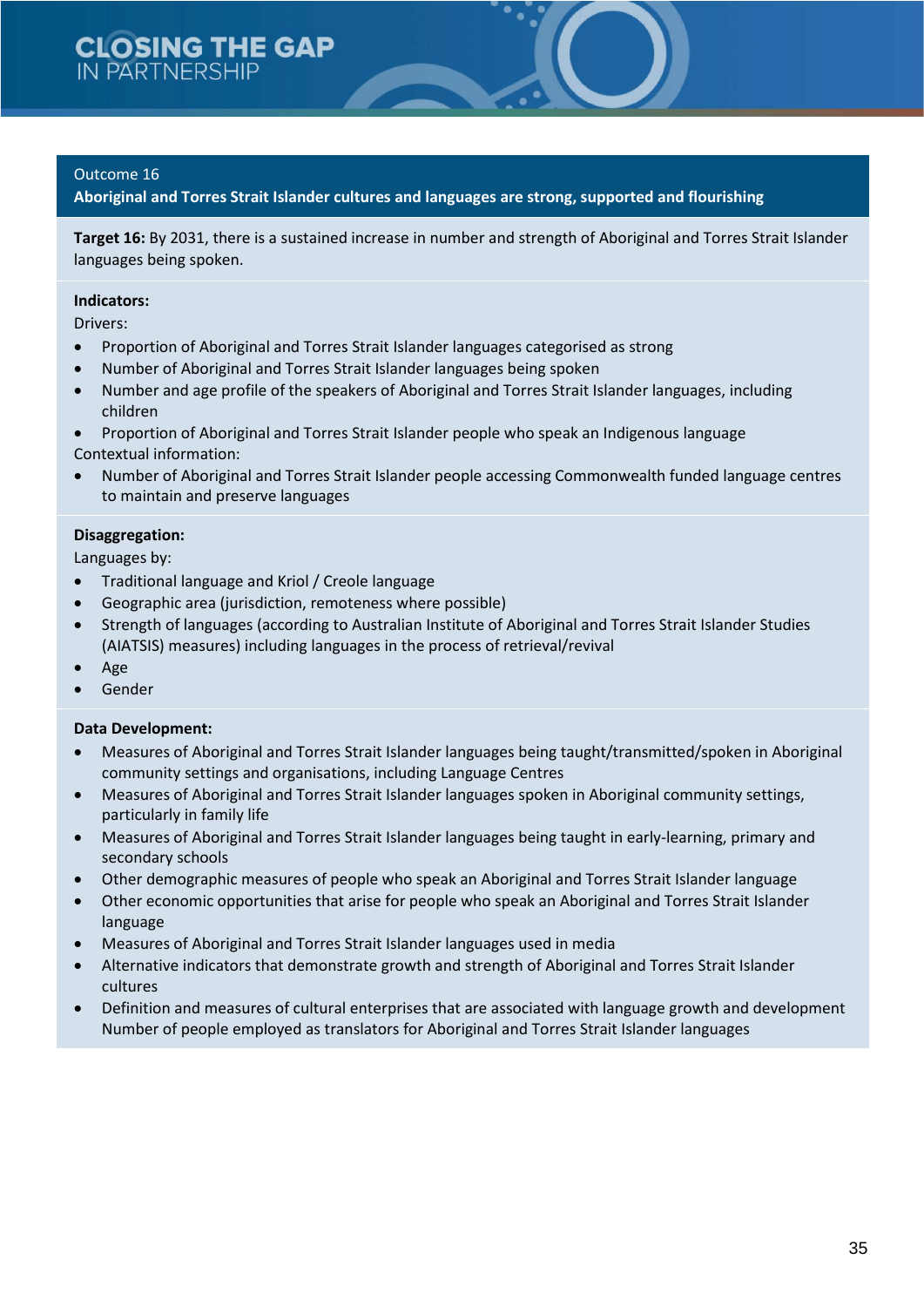#### **New or varied targets**

- The Parties may agree to vary or add additional targets after this Agreement has commenced. Any new or updated targets will be developed in partnership and agreed by the Parties to the Agreement, in accordance with Section 11A – Amendments to this Agreement.
- Where a target is due to expire, the Parties agree to develop a new target in the same outcome area. The Parties will begin developing the new target at least six months prior to the projected target expiry. Additional actions to achieve the new target will be included in Parties' Implementation Plans.
- 87. The Parties commit to develop the following targets following signature of the Agreement:
	- a. Within three months of signature:
		- i. **Family violence:** The Parties will give further consideration to the target for reducing violence and abuse against Aboriginal and Torres Strait Islander women and children. This will include the definition of family and domestic violence and related data issues, and whether the indicators require updating.
		- ii. **Access to information:** This target will measure Aboriginal and Torres Strait Islander people's access to the information and services that can enable participation in informed decision-making about their lives. This will require data development to measure digital inclusion, including ability to use the internet at home and in the community; accessibility of different online services; and the availability and use of culturally relevant media.
	- b. Within 12 months of signature:
		- i. **Community infrastructure:** The community infrastructure target will measure progress towards parity in infrastructure, essential services, and environmental health and conditions. This will include data development to measure essential service provision to Aboriginal and Torres Strait Islander communities, including water and sewerage, waste management, road reserves and electricity supply, as well composite measures to capture all aspects of the target.
		- ii. **Inland waters:** The inland waters target will measure progress towards securing Aboriginal and Torres Strait Islander interests in water bodies inland from the coastal zone under state and territory water rights regimes. This will include data development to identify a nationally consistent measure for inland waters encompassing, for example, water licenses, water rights and water allocation plans.

#### **Reporting and measuring progress on targets**

- 88. The reporting on targets will show progress to close the gap, relative to non-Indigenous Australians. National trajectories for each numeric target will be published on the Closing the Gap website on commencement of this Agreement and subsequently on the Productivity Commission Dashboard following its development. These will show the expected rate of progress and help inform whether parties are on track to meet the targets.
- 89. Available baseline data for each state and territory will be published on the Closing the Gap website on commencement of this Agreement and subsequently on the Productivity Commission Dashboard following its development to enable monitoring of each jurisdiction's progress and contribution towards achievement of targets under this Agreement. The Productivity Commission will also publish baseline data for any new target agreed under this Agreement.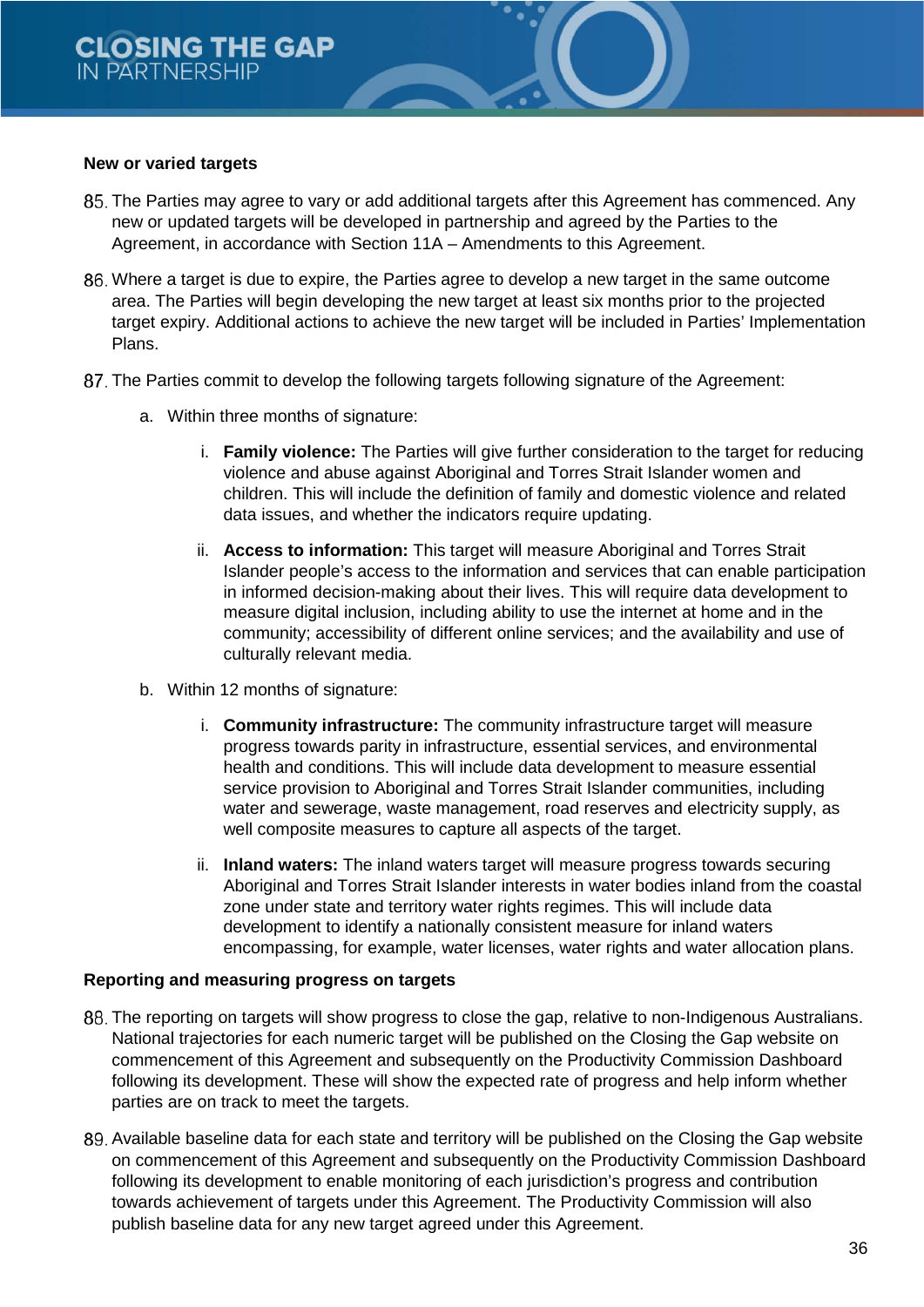- Government Parties commit to sharing quantitative and qualitative data, other than that which is precluded by privacy requirements or commercial-in-confidence, to meet the reporting requirements of this Agreement and any associated reviews, annual priority setting or policy adjustments, to be properly informed by evidence.
- Parties commit to undertaking actions if a target is not on track to be achieved or if one of the Productivity Commission's three-yearly reviews indicates (Section 9C) that achievement of the target is not on track. Actions to get the target back on track will be included in Jurisdictional Implementation Plans.

#### **Data Development Plan**

- The Parties will establish a data development plan for data development actions identified in Table A, for endorsement by Joint Council within 2 years of this Agreement commencing. The data development plan will:
	- a. be developed in partnership and jointly agreed by all Parties
	- b. prioritise data development actions over the life of this Agreement
	- c. outline clear timeframes for actions to be delivered and which Party will be responsible for each action
	- d. be reviewed by Joint Council at the same time as it reviews the Productivity Commission and Aboriginal and Torres Strait Islander-led reviews, at which time Joint Council may consider changes to the plan.
- The Parties acknowledge that within the Aboriginal and Torres Strait Islander population there are cohorts that are likely to experience greater levels of disadvantage and where it may be more difficult to close the gap. Where possible, data disaggregation of targets includes Aboriginal and Torres Strait Islander stolen generation survivors; people with disability; and LGBTQI status to make sure that progress on Closing the Gap can be monitored for these more vulnerable groups. Where this has not been possible due to data limitations, the Parties agree to consider how this data can be developed as part of the data development plan.
- 94. In recognition of the role of cultural determinants in Aboriginal and Torres Strait Islander health and wellbeing, spanning across a range of target areas, the Parties commit to identifying appropriate contextual indicators and information to aid reporting.
- 95. The Joint Council can make changes to indicators in the targets framework where data development activities indicate that changes are necessary.

# **8. HOW WE WILL IMPLEMENT THIS AGREEMENT**

- The achievement of the outcomes relies on the way in which the Parties implement this Agreement to ensure sustained effort over the term of the Agreement. The Parties commit to preparing a rigorous Implementation Plan that responds to the differing needs, priorities and circumstances of Aboriginal and Torres Strait Islander people across Australia. The Parties agree the Implementation Plans will be fully aligned with this Agreement and state that their purpose is to implement the Agreement.
- 97. The Parties agree that it is important for Aboriginal and Torres Strait Islander people to know that the new way of working is being implemented through the life of the Agreement and can monitor its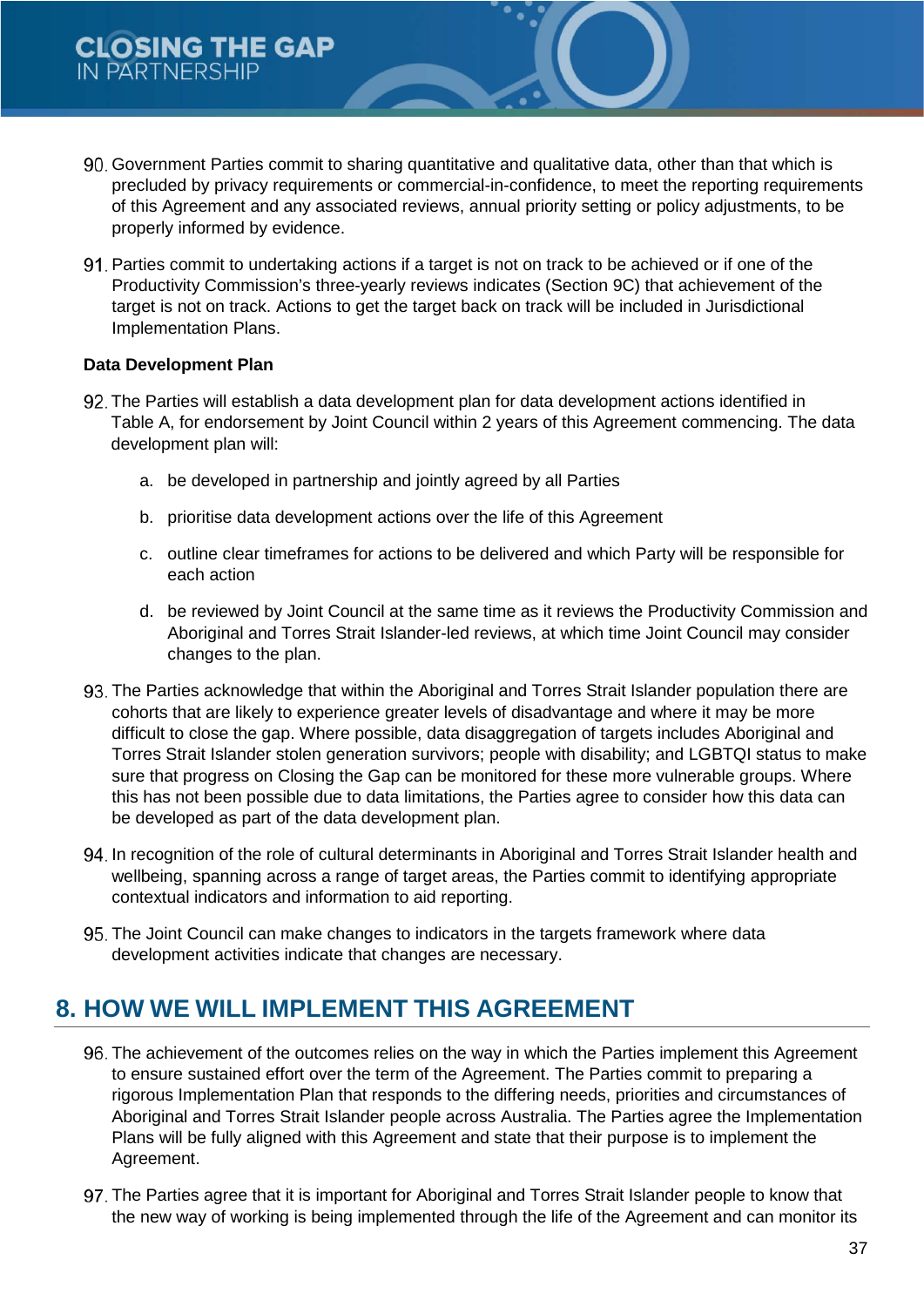progress. Accordingly, the Government Parties agree that when future actions are taken to implement the outcomes of this Agreement, the Agreement is acknowledged, including in public communications.

# **A. PARTNERSHIP ACTIONS**

- 98. The Parties have committed to partnership actions to ensure key structural changes are implemented across the country by all governments to give effect to the Priority Reforms.
- The partnership actions are a baseline of activity for joined up national action on the Priority Reforms. Government Parties will implement additional actions to give effect to the Priority Reforms through their implementation plans.
- 100. The Joint Council will monitor progress against the partnership actions.
- 101. New partnership actions will be agreed by the Parties to the Agreement throughout the life of this Agreement, including as existing actions are completed.

## **B. IMPLEMENTATION PLANS**

#### **Shared accountability**

- The Commonwealth, states and territories share accountability for the implementation of this Agreement and are jointly accountable for the outcomes and targets under this Agreement. The Government Parties commit to working together to improve outcomes in every area of this Agreement.
- This approach reflects the roles and responsibilities as set out under the previous National Indigenous Reform Agreement, and specified in respective National Agreements, National Partnerships and other relevant bilateral agreements.

#### **Implementation Plans**

- 104. The Parties commit to implementing this Agreement and aligning relevant policies and programs to the Agreement.
- 105. The Parties will each develop their own Implementation Plan(s) to support achievement of the Agreement's objectives and outcomes.
- The Implementation Plans are in addition to the partnership actions and will include data development actions identified in the Data Development Plan.
- The Parties agree to demonstrate in their Implementation Plans a commitment to undertake all actions in a way that takes full account of, promotes, and does not diminish in any way, the cultures of Aboriginal and Torres Strait Islander people.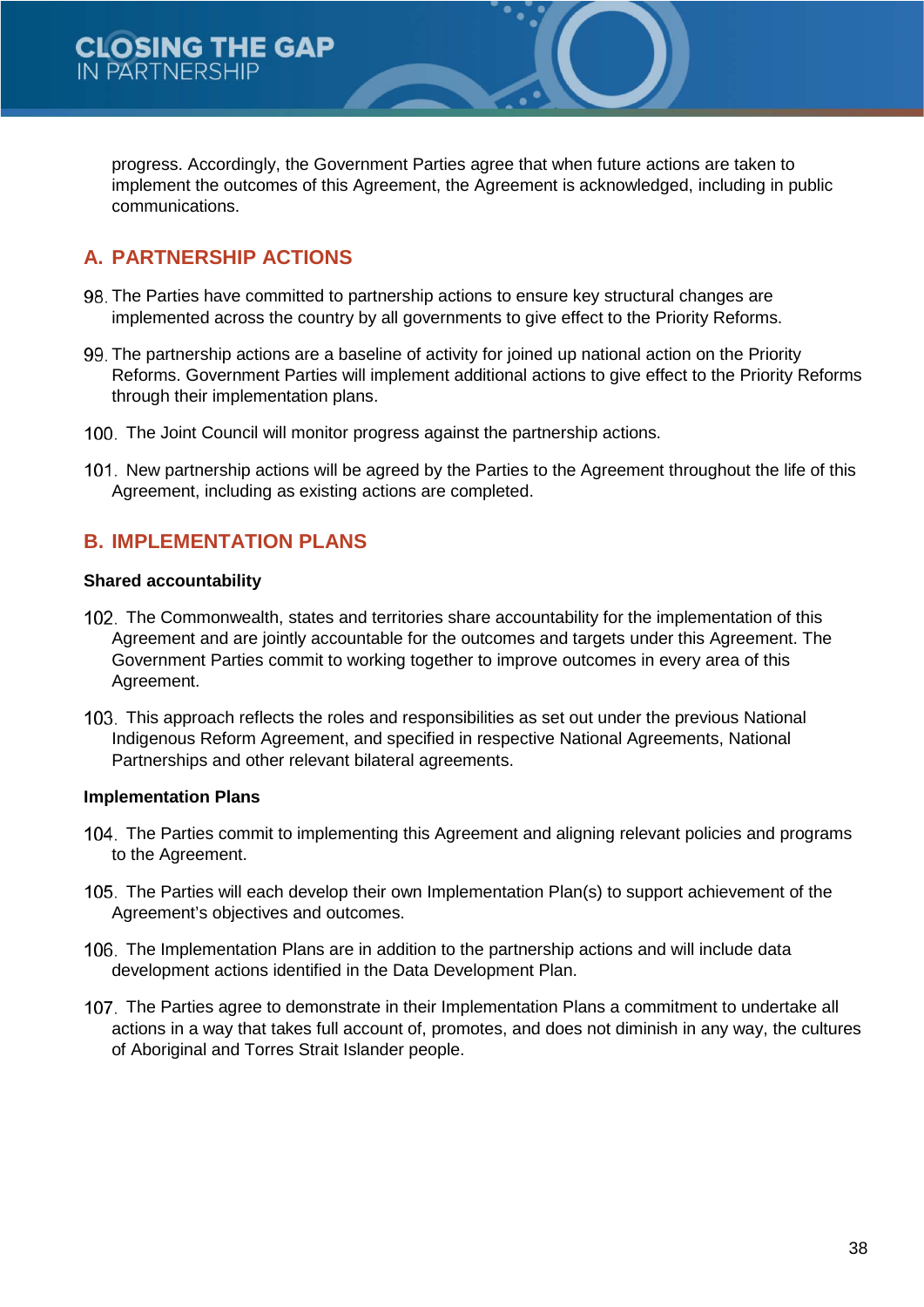#### **Jurisdictional Implementation Plans**

108. Jurisdictional Implementation Plans will:

- a. be whole-of-government plans, covering government agencies and statutory bodies
- b. be developed and delivered in partnership between governments, the Coalition of Peaks, and other Aboriginal and Torres Strait Islander partners
- c. set out how existing policies and programs will be aligned to the Agreement
- d. set out actions to achieve the Priority Reforms and partnership actions
- e. set out actions to achieve the agreed outcomes and targets
- f. for transparency, include information on funding and timeframes for actions
- g. include the approach to annual reporting, including when they will release their public report
- h. include information on how the states and territories will work with local government to implement this Agreement (state and territory Implementation Plans only).

#### **ALGA Implementation Plan**

- The Australian Local Government Association Implementation Plan will:
	- a. ensure local governments understand the Agreement and its commitments, and encourage its adoption by local governments
	- b. assist the state and territory governments to work with local governments in the implementation of this Agreement
	- c. support strengthened shared decision-making at the local level, supporting local governments to be part of partnerships with the Commonwealth, state and territory governments and local Aboriginal and Torres Strait Islander communities.

#### **Coalition of Peaks Implementation Plan**

- 110. The Coalition of Peaks Implementation Plan will:
	- a. be developed and delivered by all Coalition of Peaks members
	- b. set out actions to communicate this Agreement with Aboriginal and Torres Strait Islander people, community and organisations
	- c. set out actions to build Closing the Gap policy and program delivery expertise amongst Aboriginal and Torres Strait Islander people, community and organisations
	- d. set out actions to build understanding and ownership of this Agreement by Aboriginal and Torres Strait Islander communities and organisations
	- e. include timeframes for action.

#### **Monitoring of Implementation Plans**

111. The Joint Council is responsible for monitoring implementation of this Agreement including progress by the Parties against their Implementation Plans.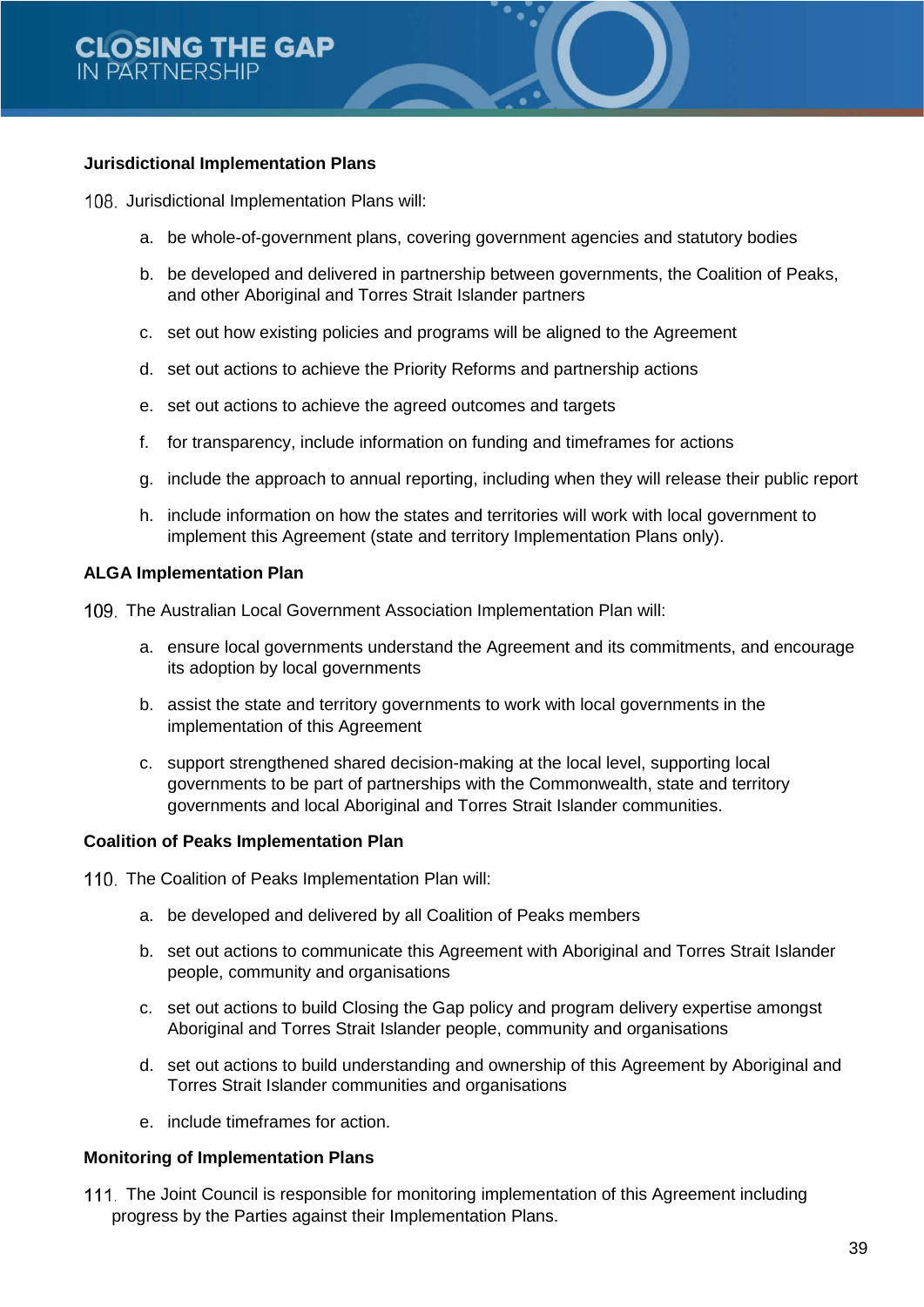- a. The Parties will provide their Implementation Plans to the Joint Council within 12 months of this Agreement commencing
- b. The Joint Council may provide advice on implementation and how the Parties can work together to achieve shared outcomes of this Agreement, including where progress is not on track. It will not approve Implementation Plans or make formal recommendations on particular Implementation Plans
- c. Any Party to this Agreement may raise and discuss implementation actions with other Parties at any time and may put forward issues and best practice for discussion
- d. Updates to Implementation Plans will be provided to the Joint Council at its next meeting
- e. Each Party will publish its Implementation Plan on its website, including any updates.

#### **Resourcing**

- The Parties acknowledge implementation of this Agreement will require significant and effective use of resources and efforts.
- 113. Government Parties, by July 2022, agree to review and identify current spending on Aboriginal and Torres Strait Islander programs and services to identify reprioritisation opportunities to Aboriginal and Torres Strait Islander organisations, particularly to community-controlled organisations. Actions taken to implement the outcomes of these reviews will be included in Jurisdictional Implementation Plans and annual reports.
- The reviews at Clause 113 will also be discussed at Joint Council in the second half of 2022, where consideration will be given to whether additional joint budget work is needed to meet the activities under the Agreement.

# **9. BEING PUBLICLY ACCOUNTABLE FOR OUR ACTIONS**

115. The Parties commit to independent oversight and accountability of progress under this Agreement.

### **A. DASHBOARD TO INFORM REPORTING OF PROGRESS AGAINST TARGETS AND KEY INDICATORS**

- The Productivity Commission will develop and maintain a publicly accessible dashboard comprising data and associated supporting materials to inform the reporting on progress on Closing the Gap. The dashboard will be updated on a regular basis (at a minimum, annually) and will be maintained for the full term of this Agreement.
- 117. The Productivity Commission will work with the Joint Council, through the Partnership Working Group, to develop the dashboard and annual data compilation report, which will be underpinned by an Information Repository that draws together a range of existing data sources. This work will include exploring opportunities for how live data can be used, and sharing information on when data updates are scheduled and/or made.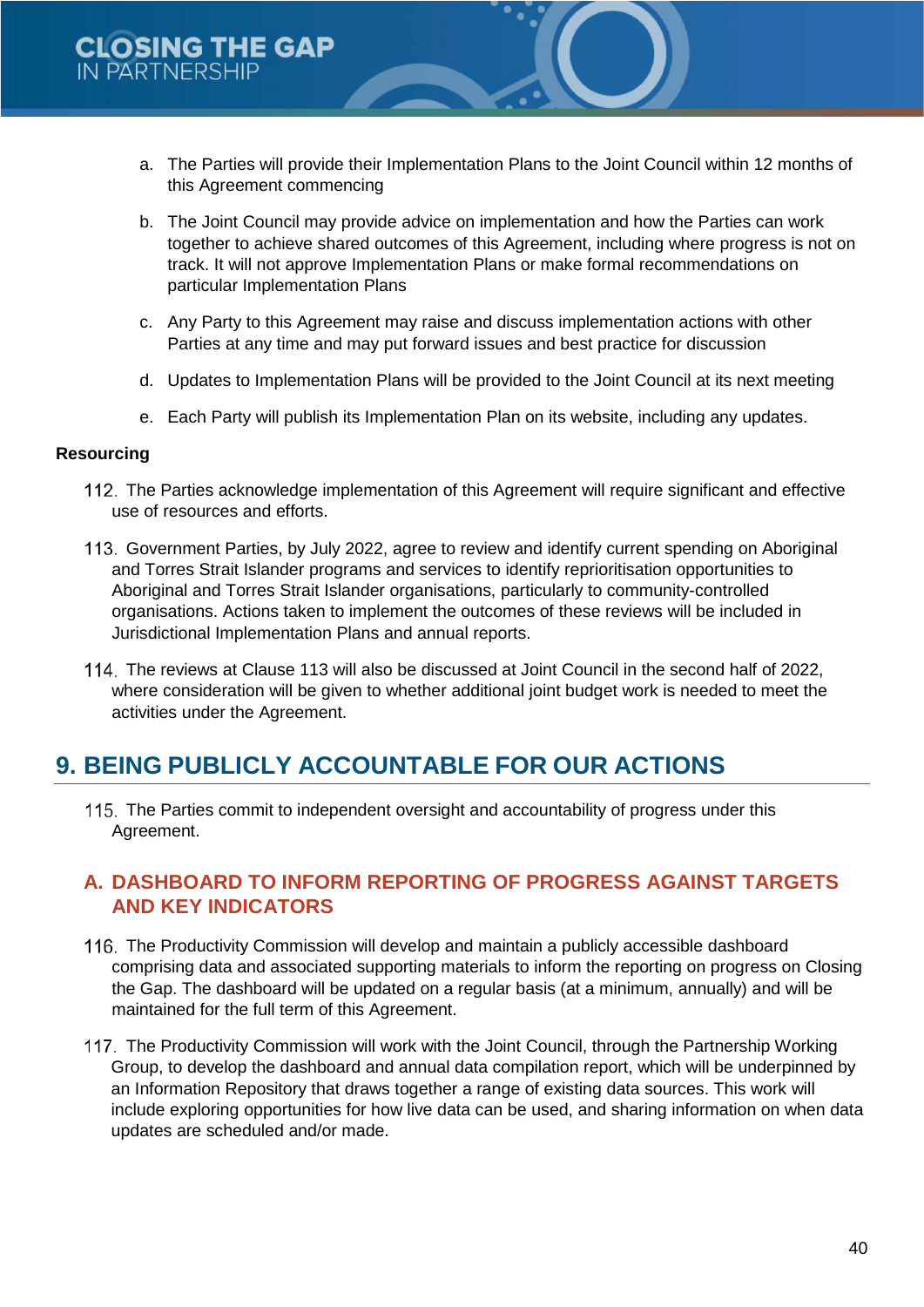# **B. ANNUAL PUBLIC REPORTS BY EACH PARTY**

- The Parties agree to make public information on their progress on the Agreement and their Implementation Plans through annual public reports. The annual public reports will:
	- a. draw from the dashboard and annual Productivity Commission data compilation report, to ensure consistency of measures of progress
	- b. include information on efforts to implement this Agreement's four Priority Reform areas, particularly outlining how implementation aligns with the principles for action
	- c. demonstrate how efforts, investment and actions are aligned and support the achievement of Closing the Gap goals
	- d. list the number of Aboriginal and Torres Strait Islander community-controlled organisations and other Aboriginal and Torres Strait Islander organisations that have been allocated funding for the purposes of Clause 24, 55a and 55b, and 135 of this Agreement; and subject to confidentiality requirements, also list the names of the organisations and the amount allocated.
- 119. Jurisdictions' public reports will be tabled in their Parliaments.
- 120. Subject to jurisdictional parliamentary rules, the Coalition of Peaks' annual reports can also be tabled in each Parliament.

# **C. PRODUCTIVITY COMMISSION REVIEW**

- The Productivity Commission will undertake a comprehensive review of progress every three years. This review will complement the Aboriginal and Torres Strait Islander-led review (below). It will provide an analysis of progress on Closing the Gap against the priority reforms, targets, indicators and trajectories, and examine the factors contributing to progress, including by drawing on evaluation and other evidence.
- The Productivity Commission's review may include advice to the Joint Council on potential changes to this Agreement and its targets, indicators and trajectories, and on data improvements.
- 123. The Productivity Commission's findings will inform the ongoing implementation of this Agreement by highlighting areas of improvement, and emphasise where additional effort is required.
- 124. The Joint Council will provide advice on the terms of reference for the review to the Commonwealth Treasurer.

# **D. ABORIGINAL AND TORRES STRAIT ISLANDER LED REVIEW**

- 125. Independent Aboriginal and Torres Strait Islander led reviews will be carried out within twelve months of each independent review by the Productivity Commission. They are an opportunity to capture the lived experiences of Aboriginal and Torres Strait Islander people and communities of the implementation of this Agreement.
- 126. On the advice of the Coalition of Peaks, the Joint Council will agree the scope and conduct of this review, including mechanisms to ensure its independence. The review's report will be provided to the Joint Council, be made public, and may include advice on potential changes to this Agreement.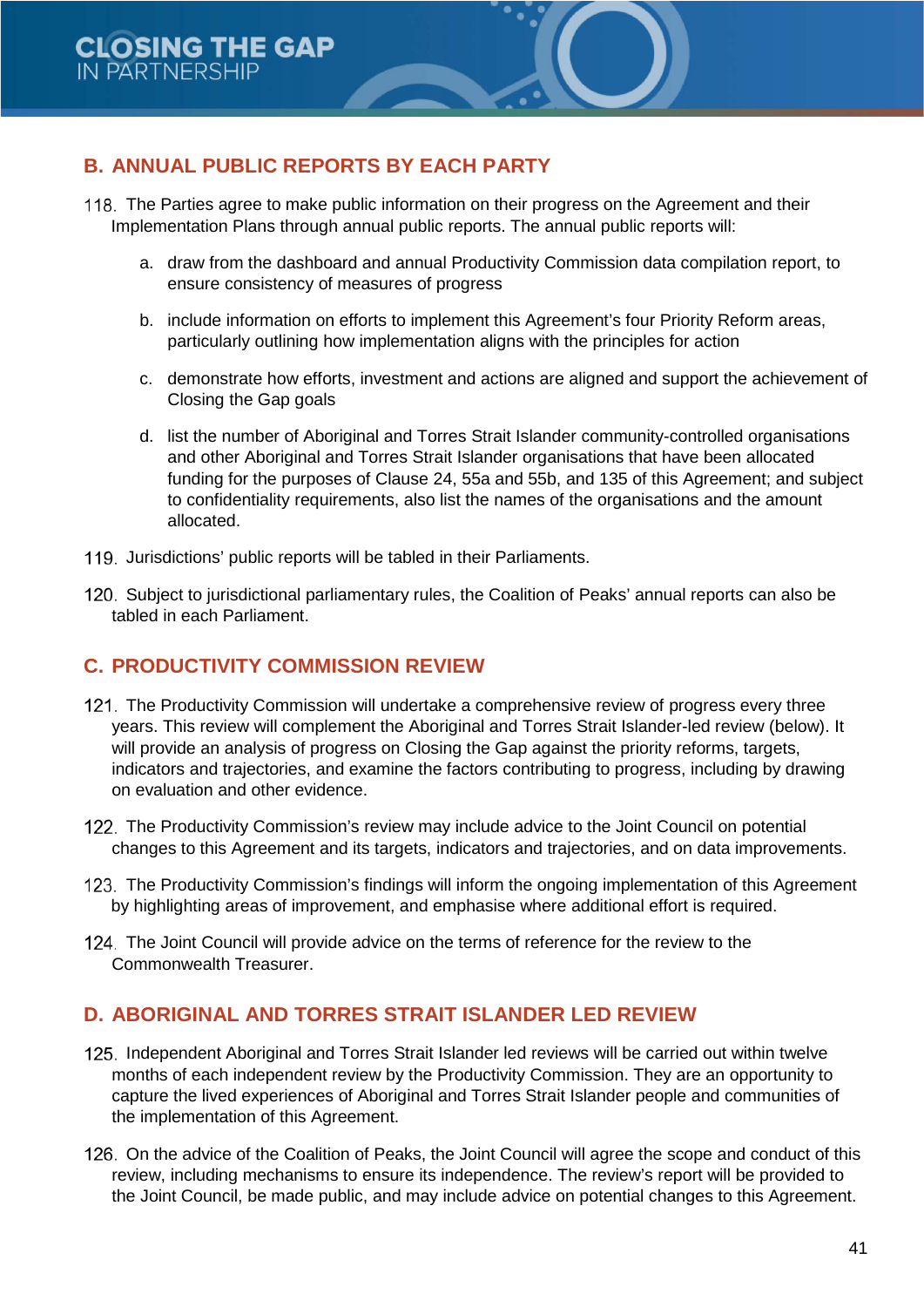- The review will include a Coalition of Peaks' facilitated Aboriginal and Torres Strait Islander Assembly on Closing the Gap to provide for a wider group of people and organisations to participate formally and encourage broader ownership of the Agreement.
- The Aboriginal and Torres Strait Islander led review will highlight areas of achievement and improvement, as well as priority areas where greater collective effort of the Parties is required.

## **E. RESPONSE BY THE JOINT COUNCIL TO THE REVIEWS**

- 129. The Joint Council will provide a formal response to both reviews (Sections 9C and 9D) within six months of receiving them.
- 130. Each response may include recommendations to amend this Agreement, comments on the progress of jurisdictions, and suggestions for future approaches. Responses will be made public on the Closing the Gap website, in an accessible format.

## **F. ANNUAL UPDATE**

The Joint Council will provide the Parties to the Agreement with an annual update at a meeting for discussion and advice on issues for decision on implementation of the Agreement.

# **10. ONGOING ENGAGEMENT**

- 132. In order to achieve the objectives of this Agreement, the Parties will support Aboriginal and Torres Strait Islander people to take ownership of this Agreement.
- 133. The Parties are committed to ongoing engagement with Aboriginal and Torres Strait Islander people:
	- a. to build awareness and ownership of the Agreement to assist Aboriginal and Torres Strait Islander people to talk to governments on how to apply the commitments under the Agreement to communities and organisations across the country, and
	- b. when significant changes to this Agreement are proposed.
- 134. An ongoing joint communications strategy will be developed by the Parties for this purpose, which will be considered by the Joint Council within six months of the commencement of this Agreement.
- The joint communications strategy will include a central role for Aboriginal and Torres Strait Islander media, in particular community-controlled media, including the promotion and distribution of material and information across a range of mediums to Aboriginal and Torres Strait Islander people, as well as to other Australians.
- All communications under the Agreement should be widely accessible and help to preserve Aboriginal and Torres Strait Islander languages.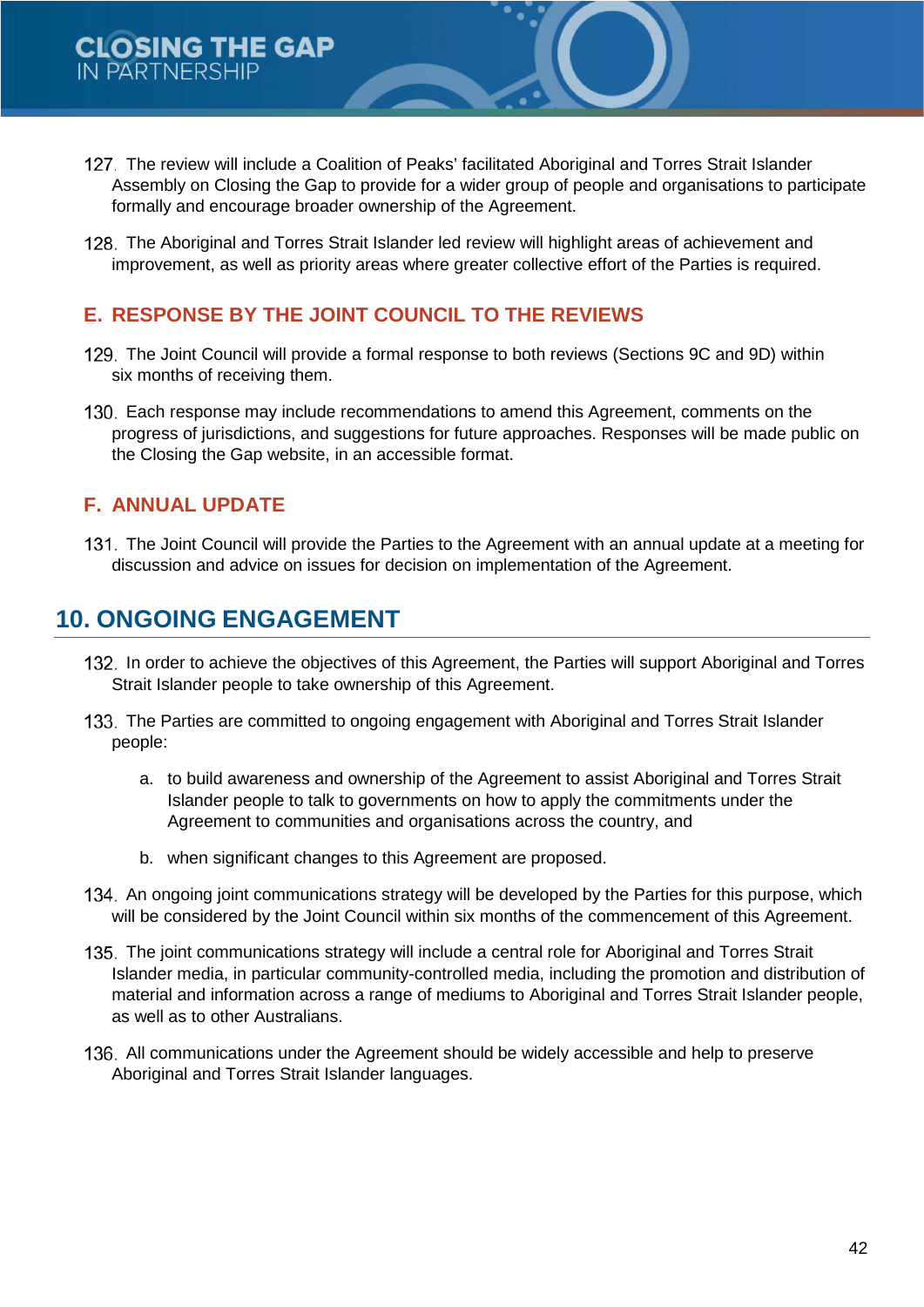# **11. GOVERNANCE**

## **A. AMENDMENTS TO THIS AGREEMENT**

- This Agreement can only be changed by First Ministers and the President of ALGA with the Coalition of Peaks. This can be done at any time by agreement in writing of all Parties.
- 138. Schedules to this Agreement may be added or amended at any time by agreement in writing of all Parties.

## **B. ADMINISTRATION OF THIS AGREEMENT**

The Joint Council will be responsible for ongoing administration and oversight of this Agreement and can delegate agreed matters to the Partnership Working Group.

# **C. DISPUTE RESOLUTION**

- 140. Any Party may give written notice to the Partnership Working Group of a dispute under this Agreement.
- 141. The Partnership Working Group will attempt to resolve any dispute in the first instance.
- 142. If a dispute cannot be resolved by the Partnership Working Group, the matter may be escalated to the Joint Council or relevant Ministers.
- 143. Any Party may terminate their participation in this Agreement at any time by notifying all the other Parties in writing, following best endeavours to first resolve any matters with other Parties.

### **D. STATUS OF THIS AGREEMENT**

144. The Parties do not intend any of the provisions of this Agreement to be legally enforceable. However, this does not lessen the Parties' commitment to this Agreement. All Parties are committed to implementing this Agreement to its fullest.

### **E. PUBLICATION OF THIS AGREEMENT**

- 145. This Agreement will be published on the Closing the Gap website and remain there for the life of this Agreement. Any subsequent changes to the Agreement will also be published on the website.
- 146. The Parties will develop plain English, accessible materials and materials in language that can be accessed by Aboriginal and Torres Strait Islander people across Australia in support of this Agreement. These will be updated to reflect any changes to this Agreement.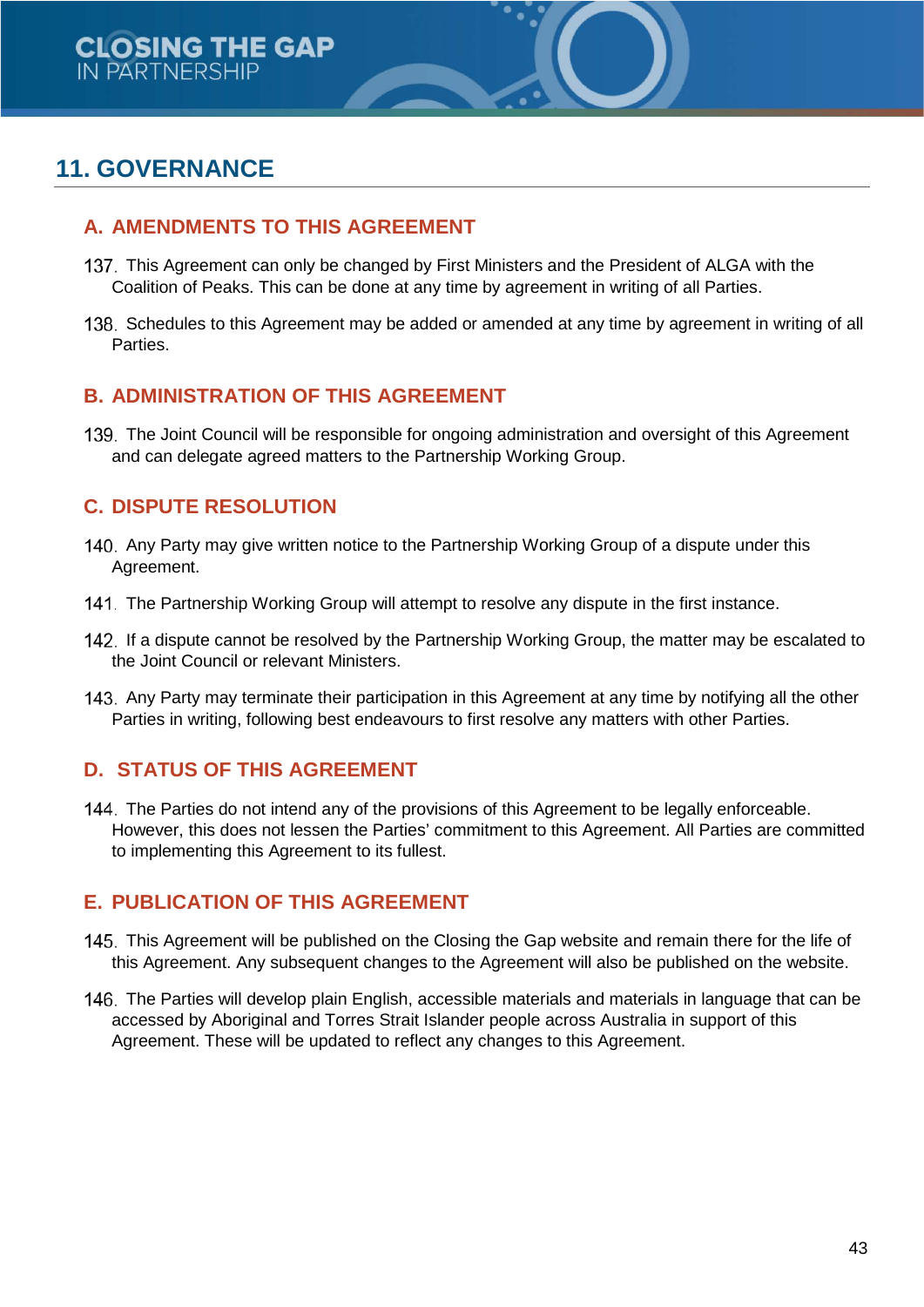# **12. DEFINITIONS**

- **Aboriginal and Torres Strait Islander organisation (other than an Aboriginal and Torres Strait Islander community-controlled organisation) –** a business, charity, not-for-profit organisation, incorporated under Commonwealth, state or territory legislation, that has at least 51% Aboriginal and/or Torres Strait Islander ownership and/or directorship and is operated for the benefit of Aboriginal and Torres Strait Islander communities.
- **ALGA** Australian Local Government Association
- **Annual data compilation report**  prepared by the Productivity Commission, this provides a *pointin-time* snapshot of the Dashboard material (see definition of 'Dashboard' below).
- **Coalition of Peaks** Coalition of Aboriginal and Torres Strait Islander Community-Controlled Peak Organisations. The Coalition of Peaks is a representative body consisting of Aboriginal and Torres Strait Islander national and state and territory community-controlled peak organisations who work to improve life outcomes for Aboriginal and Torres Strait Islander people.
- **Cultural Safety** Cultural safety is about overcoming the power imbalances of places, people and policies that occur between the majority non-Indigenous position and the minority Aboriginal and Torres Strait Islander person so that there is no assault, challenge or denial of the Aboriginal and Torres Strait Islander person's identity, of who they are and what they need. Cultural safety is met through actions from the majority position which recognise, respect, and nurture the unique cultural identity of Aboriginal and Torres Strait Islander people. Only the Aboriginal and Torres Strait Islander person who is recipient of a service or interaction can determine whether it is culturally safe.
- **Dashboard** prepared by the Productivity Commission, this provides in a visual format the most *up-to-date* information available to inform reporting on progress against the Closing the Gap targets and indicators.
- **First Ministers** the Prime Minister, state and territory Premiers and Chief Ministers and the President of the Australian Local Government Association (ALGA).
- **Formal Partnerships** agreed arrangements (policy and place-based) between governments and Aboriginal and Torres Strait Islander people that set out who makes decisions, how decisions are made, and what decisions will be about.
- **Governments/Government Parties** all Australian Governments, consisting of the Commonwealth, states and territories, and ALGA.
- **Implementation Plan** Publicly available plan developed by each Party detailing how the Party will implement the Agreement.
- **Joint Council** Joint Council on Closing the Gap. Ministerial Council on Closing the Gap, with representation from Government Parties and the Coalition of Peaks. Further details on the Joint Council can be found in the Partnership Agreement on Closing the Gap 2019-2029.
- **Jurisdictions** The Commonwealth, states and territories.
- **Mainstream institutions and agencies** Government agencies, institutions, organisations and services they fund that develop policies or deliver services to all Australians, including Aboriginal and Torres Strait Islander people.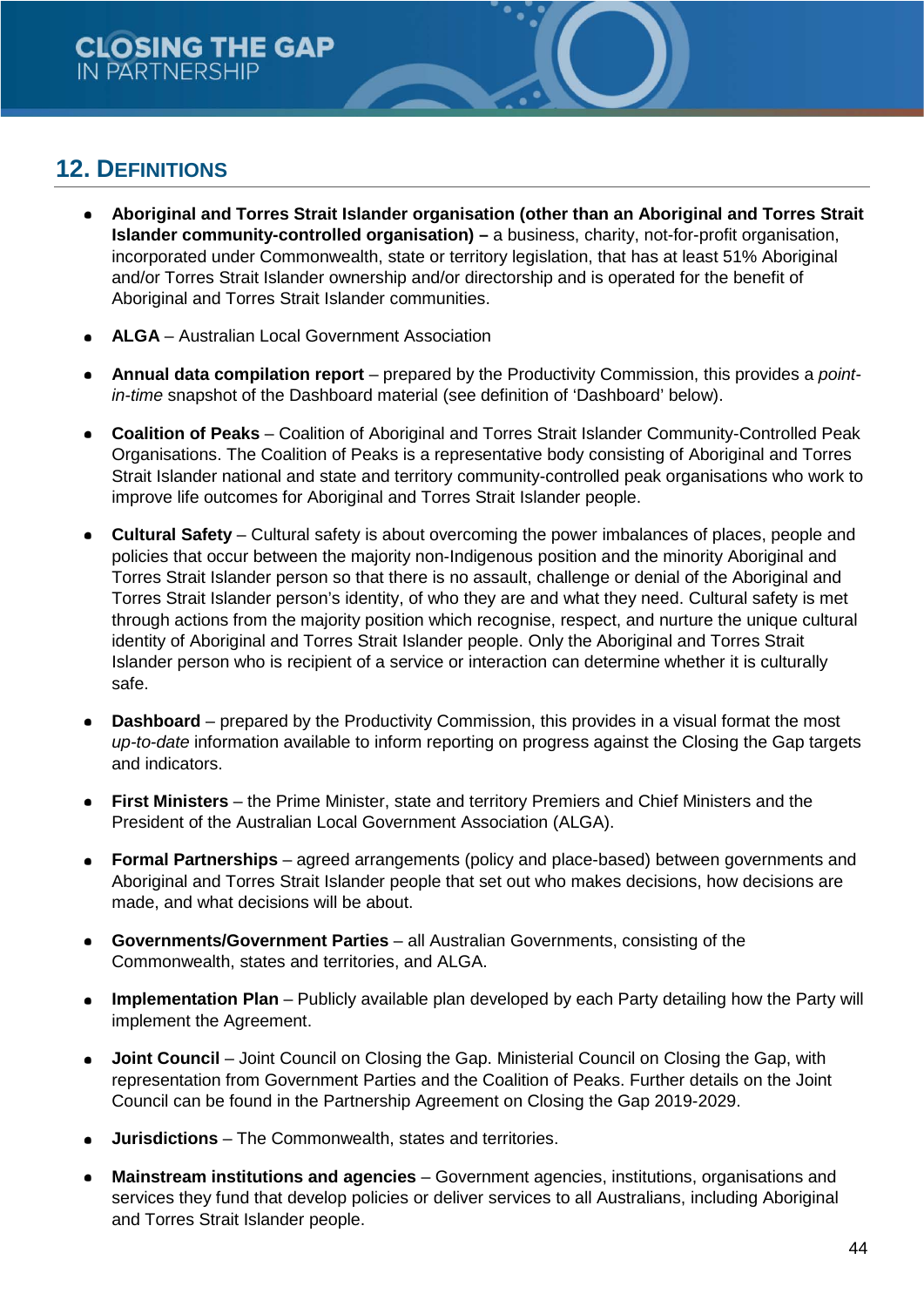- **NIRA** COAG National Indigenous Reform Agreement 2008 that set out COAG's initial Closing the Gap strategy.
- **Partnership Agreement** Partnership Agreement on Closing the Gap 2019-2029, signed by COAG and the Coalition of Peaks, setting out shared decision-making arrangements on the next phase of Closing the Gap.
- **Partnership Working Group** Working Group established by the Joint Council on Closing the Gap, comprising representatives of each Government Party and the Coalition of Peaks, with the role of developing and progressing issues for upcoming Joint Council meetings.
- **Productivity Commission –** Australian government's independent research and advisory body on  $\bullet$ a range of economic, social and environmental issues affecting the welfare of Australians.
- **Significant and sustained** A year-on-year improvement relative to the baseline data that is equal  $\bullet$ to or greater than the historic rate of change.